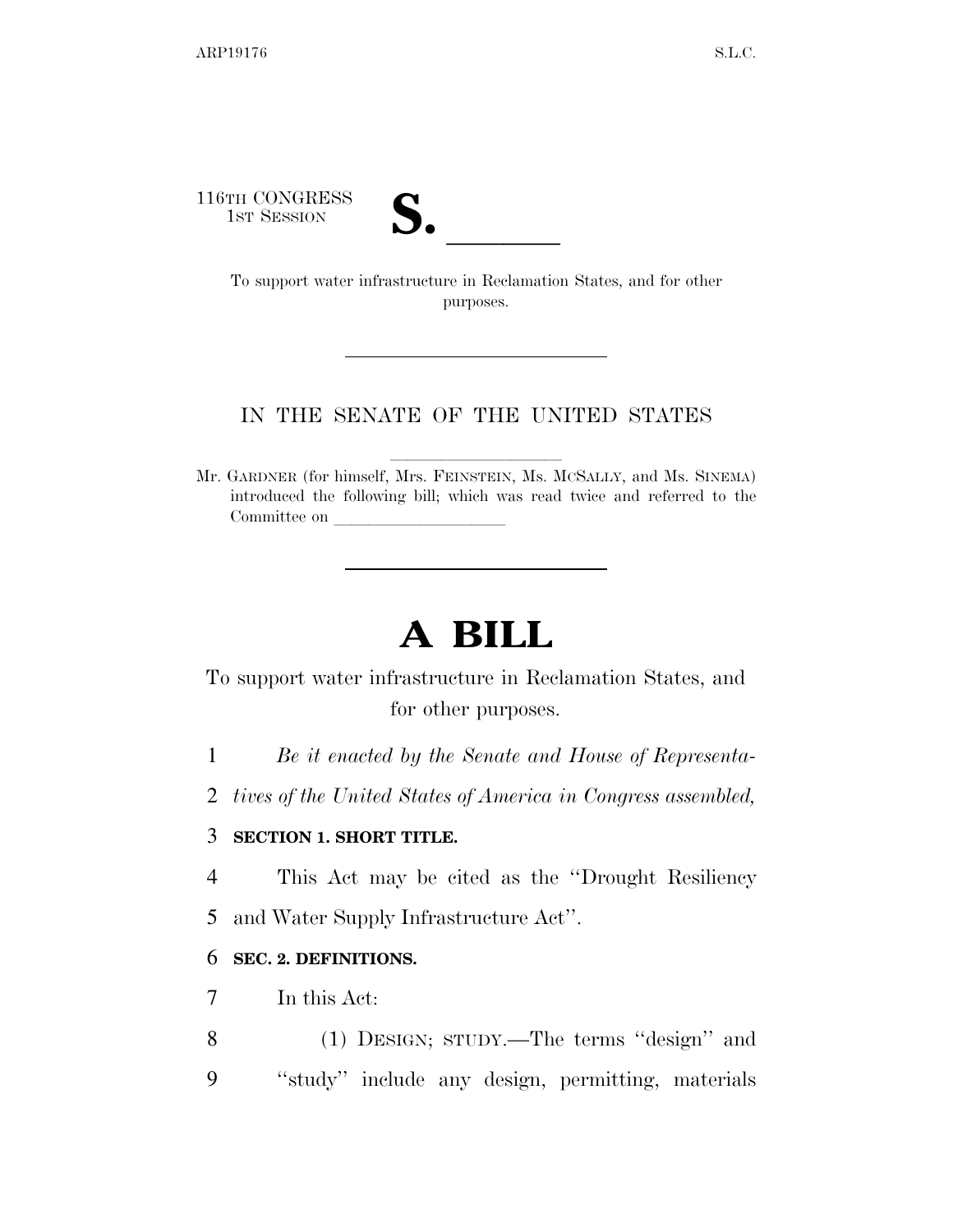| $\mathbf{1}$   | engineering or testing, surveying, or preconstruction |
|----------------|-------------------------------------------------------|
| $\overline{2}$ | activity relating to a water storage facility.        |
| 3              | (2) SECRETARY.—The term "Secretary" means             |
| $\overline{4}$ | the Secretary of the Interior.                        |
| 5              | SEC. 3. SURFACE AND GROUNDWATER STORAGE AND SUP-      |
| 6              | PORTING PROJECTS.                                     |
| 7              | (a) DEFINITIONS.—In this section:                     |
| 8              | (1)<br>APPROPRIATE COMMITTEES<br>OF<br>$CON-$         |
| 9              | GRESS.—The term "appropriate committees of Con-       |
| 10             | gress" means-                                         |
| 11             | (A) the Committee on Appropriations of                |
| 12             | the Senate;                                           |
| 13             | (B) the Committee on Energy and Natural               |
| 14             | Resources of the Senate;                              |
| 15             | (C) the Committee on Appropriations of                |
| 16             | the House of Representatives; and                     |
| 17             | (D) the Committee on Natural Resources                |
| 18             | of the House of Representatives.                      |
| 19             | (2) ELIGIBLE ENTITY.—The term "eligible enti-         |
| 20             | $ty''$ means—                                         |
| 21             | (A) any State, political subdivision of a             |
| 22             | State, department of a State, or public agency        |
| 23             | organized pursuant to State law;                      |
| 24             | (B) an Indian tribe (as defined in section            |
| 25             | 4 of the Indian Self-Determination and Edu-           |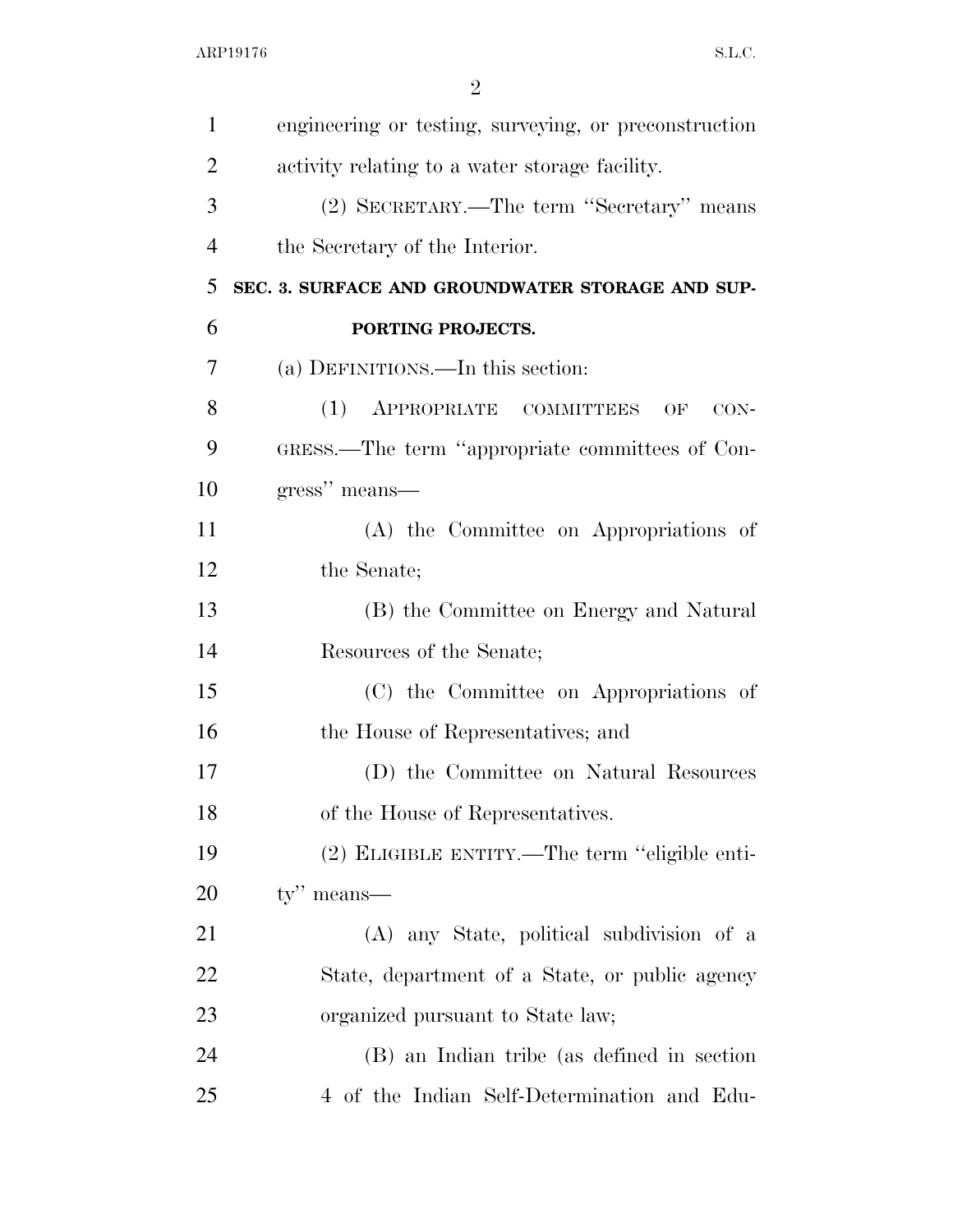| $\mathbf{1}$   | cation Assistance Act $(25 \text{ U.S.C. } 5304)$ or an |
|----------------|---------------------------------------------------------|
| $\overline{2}$ | entity controlled by an Indian tribe;                   |
| 3              | (C) a water users' association;                         |
| $\overline{4}$ | (D) an agency established by an interstate              |
| 5              | compact; and                                            |
| 6              | (E) an agency established under State law               |
| 7              | for the joint exercise of powers.                       |
| 8              | (3) FEDERALLY OWNED STORAGE PROJECT.-                   |
| 9              | The term "federally owned storage project" means        |
| 10             | any project in a Reclamation State—                     |
| 11             | (A) that involves the construction, expan-              |
| 12             | sion, upgrade, or capital repair of—                    |
| 13             | (i) a surface water storage facility; or                |
| 14             | (ii) a facility conveying water to or                   |
| 15             | from a surface or groundwater storage fa-               |
| 16             | cility;                                                 |
| 17             | (B) to which the United States holds title;             |
| 18             | and                                                     |
| 19             | (C) that was authorized to be constructed,              |
| 20             | operated, and maintained pursuant to-                   |
| 21             | (i) the reclamation laws; or                            |
| 22             | (ii) the Act of August 11, $1939$ (com-                 |
| 23             | monly known as the "Water Conservation"                 |
| 24             | and Utilization Act") (16 U.S.C. 590y et                |
| 25             | seq.).                                                  |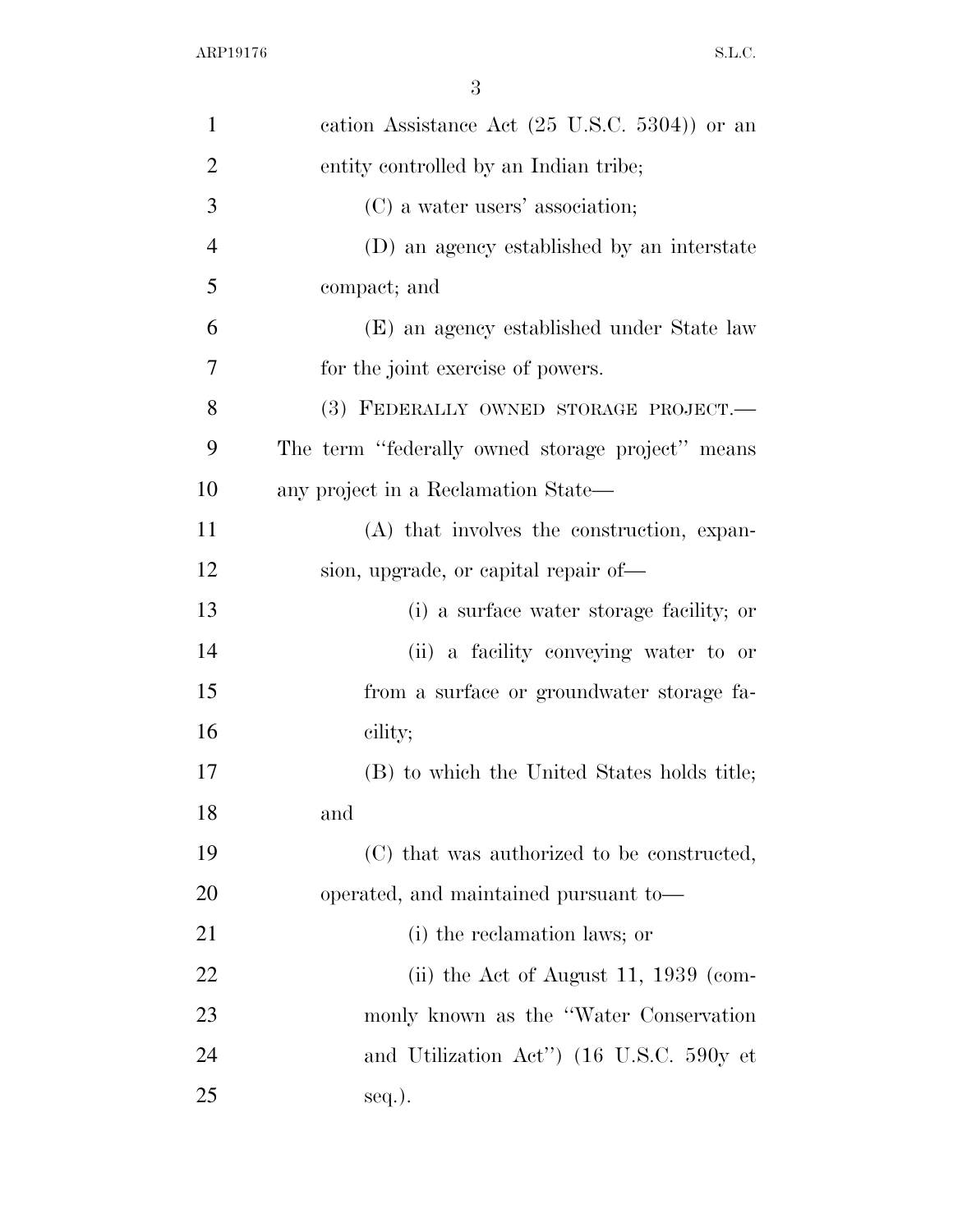| $\mathbf{1}$   | (4) NON-FEDERAL STORAGE PROJECT.—The               |
|----------------|----------------------------------------------------|
| $\mathbf{2}$   | term "non-Federal storage project" means<br>any    |
| 3              | project in a Reclamation State that—               |
| $\overline{4}$ | (A) involves the construction, expansion,          |
| 5              | upgrade, or capital repair by an eligible entity   |
| 6              | $of$ —                                             |
| $\tau$         | (i) a surface or groundwater storage               |
| 8              | facility that is not federally owned; or           |
| 9              | (ii) a facility that is not federally              |
| 10             | owned conveying water to or from a sur-            |
| 11             | face or groundwater storage facility; and          |
| 12             | (B) provides a benefit in meeting any obli-        |
| 13             | gation under applicable Federal law (including     |
| 14             | regulations).                                      |
| 15             | (5) RECLAMATION LAWS.—The term "reclama-           |
| 16             | tion laws" means Federal reclamation law (the Act  |
| 17             | of June 17, 1902 (32 Stat. 388, chapter 1093), and |
| 18             | Acts supplemental to and amendatory of that Act.   |
| 19             | RECLAMATION STATE.—The term "Rec-<br>(6)           |
| 20             | lamation State" has the meaning given the term in  |
| 21             | section 4014 of the Water Infrastructure Improve-  |
| 22             | ments for the Nation Act (43 U.S.C. 390b note;     |
| 23             | Public Law 114-322).                               |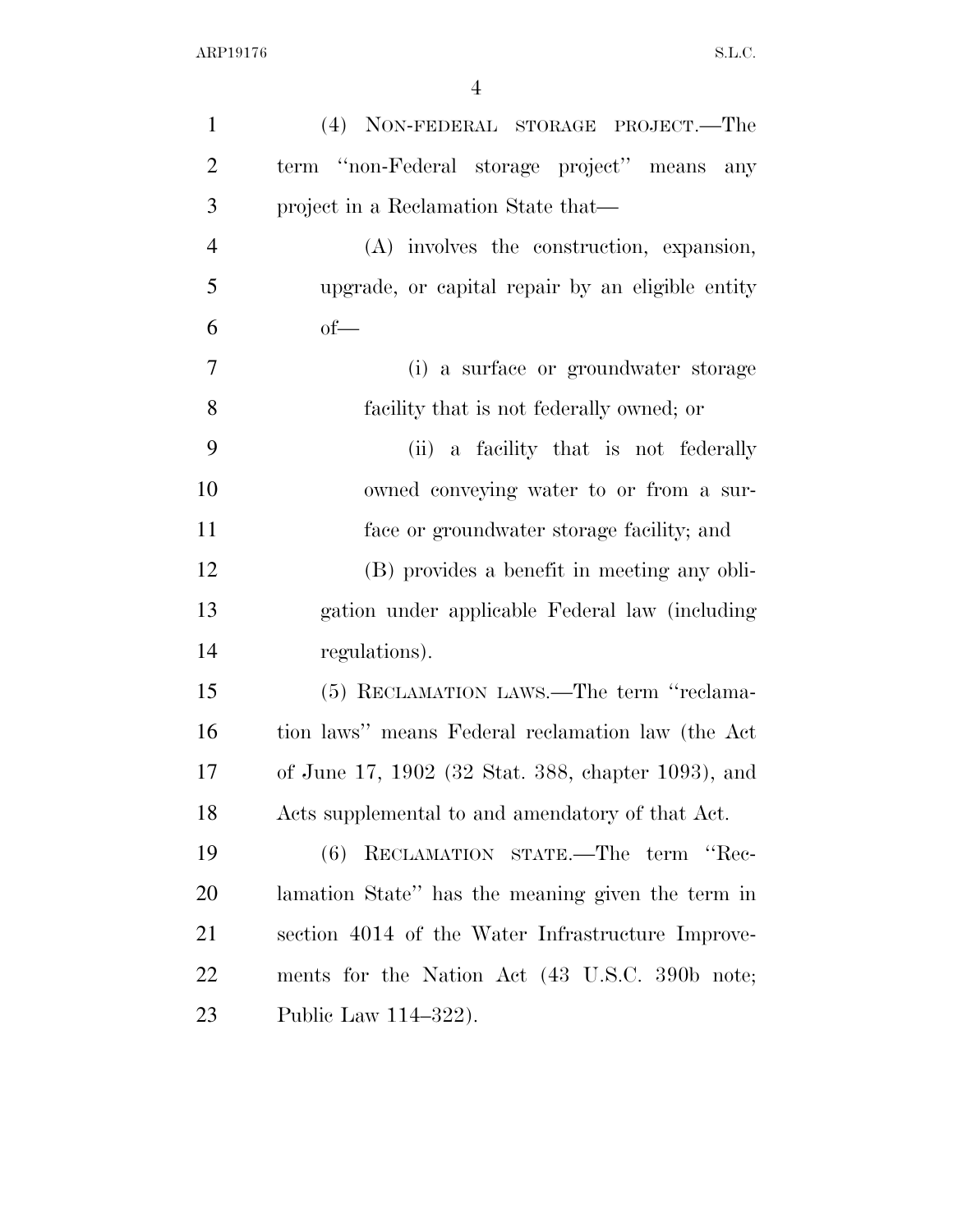(b) GRANT PROGRAM.—The Secretary may provide a grant under this section to an eligible entity to carry out, within a Reclamation State— (1) a federally owned storage project in accord- ance with subsection (c); or (2) a non-Federal storage project in accordance with subsection (d). (c) FEDERALLY OWNED STORAGE PROJECTS.— (1) AGREEMENTS.—On request of an eligible entity, the Secretary may negotiate and enter into an agreement on behalf of the United States for the design, study, construction, expansion, upgrade, or capital repair of a federally owned storage project lo- cated in a Reclamation State in accordance with this subsection. (2) FEDERAL SHARE.—Subject to the require- ments of this subsection, the Secretary may partici- pate in a federally owned storage project in an amount equal to not more than 50 percent of the total cost of the federally owned storage project. 21 (3) CONDITIONS FOR FEDERAL CONSTRUCTION FUNDING.—The construction of a federally owned storage project that is the subject of an agreement under this subsection shall not commence until the

Secretary—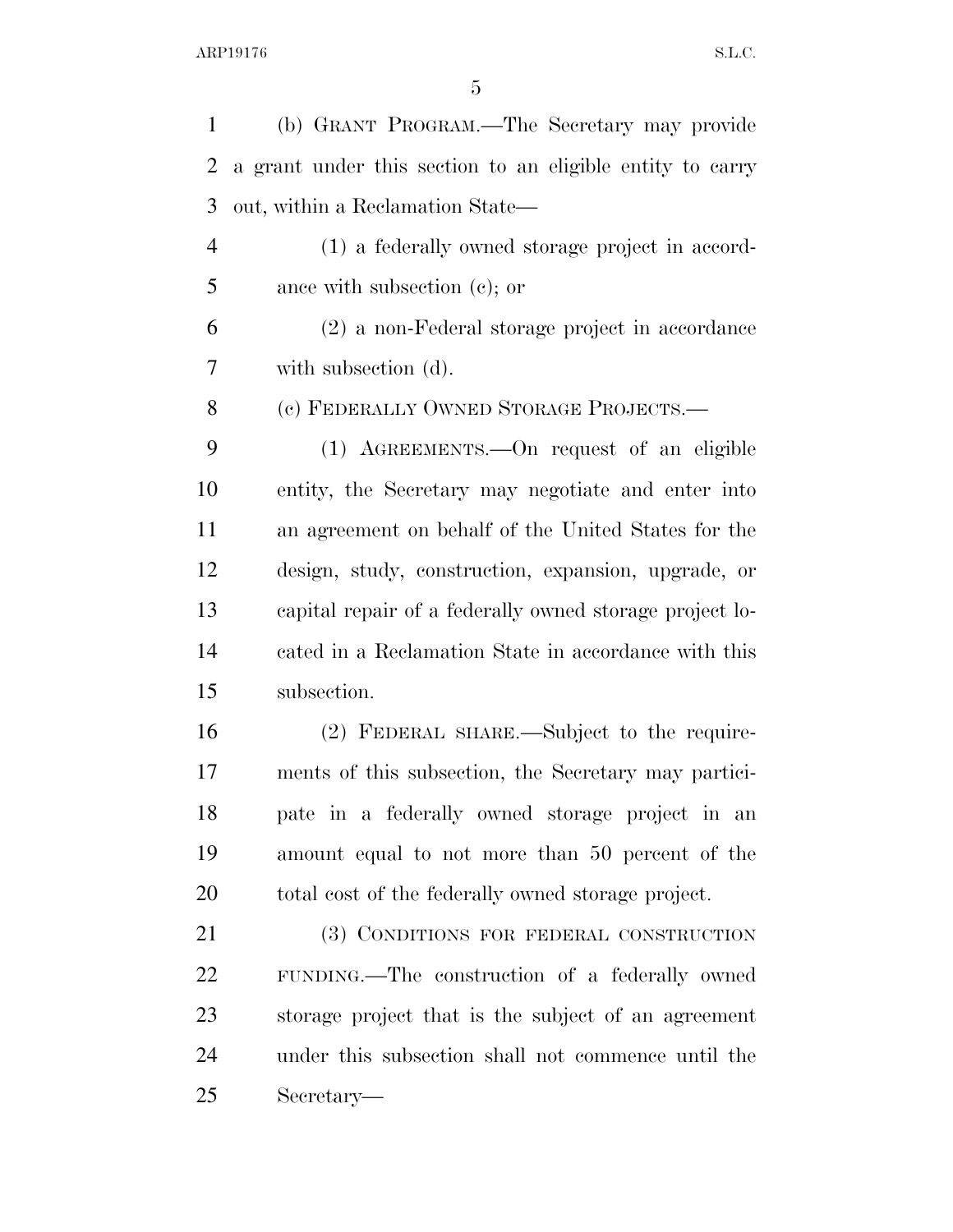| $\mathbf{1}$   | (A) determines that the proposed federally           |
|----------------|------------------------------------------------------|
| $\overline{2}$ | owned storage project is feasible in accordance      |
| 3              | with the reclamation laws;                           |
| $\overline{4}$ | (B) determines that—                                 |
| 5              | (i) the federally owned storage project              |
| 6              | provides a Federal benefit in accordance             |
| $\overline{7}$ | with the reclamation laws; and                       |
| 8              | not less than a proportionate<br>(ii)                |
| 9              | share of the benefits of the federally owned         |
| 10             | storage project are Federal benefits, in-            |
| 11             | cluding water supplies dedicated to specific         |
| 12             | purposes, such as water quality improve-             |
| 13             | ments or fish and wildlife protection and            |
| 14             | restoration, including a wildlife refuge; and        |
| 15             | (C) secures an agreement providing such              |
| 16             | upfront funding as is necessary to pay the non-      |
| 17             | Federal share of the capital costs of the feder-     |
| 18             | ally owned storage project.                          |
| 19             | (4) NOTIFICATION.—The Secretary shall sub-           |
| 20             | mit to the appropriate committees of Congress a      |
| 21             | written notification of the determinations under     |
| 22             | paragraph $(3)$ by not later than 30 days after the  |
| 23             | date of the determinations.                          |
| 24             | (5) ENVIRONMENTAL LAWS.—In participating             |
| 25             | in a federally owned storage project under this sub- |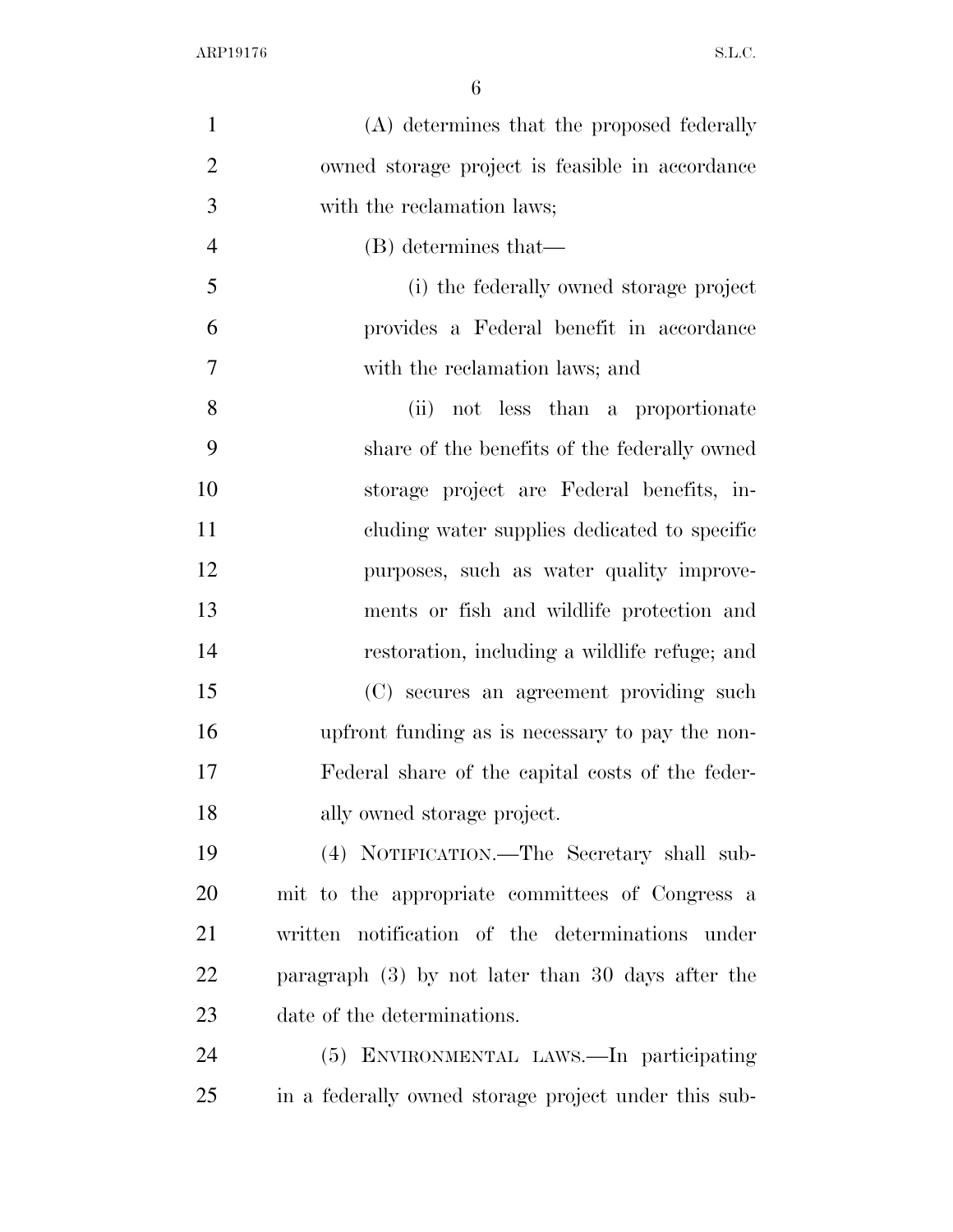section, the Secretary shall comply with all applica- ble environmental laws, including the National Envi- ronmental Policy Act of 1969 (42 U.S.C. 4321 et seq.).

 (6) EXPANSION OR UPGRADE.—The Secretary shall require, as a condition for design, study, or any other participation in the expansion or upgrade of a federally owned storage project—

 (A) the agreement of any single entity that has an existing water service contract or repay- ment contract for more than 60 percent of the capacity or yield of the federally owned storage project that the expansion will not adversely af- fect any right or interest of the entity under the water service contract or repayment contract, as applicable; and

 (B) the agreement of the non-Federal enti- ty that, pursuant to a formal operations and maintenance transfer contract or other legal agreement with the Secretary, acting through the Commissioner of Reclamation, carries out 22 the operations and maintenance of the federally owned storage project, if applicable.

24 (d) NON-FEDERAL STORAGE PROJECTS.—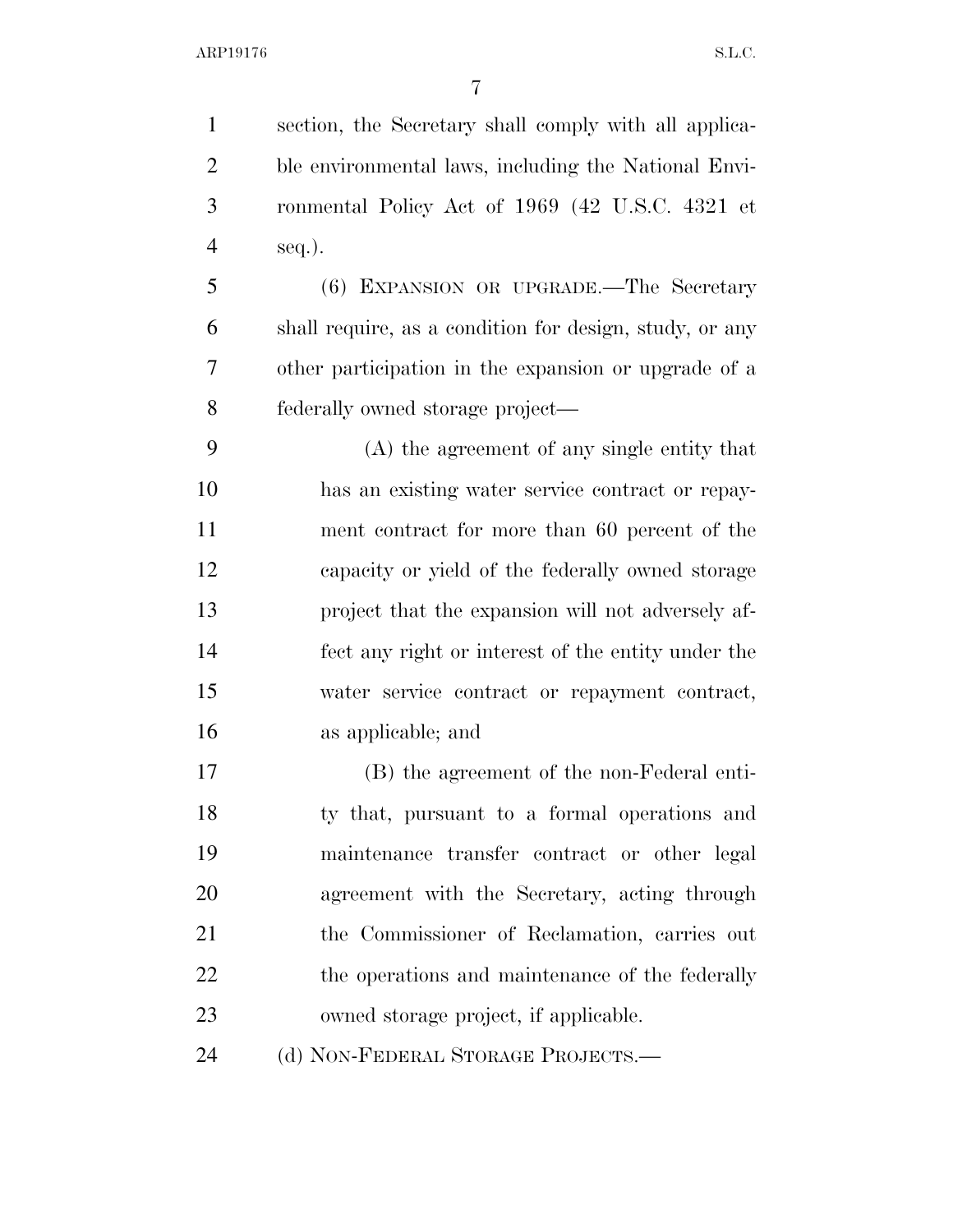| $\mathbf{1}$   | (1) IN GENERAL.—Subject to the requirements           |
|----------------|-------------------------------------------------------|
| $\overline{2}$ | of this subsection, the Secretary may participate in  |
| 3              | the design, study, construction, expansion, upgrade,  |
| $\overline{4}$ | or capital repair of a non-Federal storage project in |
| 5              | an amount equal to not more than 25 percent of the    |
| 6              | total cost of the non-Federal storage project.        |
| 7              | (2) CONDITIONS FOR FEDERAL DESIGN AND                 |
| 8              | STUDY FUNDING.—The Secretary shall only fund a        |
| 9              | design or study activity for a non-Federal storage    |
| 10             | project under this subsection if—                     |
| 11             | (A) Federal participation has been<br>re-             |
| 12             | quested by the Governor of the State in which         |
| 13             | the non-Federal storage project is located; and       |
| 14             | (B) the Secretary has identified the poten-           |
| 15             | tial for Federal benefit sufficient to proceed.       |
| 16             | (3) CONDITIONS FOR FEDERAL CONSTRUCTION               |
| 17             | FUNDING.—Participation by the Secretary in the        |
| 18             | construction of a non-Federal storage project under   |
| 19             | this subsection shall not occur unless—               |
| 20             | (A) the Governor of the State in which the            |
| 21             | non-Federal storage project is located has re-        |
| 22             | quested Federal participation at the time con-        |
| 23             | struction was initiated; and                          |
| 24             | (B) the applicable non-Federal sponsor de-            |
| 25             | termines, and the Secretary concurs, that—            |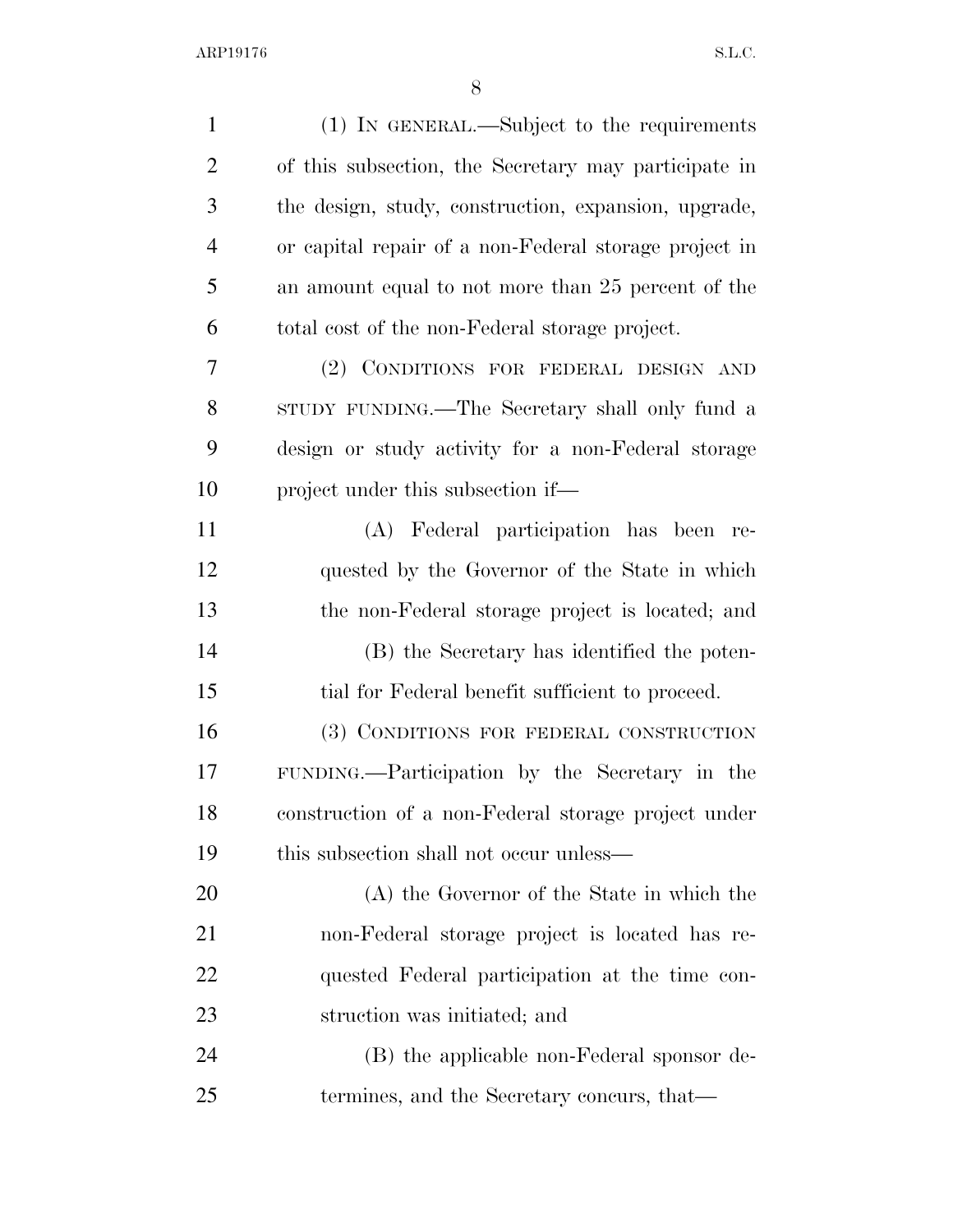| $\mathbf{1}$   | (i) the non-Federal storage project is                |
|----------------|-------------------------------------------------------|
| $\overline{2}$ | technically and financially feasible;                 |
| 3              | (ii) the non-Federal storage project                  |
| $\overline{4}$ | provides a Federal benefit in accordance              |
| 5              | with the reclamation laws;                            |
| 6              | (iii) not less than a proportionate                   |
| 7              | share of the benefits of the non-Federal              |
| 8              | storage project are Federal benefits, in-             |
| 9              | cluding water supplies dedicated to specific          |
| 10             | purposes, such as water quality improve-              |
| 11             | ments or fish and wildlife protection and             |
| 12             | restoration, including a wildlife refuge; and         |
| 13             | (iv) each sponsor of the non-Federal                  |
| 14             | project is financially capable of funding the         |
| 15             | non-Federal share of the project costs.               |
| 16             | (4) NOTIFICATION.—The Secretary shall sub-            |
| 17             | mit to the appropriate committees of Congress a       |
| 18             | written notification of the determinations under      |
| 19             | paragraphs $(2)$ and $(3)$ by not later than 30 days  |
| 20             | after the date of the determinations.                 |
| 21             | (5) ENVIRONMENTAL LAWS.—In participating              |
| <u>22</u>      | in a non-Federal storage project under this sub-      |
| 23             | section, the Secretary shall comply with all applica- |
| 24             | ble environmental laws, including the National Envi-  |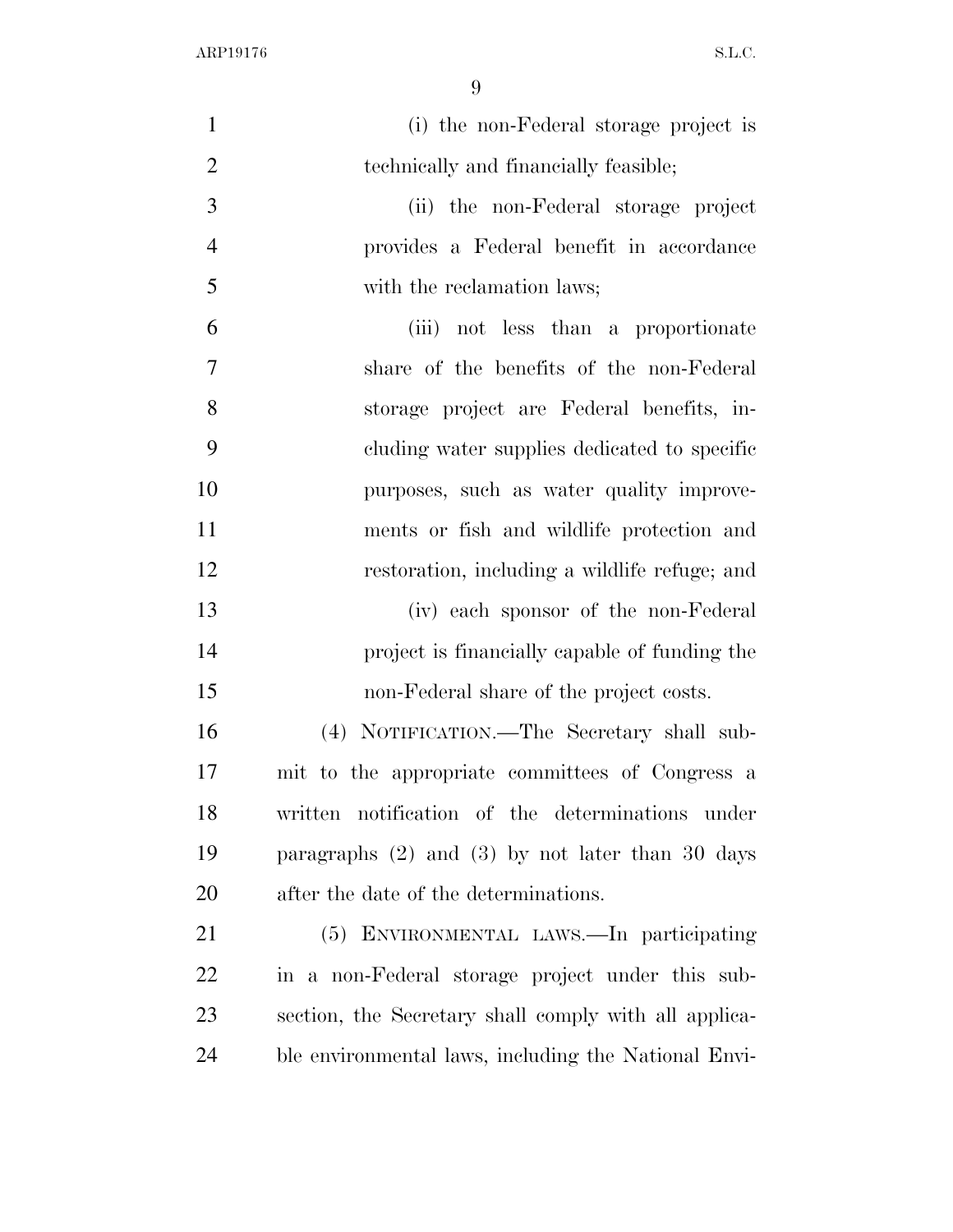| $\mathbf{1}$   | ronmental Policy Act of 1969 (42 U.S.C. 4321 et |
|----------------|-------------------------------------------------|
| $\overline{2}$ | $seq.$ ).                                       |
| 3              | $(6)$ INFORMATION.—                             |
| $\overline{4}$ | (A) IN GENERAL.—In participating in a           |
| 5              | non-Federal storage project under this sub-     |
| 6              | section, the Secretary—                         |
| 7              | $(i)$ shall—                                    |
| 8              | (I) generally, rely on reports pre-             |
| 9              | pared by the sponsor of the non-Fed-            |
| 10             | eral storage project, including feasi-          |
| 11             | bility or equivalent studies, environ-          |
| 12             | mental analyses, and other pertinent            |
| 13             | reports and analyses; but                       |
| 14             | (II) retain responsibility for mak-             |
| 15             | ing the independent determinations              |
| 16             | described in paragraphs $(2)$ and $(3)$ ;       |
| 17             | and                                             |
| 18             | (ii)<br>may prepare studies<br>supple-          |
| 19             | mentary to the studies described in clause      |
| 20             | $(i)(I),$ on—                                   |
| 21             | (I) request of the sponsor of the               |
| 22             | non-Federal storage project; and                |
| 23             | (II) agreement by the Secretary.                |
| 24             | (B) GUIDELINES.—                                |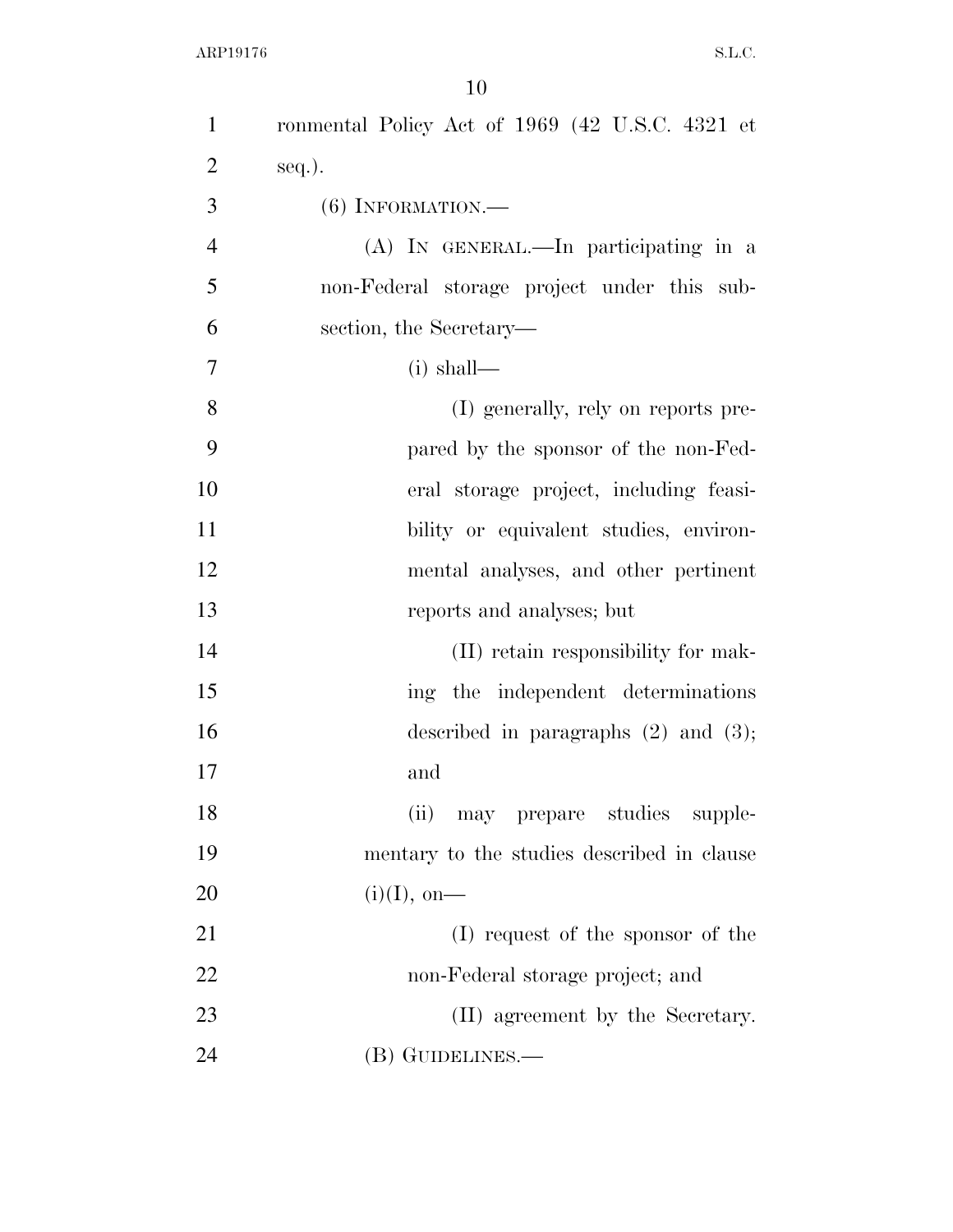| $\mathbf{1}$   | (i) DRAFT.—Not later than 180 days           |
|----------------|----------------------------------------------|
| $\overline{2}$ | after the date of enactment of this Act, the |
| 3              | Secretary shall issue draft guidelines for   |
| $\overline{4}$ | feasibility or equivalent studies for non-   |
| 5              | Federal storage projects prepared by a       |
| 6              | project sponsor that shall be consistent     |
| 7              | with requirements for a title XVI Feasi-     |
| 8              | bility Study Report, including the economic  |
| 9              | analysis, contained in the Reclamation       |
| 10             | Manual Directives and Standards num-         |
| 11             | bered WTR 11–01, subject to—                 |
| 12             | (I) any additional requirements              |
| 13             | necessary to provide sufficient infor-       |
| 14             | mation for making the independent            |
| 15             | determinations described in para-            |
| 16             | graphs $(2)(B)$ and $(3)$ ; and              |
| 17             | (II) the condition that the Bu-              |
| 18             | reau of Reclamation shall not bear re-       |
| 19             | sponsibility for the technical adequacy      |
| 20             | of any design, cost estimate, or con-        |
| 21             | struction relating to a non-Federal          |
| 22             | storage project.                             |
| 23             | (ii) FINAL.—The Secretary shall final-       |
| 24             | ize the guidelines under clause (i) by not   |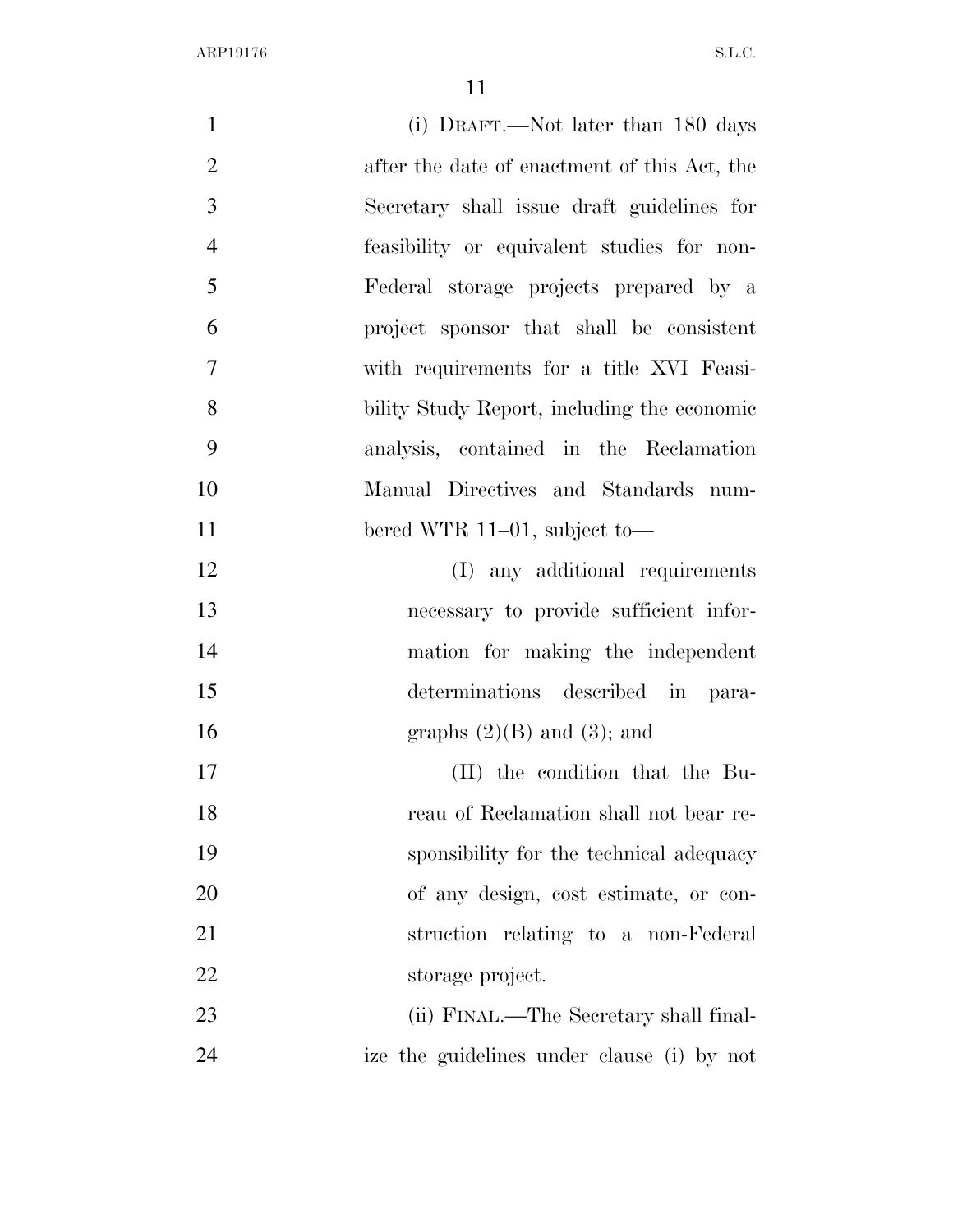1 later than 1 year after the date of enact-ment of this Act.

 (e) RIGHTS TO USE CAPACITY.—Subject to compli- ance with applicable Reclamation State water rights laws, the right to use the capacity of a federally owned storage project or non-Federal storage project with respect to which the Secretary has entered into an agreement under this subsection shall be allocated in such manner as may be mutually agreed to by the Secretary and each other party to the agreement, including any party described in 11 subsection  $(e)(6)(B)$ .

 (f) FEDERAL BENEFITS.—In making a determina- tion relating to a Federal benefit under this section, the Secretary may include any benefit realized from the exist- ence of operational flexibility to optimize the achievement of an authorized project purpose (whether reimbursable or nonreimbursable), taking into consideration the hydrology of a given water year, including through the coordinated management of Federal and non-Federal facilities.

 $20 \quad$  (g) FUNDING.—

21 (1) AUTHORIZATION OF APPROPRIATIONS.— There is authorized to be appropriated to the Sec- retary to carry out this section \$670,000,000 for the period of fiscal years 2020 through 2024.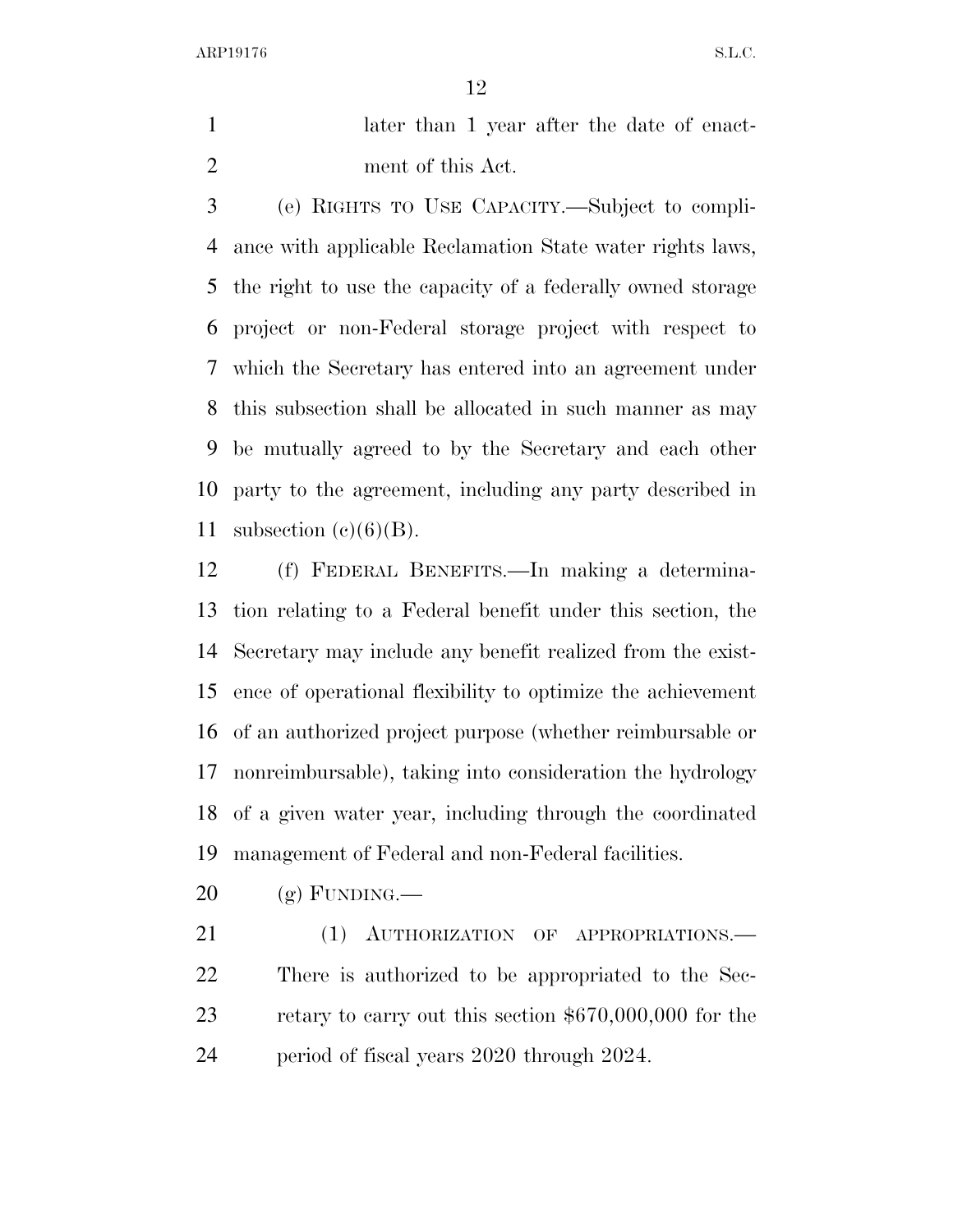| $\mathbf{1}$   | (2) CONGRESSIONAL APPROVAL INITIALLY RE-          |
|----------------|---------------------------------------------------|
| $\overline{2}$ | QUIRED.-                                          |
| 3              | (A) DESIGN AND STUDY FUNDING.—Each                |
| $\overline{4}$ | initial award under this section for design and   |
| 5              | study of a federally owned storage project or a   |
| 6              | non-Federal storage project shall be approved     |
| 7              | in an appropriations Act.                         |
| 8              | (B) CONSTRUCTION FUNDING.—Each ini-               |
| 9              | tial award under this section for construction of |
| 10             | a federally owned storage project or a non-Fed-   |
| 11             | eral storage project shall be approved in an ap-  |
| 12             | propriations Act.                                 |
| 13             | (C) RECLAMATION RECOMMENDATIONS.—                 |
| 14             | (i) IN GENERAL.—Subject to clause                 |
| 15             | (ii), the Commissioner of Reclamation shall       |
| 16             | submit to the appropriate committees of           |
| 17             | Congress recommendations regarding the            |
| 18             | initial award of design and study funding,        |
| 19             | and of construction funding, for each fed-        |
| 20             | erally owned storage project and non-Fed-         |
| 21             | eral storage project subject to consider-         |
| 22             | ation under subparagraphs $(A)$ and $(B)$ .       |
| 23             | REQUIREMENT.—The Commis-<br>(ii)                  |
| 24             | sioner of Reclamation shall confer with the       |
| 25             | appropriate committees of Congress before         |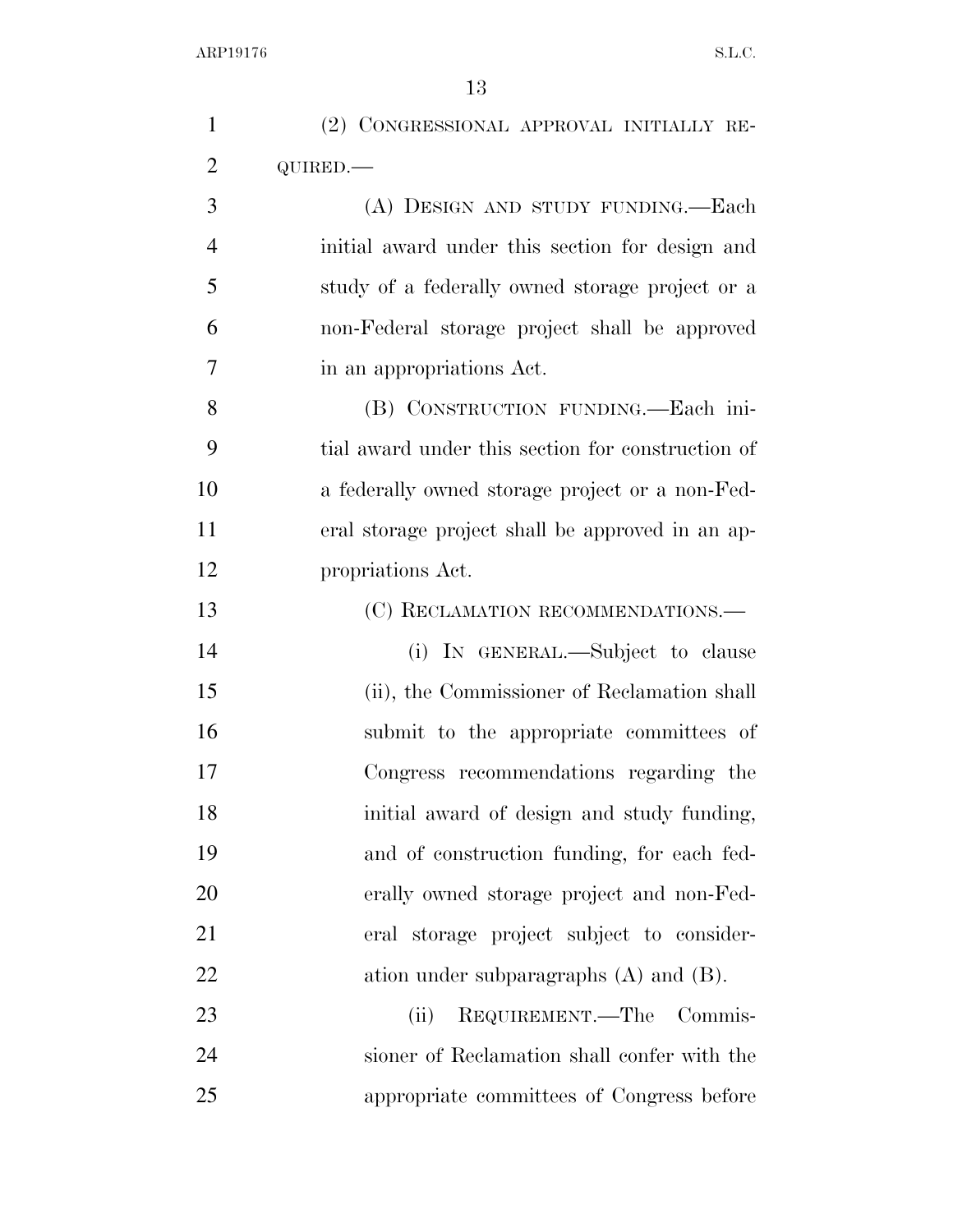| $\mathbf{1}$   | submitting the recommendations under                |
|----------------|-----------------------------------------------------|
| $\overline{2}$ | clause (i).                                         |
| 3              | (3) SUBSEQUENT FUNDING AWARDS.—                     |
| 4              | (A) DESIGN AND STUDY FUNDING.—After                 |
| 5              | approval by Congress of an initial award of de-     |
| 6              | sign and study funding for a federally owned        |
| 7              | storage project or a non-Federal storage project    |
| 8              | under paragraph $(2)$ , the Secretary may award     |
| 9              | additional design and study funding for the fed-    |
| 10             | erally owned storage project or non-Federal         |
| 11             | storage project without further congressional       |
| 12             | approval.                                           |
| 13             | (B) CONSTRUCTION FUNDING.—After ap-                 |
| 14             | proval by Congress of an initial award of con-      |
| 15             | struction funding for a federally owned storage     |
| 16             | project or a non-Federal storage project under      |
| 17             | paragraph (2), the Secretary may award addi-        |
| 18             | tional construction funding for the federally       |
| 19             | owned storage project or non-Federal storage        |
| 20             | project without further congressional approval.     |
| 21             | (4) PRELIMINARY STUDIES.—Of the amounts             |
| 22             | made available under paragraph (1), not more than   |
| 23             | 25 percent shall be provided for appraisal studies, |
| 24             | feasibility studies, or other preliminary studies.  |
| 25             | $(5)$ WIIN ACT STORAGE FUNDING.—                    |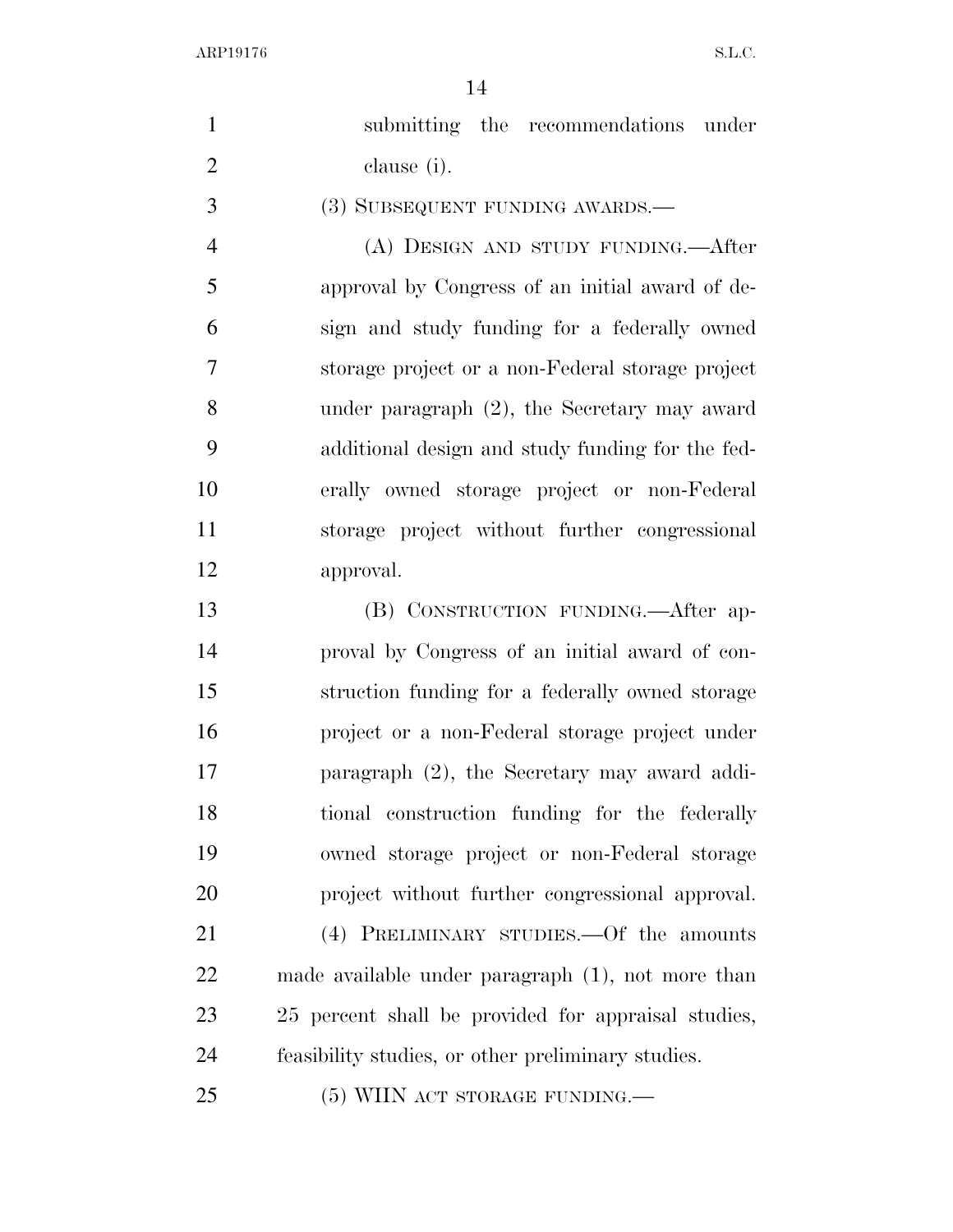| $\mathbf{1}$   | (A) APPROPRIATIONS.—Each federally               |
|----------------|--------------------------------------------------|
| $\overline{2}$ | owned storage project and non-Federal storage    |
| 3              | project shall be eligible to receive any amounts |
| $\overline{4}$ | made available pursuant to section $4007(h)$ of  |
| 5              | the Water Infrastructure Improvements for the    |
| 6              | Nation Act (43 U.S.C. 390b note; Public Law      |
| 7              | $114-322$ ) (as in effect on the day before the  |
| 8              | date of enactment of this Act), in accordance    |
| 9              | with paragraphs $(2)$ and $(3)$ .                |
| 10             | (B) INDIVIDUAL PROJECTS.—                        |
| 11             | (i)<br>FEDERALLY OWNED<br><b>STORAGE</b>         |
| 12             | PROJECTS.—If the Secretary determines            |
| 13             | that a federally owned storage project is el-    |
| 14             | igible for funding under section $4007(b)$ of    |
| 15             | the Water Infrastructure Improvements for        |
| 16             | the Nation Act (43 U.S.C. 390b note; Pub-        |
| 17             | Law $114-322$ , the federally owned<br>lic       |
| 18             | storage project shall remain eligible for        |
| 19             | funding under subsection (c).                    |
| 20             | NON-FEDERAL<br>(ii)<br><b>STORAGE</b>            |
| 21             | PROJECTS.—If the Secretary determines            |
| 22             | that a non-Federal storage project is eligi-     |
| 23             | ble for funding as a State-led storage           |
| 24             | project under section $4007(c)$ the Water        |
| 25             | Infrastructure Improvements for the Na-          |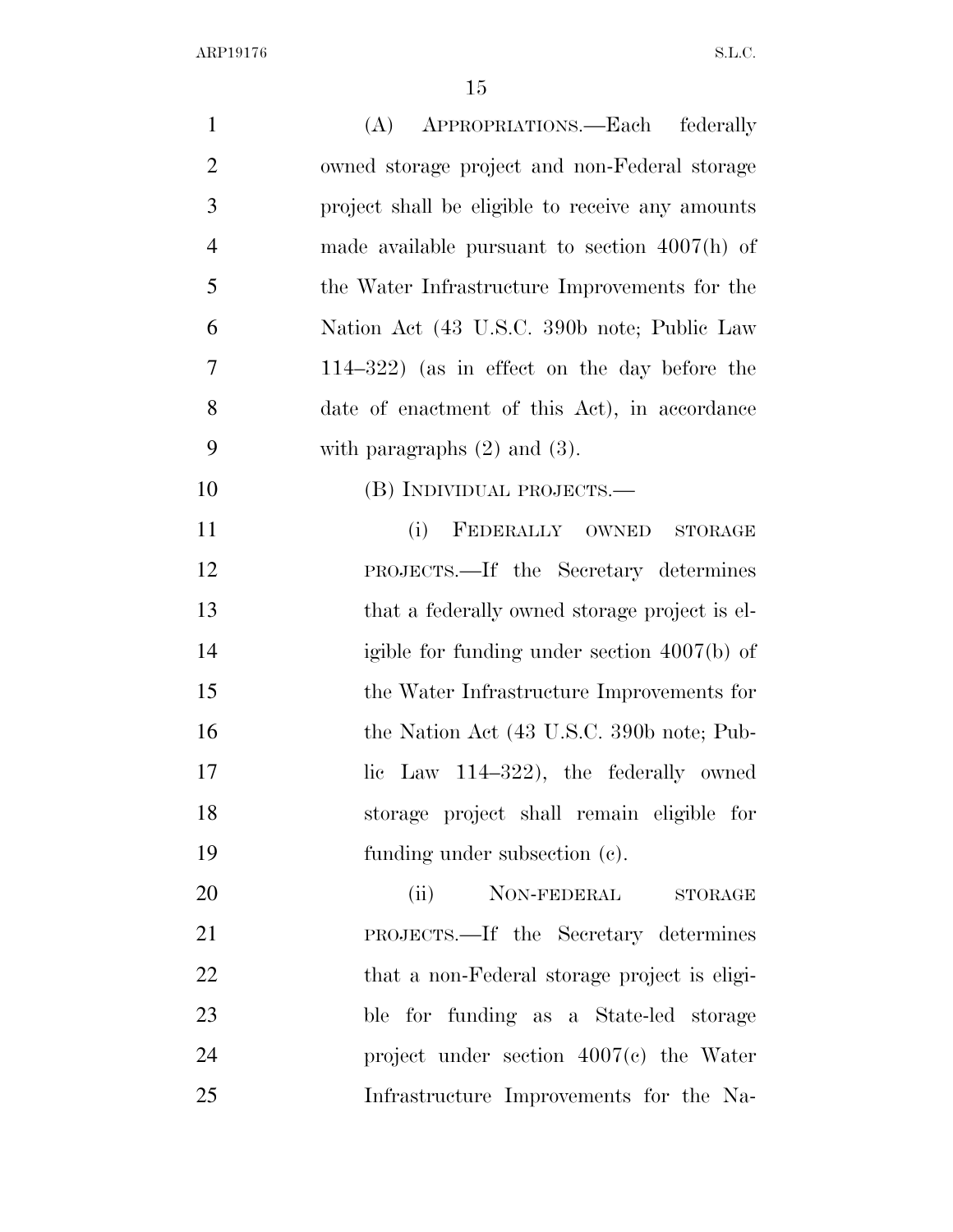1 tion Act (43 U.S.C. 390b note; Public Law 114–322), the non-Federal storage project shall remain eligible for funding under sub-section (d).

 (h) CONSISTENCY WITH STATE LAW.—Nothing in this section preempts or modifies any obligation of the United States or an eligible entity to act in accordance with applicable State law.

 (i) PARTNERSHIP AND AGREEMENTS RELATING TO CERTAIN WATER STORAGE PROJECTS.—The Secretary, acting through the Commissioner of Reclamation, may enter into a partnership or other agreement relating to a water storage project described in section 103 of the Calfed Bay-Delta Authorization Act (Public Law 108– 361; 118 Stat. 1683) with a local joint-powers authority established pursuant to State law by 1 or more irrigation districts or other local water districts or units of local gov- ernment within the applicable hydrologic region, to ad-vance the project.

 (j) CALFED REAUTHORIZATION.—Title I of Public Law 108–361 (118 Stat. 1681; 123 Stat. 2860; 128 Stat. 164; 128 Stat. 2312; 129 Stat. 2407; 130 Stat. 1866) is amended by striking ''2019'' each place it appears and inserting ''2024''.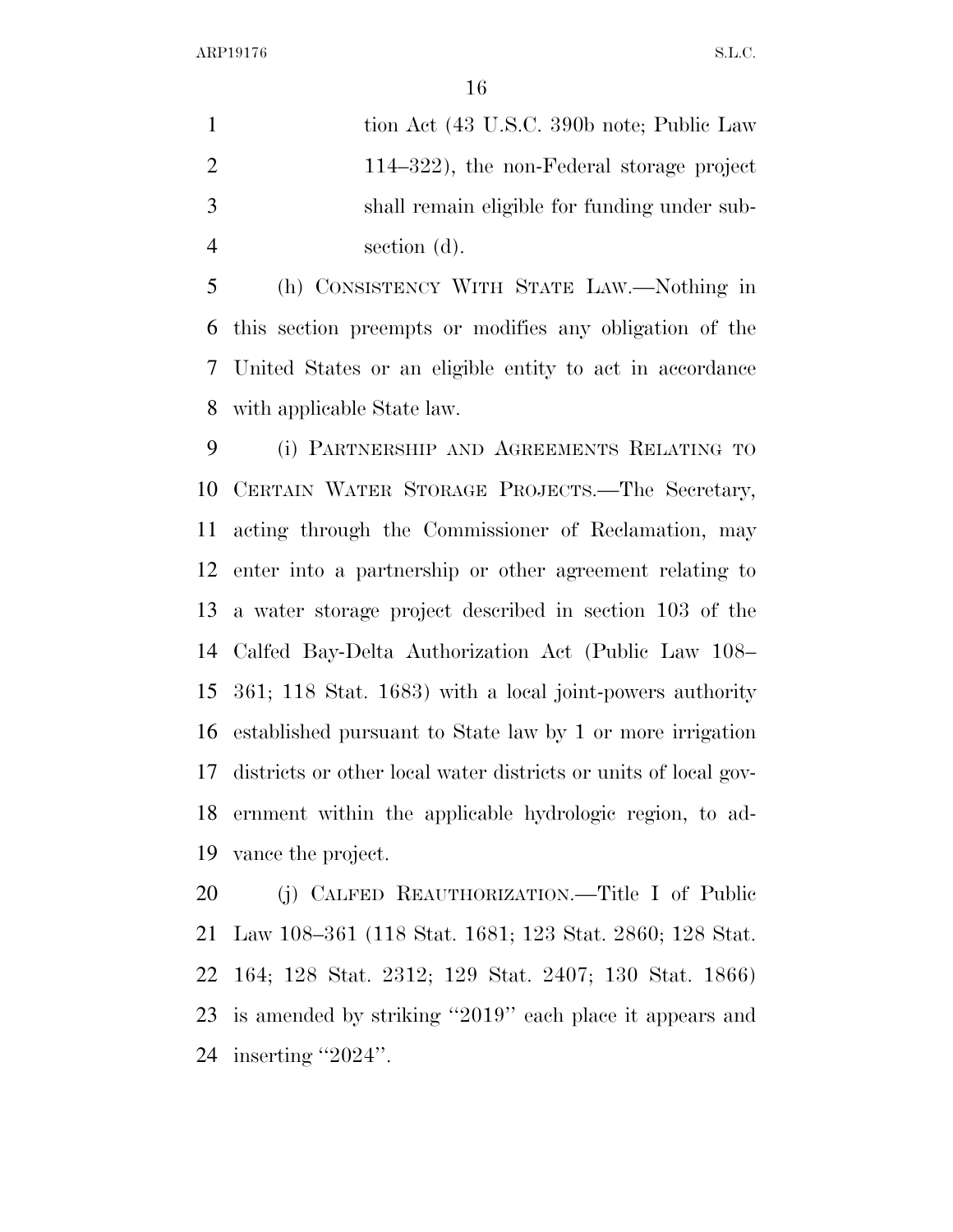(k) CONFORMING AMENDMENT.—Section 4007 of the Water Infrastructure Improvements for the Nation Act (43 U.S.C. 390b note; Public Law 114–322) is repealed. **SEC. 4. WATER RECYCLING AND REUSE.** 

 (a) AUTHORIZATION OF NEW WATER RECYCLING AND REUSE PROJECTS.—Section 1602 of the Reclamation Wastewater and Groundwater Study and Facilities Act (43 U.S.C. 390h) is amended by striking paragraph (2) of subsection (f) and all that follows through the end of subsection (g) and inserting the following:

11 "(2) PRIORITIES AND DIVERSITY OF PROJECT TYPES.—In providing grants under paragraph (1), the Secretary shall—

 $\langle (A)$  give priority to projects that— ''(i) are likely to provide a more-reli- able water supply for a unit of State or local government;

18 ''(ii) are likely to increase the water management flexibility and reduce impacts on environmental resources; or

 $\frac{1}{1}$   $\cdots$   $\cdots$   $\cdots$   $\cdots$   $\cdots$   $\cdots$   $\cdots$   $\cdots$   $\cdots$   $\cdots$   $\cdots$   $\cdots$   $\cdots$   $\cdots$   $\cdots$ 22 ing water supply reliability, ecosystem ben- efits, groundwater management and en- hancements, and water quality improve-ments; and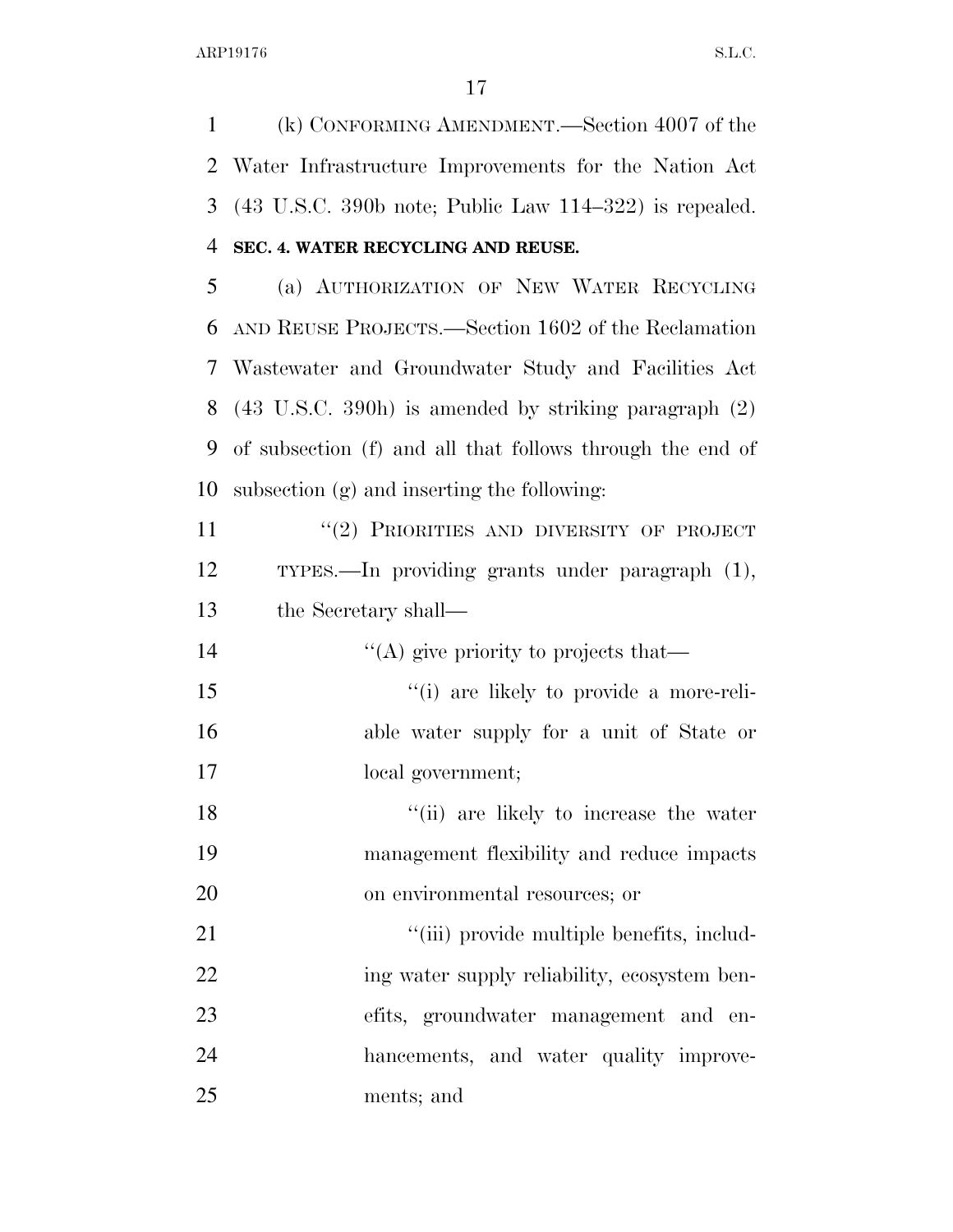| $\mathbf{1}$   | $\lq\lq$ take into consideration selecting a di-     |
|----------------|------------------------------------------------------|
| $\overline{2}$ | versity of project types, including projects that    |
| 3              | serve-                                               |
| $\overline{4}$ | "(i) a region or more than 1 commu-                  |
| 5              | nity;                                                |
| 6              | "(ii) a rural or small community; or                 |
| $\overline{7}$ | "(iii) an urban community or city.                   |
| 8              | "(g) FUNDING.—                                       |
| 9              | "(1) AUTHORIZATION OF APPROPRIATIONS.-               |
| 10             | There is authorized to be appropriated to the Sec-   |
| 11             | retary to carry out subsections (e) and<br>(f)       |
| 12             | $$100,000,000$ for the period of fiscal years $2020$ |
| 13             | through 2024.                                        |
| 14             | "(2) FUNDING OPPORTUNITY ANNOUNCE-                   |
| 15             | MENT.—The Commissioner of Reclamation shall re-      |
| 16             | lease a funding opportunity announcement for the     |
| 17             | competitive grant program under subsection (f) by    |
| 18             | not later than 75 days after the date of enactment   |
| 19             | of an Act that provides funding for the program.     |
| 20             | "(3) CONGRESSIONAL APPROVAL INITIALLY RE-            |
| 21             | QUIRED.                                              |
| <u>22</u>      | "(A) IN GENERAL.—Each initial award                  |
| 23             | under this section for design and study, or for      |
| 24             | construction, of a project under subsection (e)      |
|                |                                                      |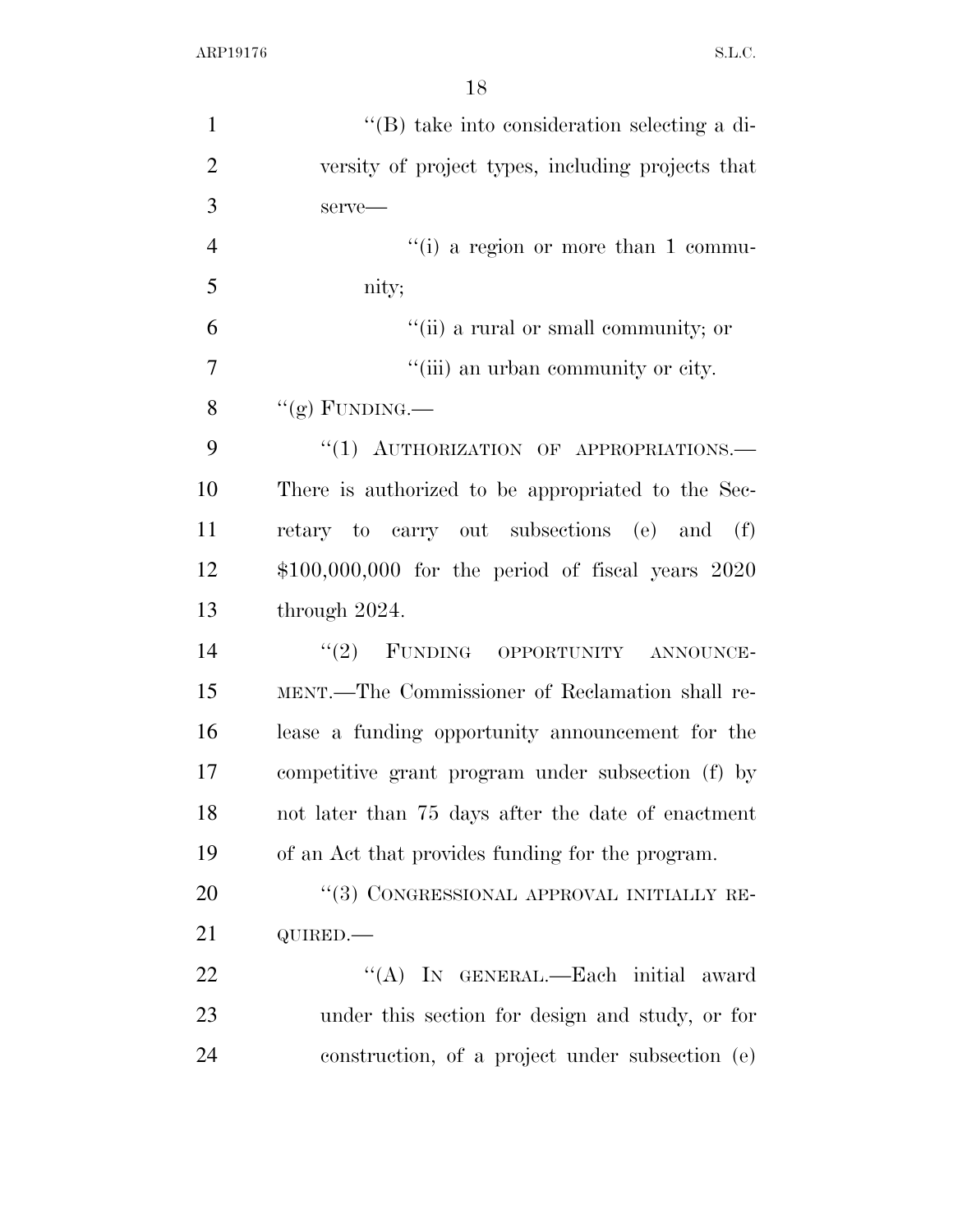| $\mathbf{1}$   | or (f) shall be approved in an appropriations          |
|----------------|--------------------------------------------------------|
| $\overline{2}$ | Act.                                                   |
| 3              | $``(B)$ RECLAMATION RECOMMENDA-                        |
| $\overline{4}$ | TIONS.—The Commissioner of Reclamation                 |
| 5              | shall submit recommendations regarding the             |
| 6              | initial award of design and study funding and          |
| 7              | construction funding for consideration under           |
| 8              | subparagraph $(A)$ to —                                |
| 9              | "(i) the Committee on Appropriations                   |
| 10             | of the Senate;                                         |
| 11             | "(ii) the Committee on Energy and                      |
| 12             | Natural Resources of the Senate;                       |
| 13             | "(iii) the Committee on Appropria-                     |
| 14             | tions of the House of Representatives; and             |
| 15             | "(iv) the Committee on Natural Re-                     |
| 16             | sources of the House of Representatives.               |
| 17             | "(4) SUBSEQUENT FUNDING AWARDS.—After                  |
| 18             | approval by Congress of an initial award of design     |
| 19             | and study funding or construction funding for a        |
| 20             | project under paragraph (3), the Commissioner of       |
| 21             | Reclamation may award additional design and study      |
| 22             | funding or construction funding, respectively, for the |
| 23             | project without further congressional approval.".      |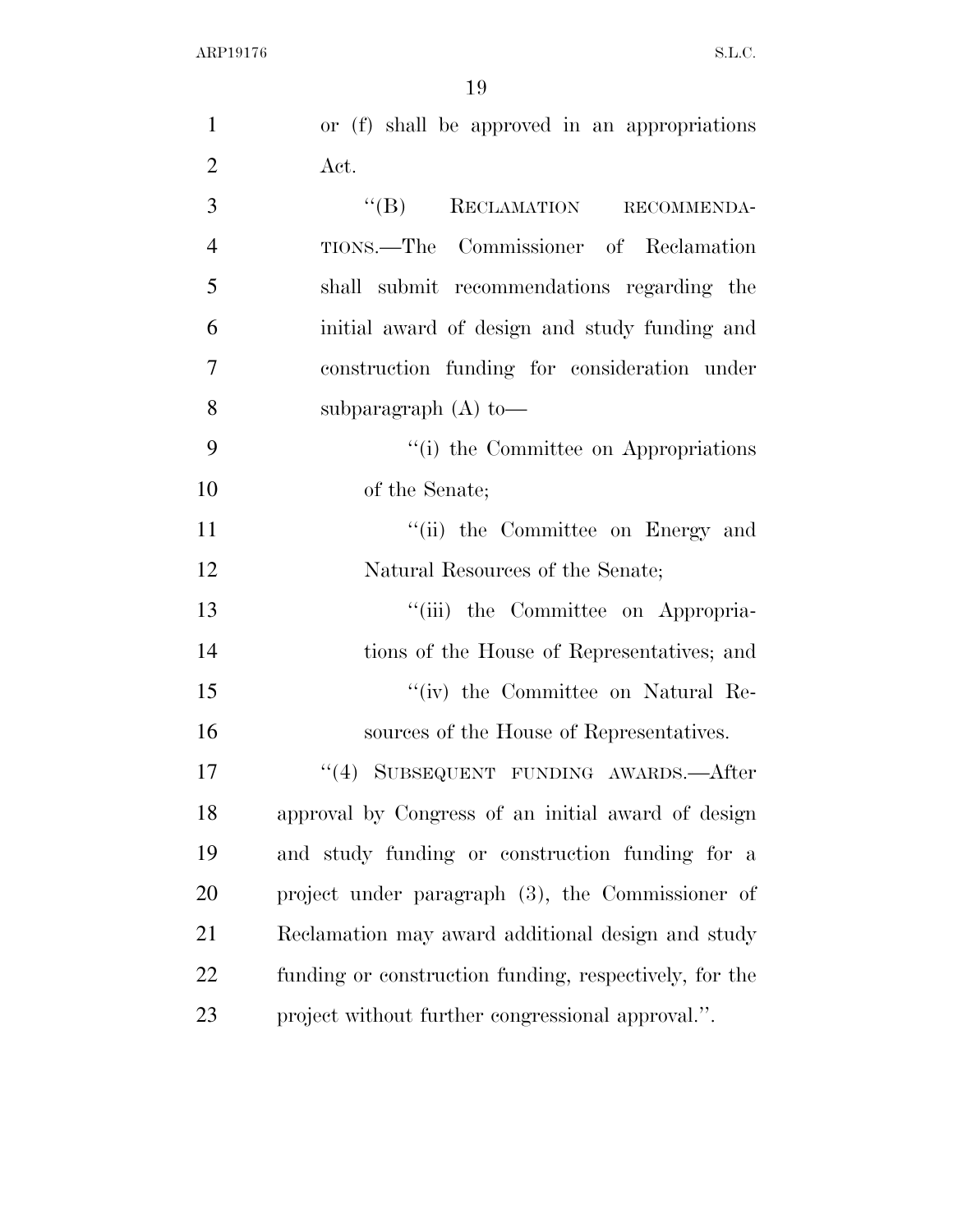| 1              | (b) LIMITATION ON FUNDING.—Section $1631(d)$ of              |
|----------------|--------------------------------------------------------------|
| $\overline{2}$ | the Reclamation Wastewater and Groundwater Study and         |
| 3              | Facilities Act $(43 \text{ U.S.C. } 390h-13(d))$ is amended— |
| $\overline{4}$ | $(1)$ in paragraph $(1)$ —                                   |
| 5              | (A) by striking "by paragraph $(2)$ " and in-                |
| 6              | serting "in paragraphs $(2)$ and $(3)$ "; and                |
| 7              | (B) striking "\$20,000,000 (October 1996)                    |
| 8              | prices)" and inserting " $$30,000,000$ (in prices            |
| 9              | as determined for January 2019)"; and                        |
| 10             | $(2)$ in paragraph $(2)$ —                                   |
| 11             | $(A)$ in subparagraph $(B)$ —                                |
| 12             | (i) by striking $\lq$ (B) In the case" and                   |
| 13             | inserting the following:                                     |
| 14             | "(B) SAN GABRIEL BASIN.—In the case";                        |
| 15             | and                                                          |
| 16             | (ii) by indenting clauses (i) and (ii)                       |
| 17             | appropriately; and                                           |
| 18             | (B) by striking " $(2)(A)$ Subject to" and in-               |
| 19             | serting the following:                                       |
| 20             | "(2) PROJECTS FUNDED AS OF 2020.—The Fed-                    |
| 21             | eral share of the cost of any single project author-         |
| 22             | ized under this title shall be $$20,000,000$ if the          |
| 23             | project has received that amount as of December 31,          |
| 24             | 2020.                                                        |
| 25             | $(3)$ OLDER PROJECTS.—                                       |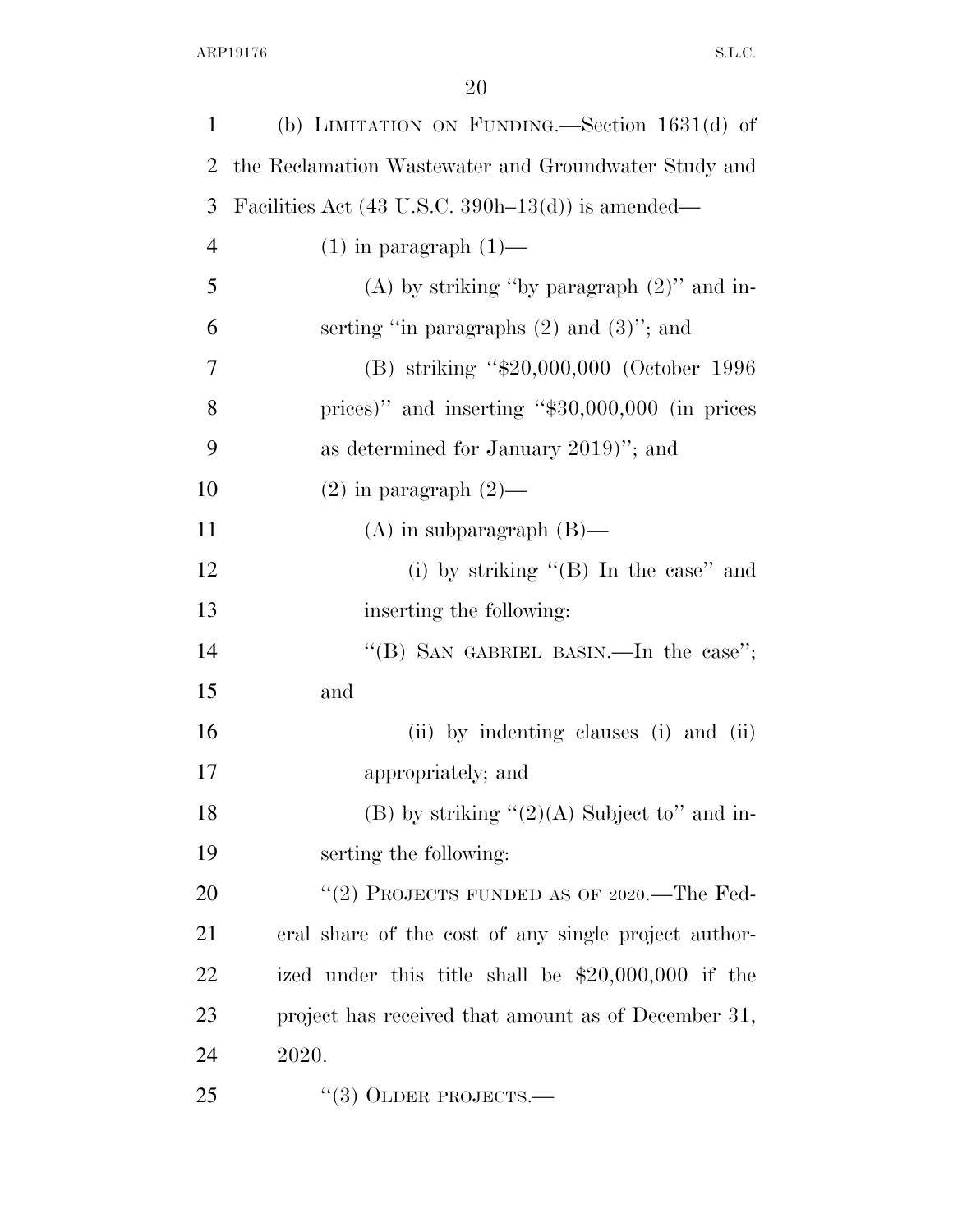| $\mathbf{1}$ | "(A) IN GENERAL.—Subject to".                                                    |
|--------------|----------------------------------------------------------------------------------|
| 2            | SEC. 5. DESALINATION.                                                            |
| 3            | Section $4(a)$ of the Water Desalination Act of 1996                             |
| 4            | $(42 \text{ U.S.C. } 10301 \text{ note}; \text{Public Law } 104-298)$ is amended |
| 5            | by striking the second paragraph (1) (relating to projects)                      |
| 6            | and inserting the following:                                                     |
| 7            | $"(2)$ PROJECTS.—                                                                |
| 8            | "(A) DEFINITION OF ELIGIBLE DESALINA-                                            |
| 9            | TION PROJECT.—In this paragraph, the term                                        |
| 10           | 'eligible desalination project' means any project                                |
| 11           | located in a Reclamation State, or for which the                                 |
| 12           | construction, operation, sponsorship, or funding                                 |
| 13           | is the responsibility of, and the primary water                                  |
| 14           | supply benefit accrues to, 1 or more entities in                                 |
| 15           | a Reclamation State, that—                                                       |
| 16           | "(i) involves an ocean or brackish                                               |
| 17           | water desalination facility—                                                     |
| 18           | "(I) constructed, operated, and                                                  |
| 19           | maintained by a State, Indian Tribe,                                             |
| 20           | irrigation district, water district, or                                          |
| 21           | organization with water<br>other<br>or                                           |
| 22           | power delivery authority; or                                                     |
| 23           | "(II) sponsored or funded by any                                                 |
| 24           | State, department of a State, political                                          |
| 25           | subdivision of a State, or public agen-                                          |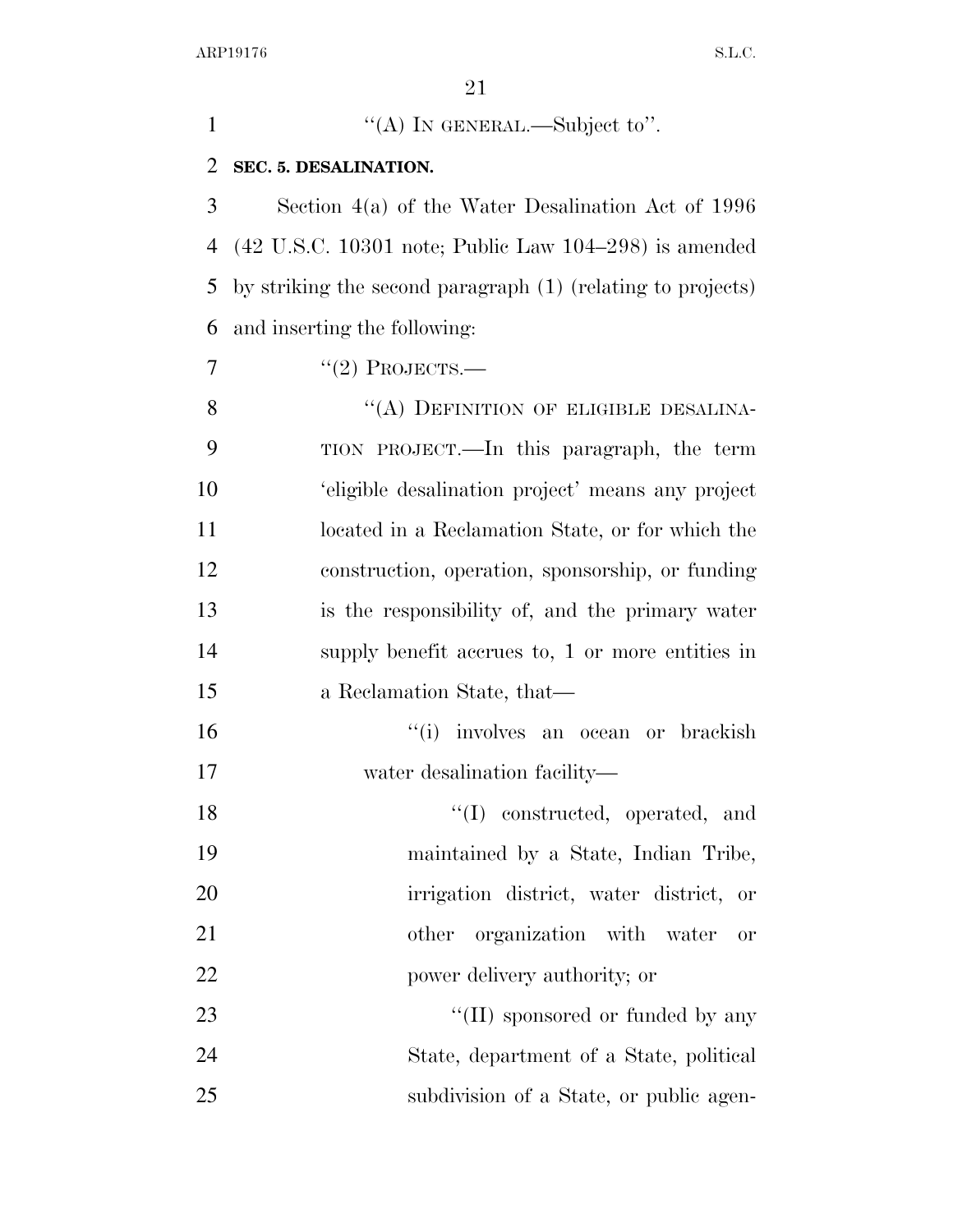| $\mathbf{1}$   | cy organized pursuant to State law,                 |
|----------------|-----------------------------------------------------|
| $\overline{2}$ | including through—                                  |
| 3              | "(aa) direct sponsorship or                         |
| $\overline{4}$ | funding; or                                         |
| 5              | "(bb) indirect sponsorship or                       |
| 6              | funding, such as by paying for                      |
| $\overline{7}$ | the water provided by the facility;                 |
| $8\,$          | and                                                 |
| 9              | "(ii) provides a Federal benefit in ac-             |
| 10             | cordance with the reclamation laws.                 |
| 11             | "(B) FEDERAL SHARE.—Subject to the re-              |
| 12             | quirements of this paragraph, the Secretary         |
| 13             | may participate in an eligible desalination         |
| 14             | project in an amount equal to not more than 25      |
| 15             | percent of the total cost of the eligible desalina- |
| 16             | tion project.                                       |
| 17             | "(C) STATE ROLE.—Participation by the               |
| 18             | Secretary in an eligible desalination project       |
| 19             | under this paragraph shall not occur unless-        |
| 20             | $f'(i)(I)$ the eligible desalination project        |
| 21             | is included in a State-approved plan; or            |
| 22             | "(II) the participation has been re-                |
| 23             | quested by the Governor of the State in             |
| 24             | which the eligible desalination project is lo-      |
| 25             | cated; and                                          |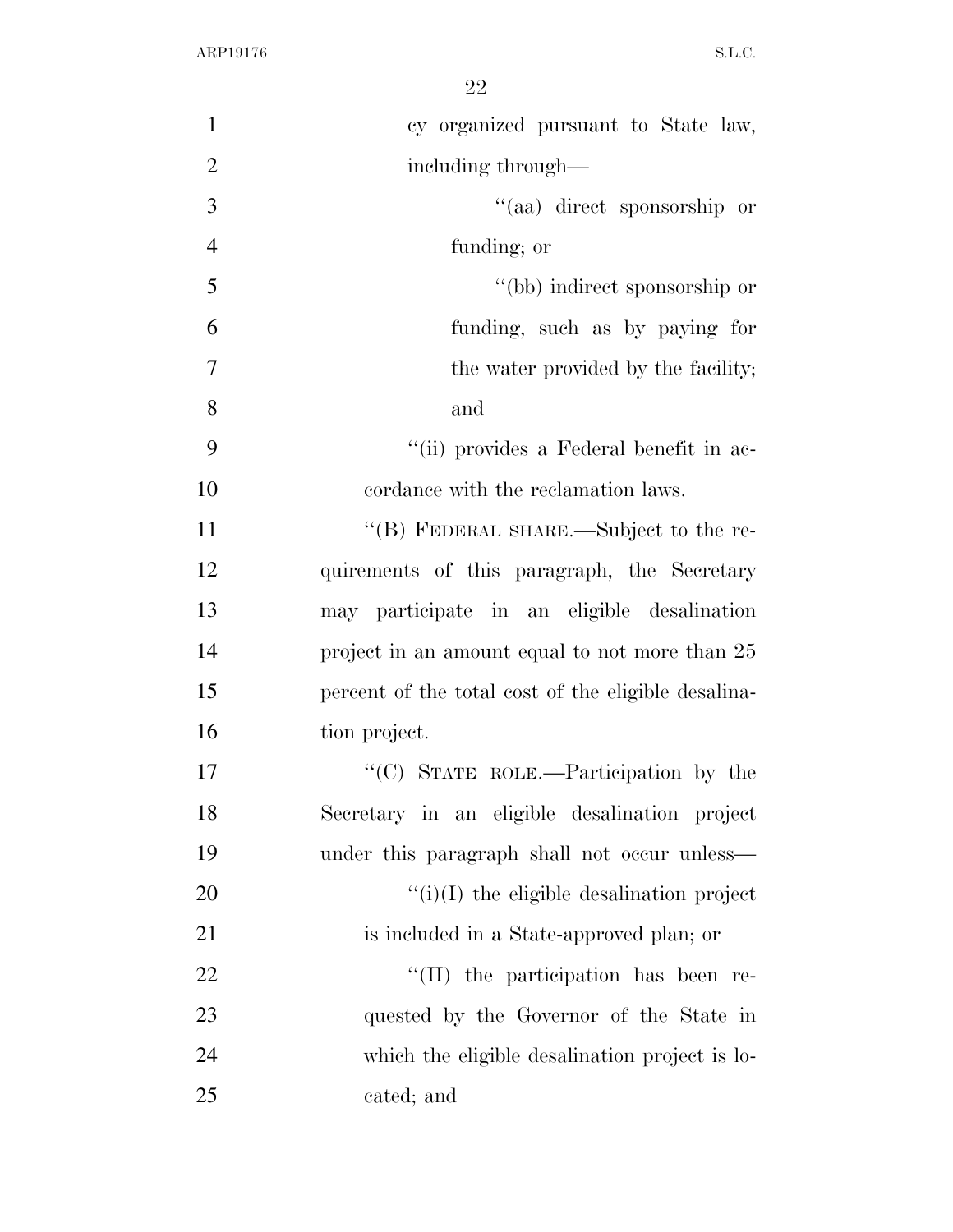| $\mathbf{1}$   | "(ii) the State or local sponsor of the          |
|----------------|--------------------------------------------------|
| $\overline{2}$ | eligible desalination project determines,        |
| 3              | and the Secretary concurs, that—                 |
| $\overline{4}$ | $\lq\lq$ the eligible desalination               |
| 5              | $project$ —                                      |
| 6              | $\lq(aa)$ is technically and fi-                 |
| $\overline{7}$ | nancially feasible; and                          |
| 8              | "(bb) provides a Federal                         |
| 9              | benefit in accordance with the                   |
| 10             | reclamation laws; and                            |
| 11             | "(II) the non-Federal project                    |
| 12             | sponsor is financially capable of fund-          |
| 13             | ing the non-Federal share of the                 |
| 14             | project costs; and                               |
| 15             | "(iii) the Secretary submits to Con-             |
| 16             | gress a written notification of the deter-       |
| 17             | minations under clause (ii) by not later         |
| 18             | than 30 days after the date of the deter-        |
| 19             | minations.                                       |
| 20             | "(D) ENVIRONMENTAL LAWS.—In partici-             |
| 21             | pating in an eligible desalination project under |
| 22             | this paragraph, the Secretary shall comply with  |
| 23             | all applicable environmental laws, including the |
| 24             | National Environmental Policy Act of 1969 (42)   |
| 25             | U.S.C. 4321 et seq.).                            |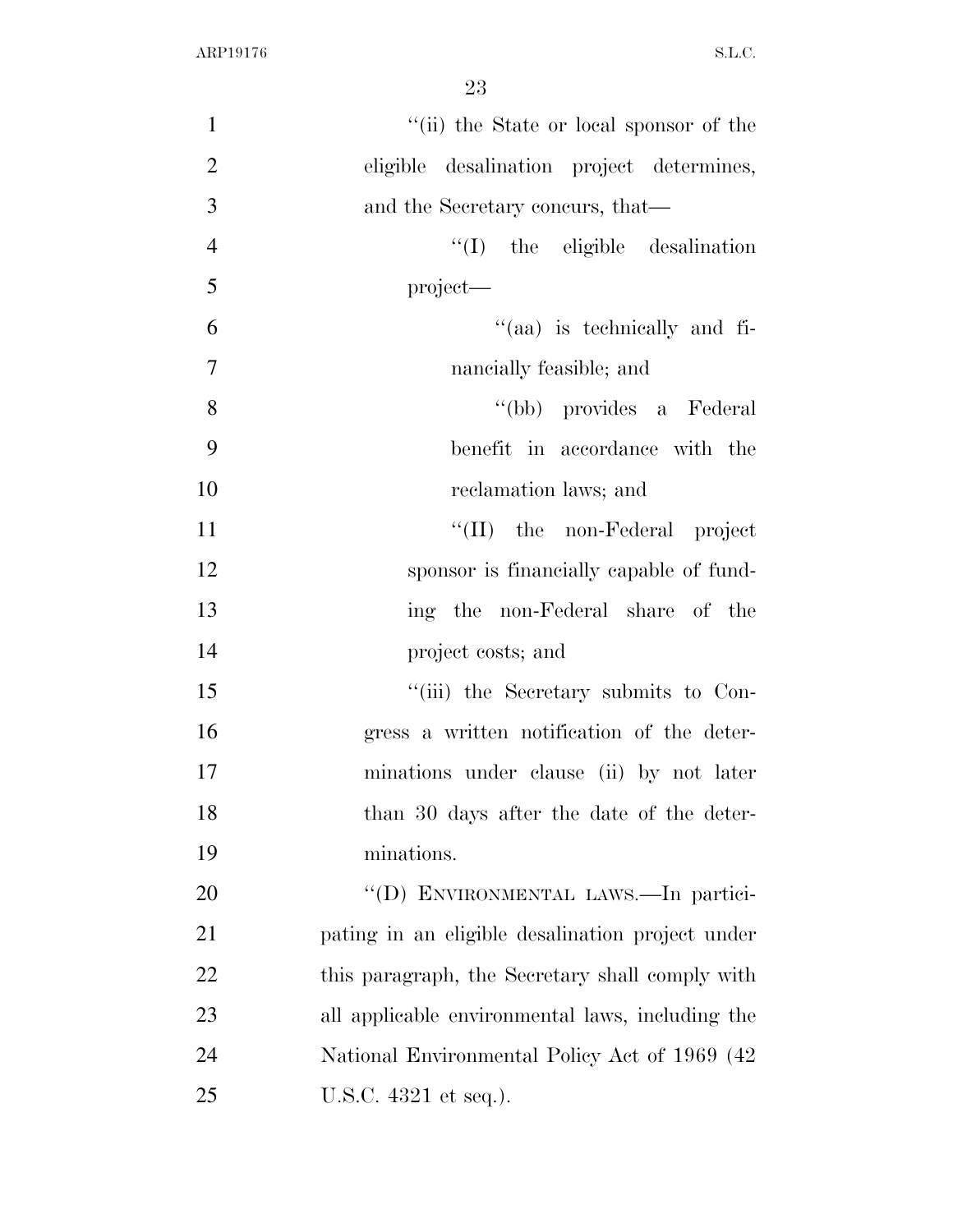| $\mathbf{1}$   | "(E) INFORMATION.—In participating in            |
|----------------|--------------------------------------------------|
| $\overline{2}$ | an eligible desalination project under this sub- |
| 3              | section, the Secretary—                          |
| $\overline{4}$ | "(i) may rely on reports prepared by             |
| 5              | the sponsor of the eligible desalination         |
| 6              | project, including feasibility or equivalent     |
| 7              | studies, environmental analyses, and other       |
| 8              | pertinent reports and analyses; but              |
| 9              | "(ii) shall retain responsibility for            |
| 10             | making the independent determinations de-        |
| 11             | scribed in subparagraph $(C)$ .                  |
| 12             | " $(F)$ FUNDING.—                                |
| 13             | "(i) AUTHORIZATION OF APPROPRIA-                 |
| 14             | TIONS.—There is authorized to be appro-          |
| 15             | priated to carry out this paragraph              |
| 16             | $$60,000,000$ for the period of fiscal years     |
| 17             | 2020 through 2024.                               |
| 18             | "(ii) FUNDING OPPORTUNITY AN-                    |
| 19             | NOUNCEMENT.—The Commissioner of Rec-             |
| 20             | lamation shall release a funding oppor-          |
| 21             | tunity announcement for a grant program          |
| 22             | under this paragraph by not later than 75        |
| 23             | days after the date of enactment of an Act       |
| 24             | that provides funding for the program.           |
|                |                                                  |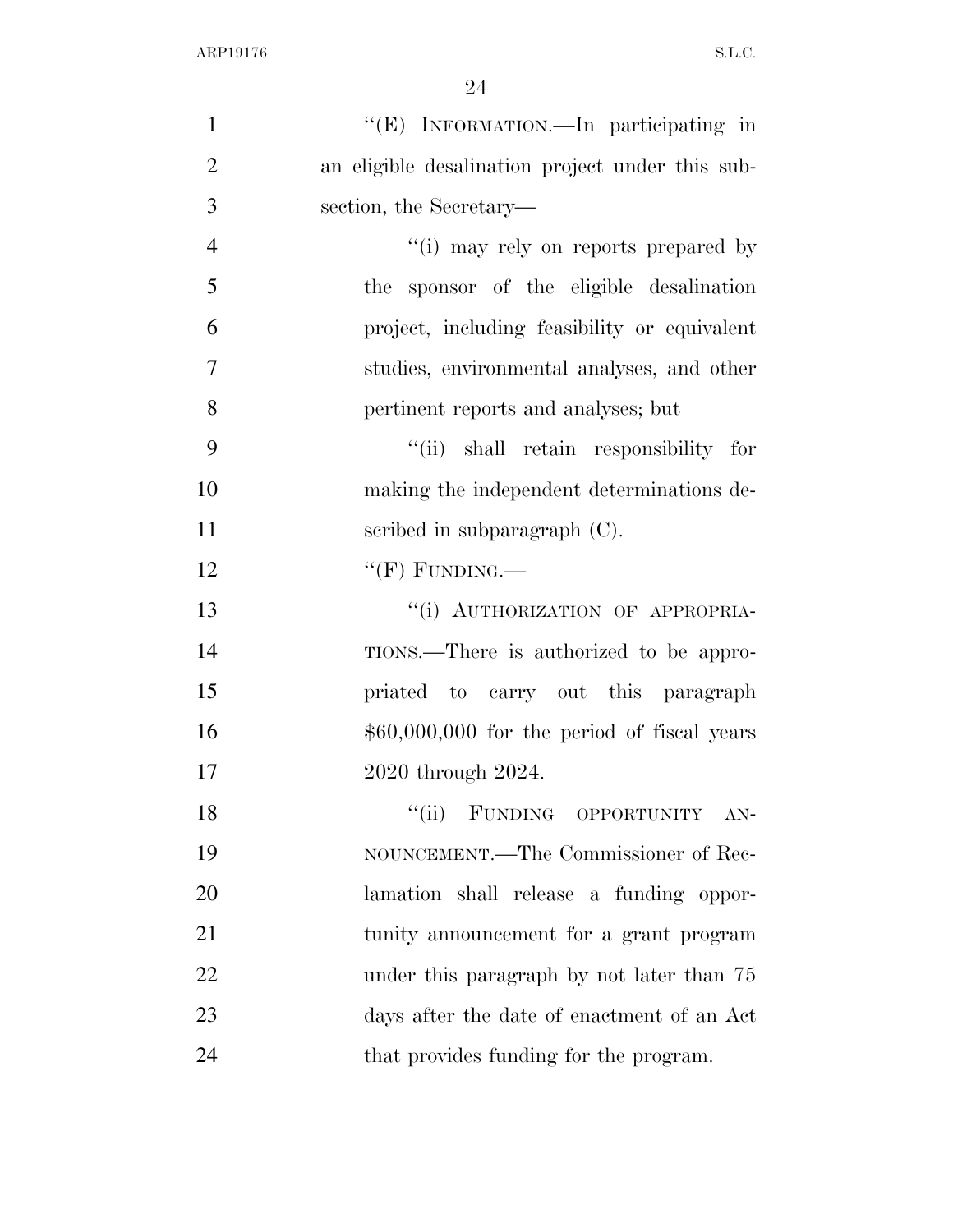| $\mathbf{1}$   | "(iii) CONGRESSIONAL APPROVAL INI-      |
|----------------|-----------------------------------------|
| $\overline{2}$ | TIALLY REQUIRED.-                       |
| 3              | "(I) IN GENERAL.—Each initial           |
| $\overline{4}$ | award under this paragraph for de-      |
| 5              | sign and study, or for construction, of |
| 6              | an eligible desalination project shall  |
| 7              | be approved in an appropriations Act.   |
| 8              | $``(\Pi)$<br>RECLAMATION<br>REC-        |
| 9              | OMMENDATIONS.-The Commissioner          |
| 10             | Reclamation shall submit<br>оf<br>rec-  |
| 11             | ommendations regarding the initial      |
| 12             | award of design and study funding       |
| 13             | and construction funding for consider-  |
| 14             | ation under subclause $(I)$ to —        |
| 15             | "(aa) the Committee on Ap-              |
| 16             | propriations of the Senate;             |
| 17             | "(bb) the Committee on $En-$            |
| 18             | ergy and Natural Resources of           |
| 19             | the Senate;                             |
| 20             | $\cdot$ (ce) the Committee on Ap-       |
| 21             | propriations of the House of Rep-       |
| 22             | resentatives; and                       |
| 23             | "(dd) the Committee<br>on               |
| 24             | Natural Resources of the House          |
| 25             | of Representatives.                     |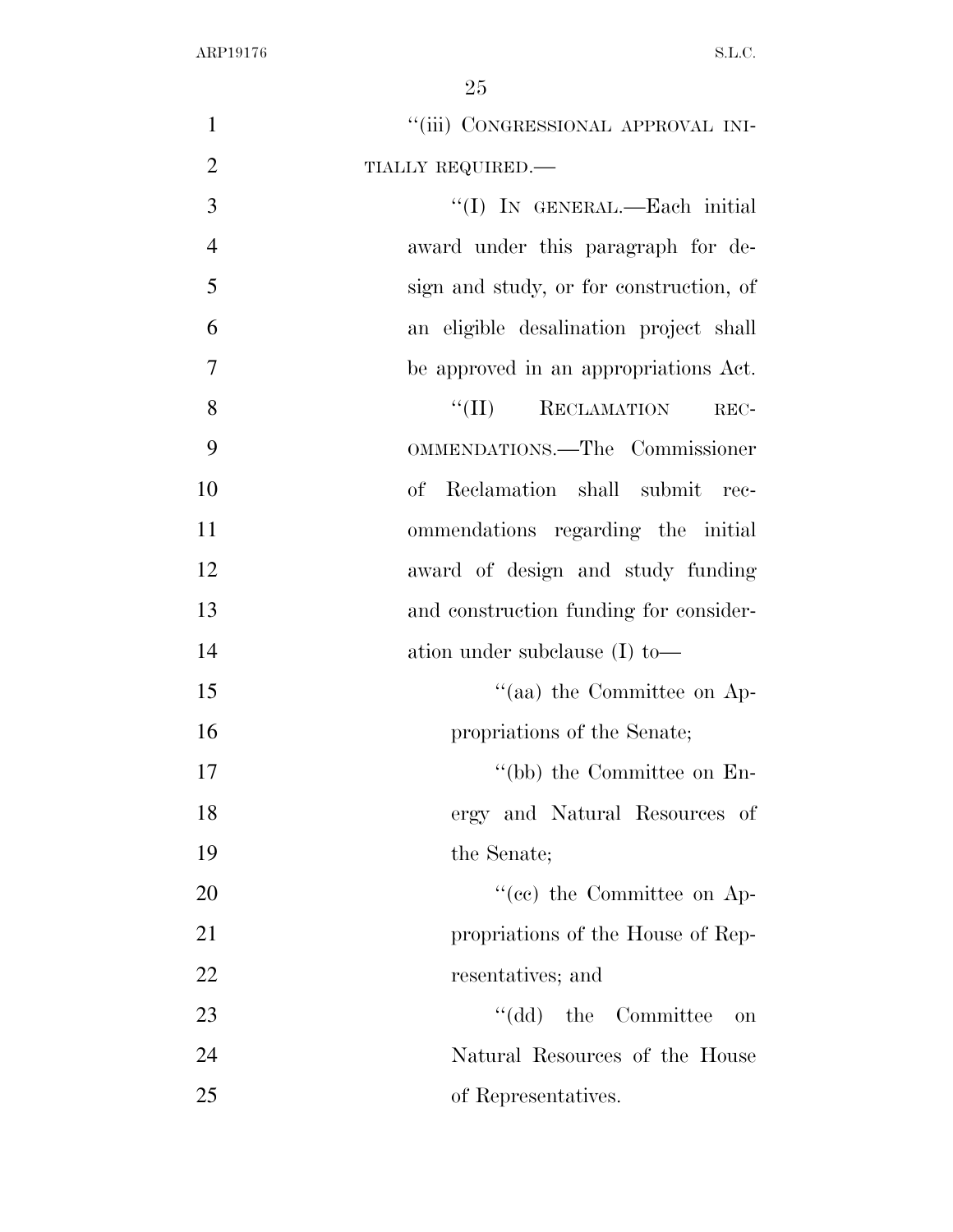| $\mathbf{1}$   | ``(iv)<br>SUBSEQUENT FUNDING                                   |
|----------------|----------------------------------------------------------------|
| $\overline{2}$ | AWARDS.—After approval by Congress of                          |
| 3              | an initial award of design and study fund-                     |
| $\overline{4}$ | ing or construction funding for an eligible                    |
| 5              | desalination project under clause (iii), the                   |
| 6              | Commissioner of Reclamation may award                          |
| $\overline{7}$ | additional design and study funding or                         |
| 8              | construction funding, respectively, for the                    |
| 9              | eligible desalination project without further                  |
| 10             | congressional approval.".                                      |
| 11             | SEC. 6. RECLAMATION INFRASTRUCTURE FINANCE AND IN-             |
| 12             | <b>NOVATION PILOT PROGRAM.</b>                                 |
| 13             | (a) ESTABLISHMENT.—The Secretary shall establish               |
| 14             | and carry out a pilot program under which the Secretary        |
| 15             | shall provide to eligible entities described in subsection (c) |
| 16             | financial assistance in accordance with this section to        |
|                | 17 carry out eligible projects described in subsection (b).    |
| 18             | (b) ELIGIBLE PROJECTS.—                                        |
| 19             | $(1)$ In GENERAL.—A project eligible to receive                |
| 20             | assistance under the pilot program under this sec-             |
| 21             | tion is a water supply project that, as determined by          |
| 22             | the Secretary—                                                 |
| 23             | $(A)$ is located in—                                           |
| 24             | (i) the State of Alaska;                                       |
| 25             | (ii) the State of Hawaii; or                                   |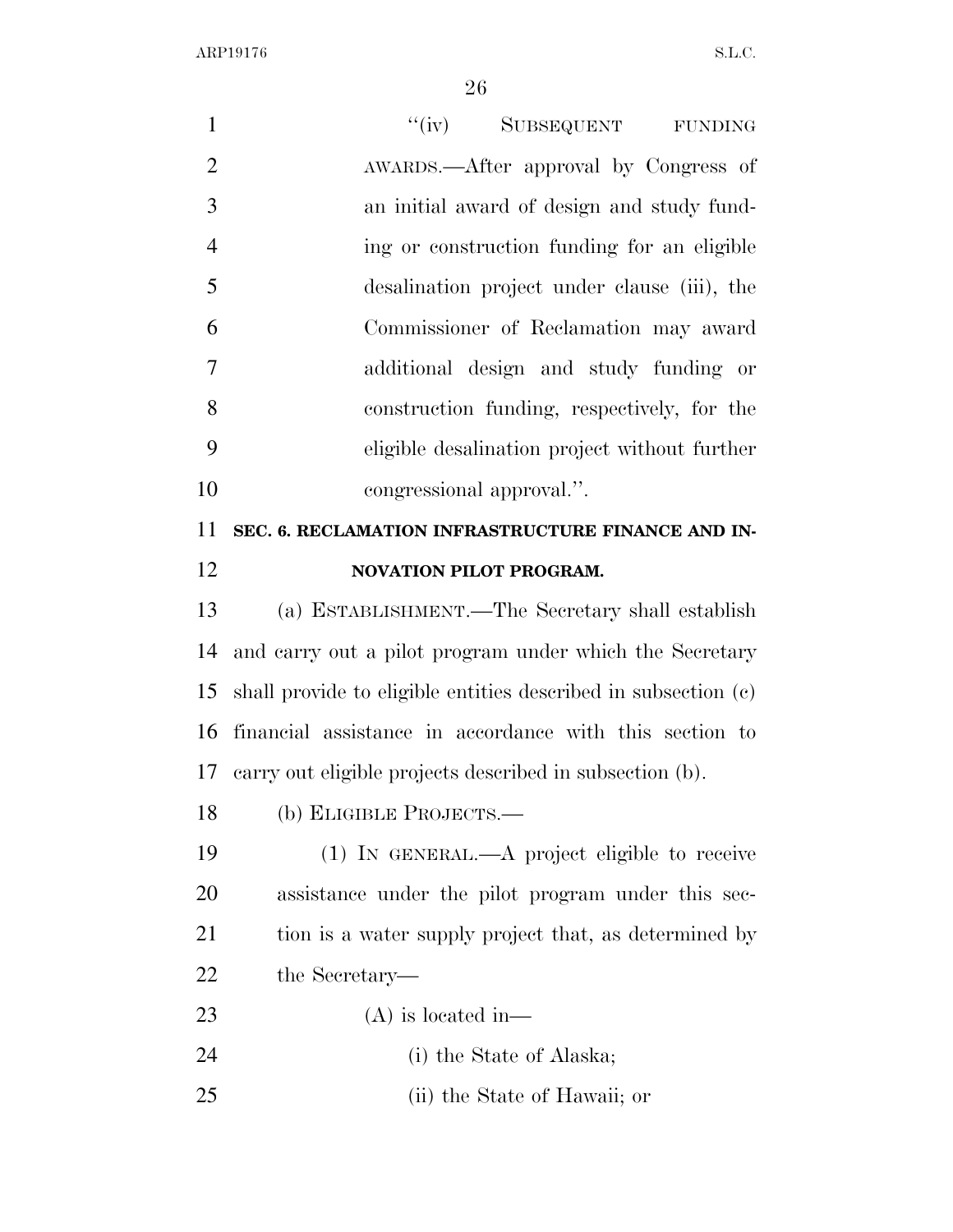| $\mathbf{1}$   | (iii) a State or territory described in                  |
|----------------|----------------------------------------------------------|
| $\overline{2}$ | the first section of the Act of June 17,                 |
| 3              | 1902 (32 Stat. 388, chapter 1093; 43                     |
| $\overline{4}$ | U.S.C. 391);                                             |
| 5              | (B) would contribute directly or indirectly              |
| 6              | (including through groundwater recharge) to a            |
| $\overline{7}$ | safe, adequate water supply for domestic, agri-          |
| 8              | cultural, environmental, or municipal or indus-          |
| 9              | trial use; and                                           |
| 10             | (C) is otherwise eligible for assistance                 |
| 11             | under this section.                                      |
| 12             | (2) PROJECTS ASSOCIATED WITH BUREAU OF                   |
| 13             | RECLAMATION FACILITIES. A project that supports          |
| 14             | an improvement to, or is associated with, a Bureau       |
| 15             | of Reclamation facility shall be eligible to receive as- |
| 16             | sistance under the pilot program under this section      |
| 17             | $if$ —                                                   |
| 18             | (A) the project meets the criteria described             |
| 19             | in paragraph $(1)$ ;                                     |
| 20             | (B) the eligible entity carrying out the                 |
| 21             | project demonstrates to the satisfaction of the          |
| 22             | Secretary that the eligible entity is initiating         |
| 23             | and implementing the project for non-Federal             |
| 24             | purposes;                                                |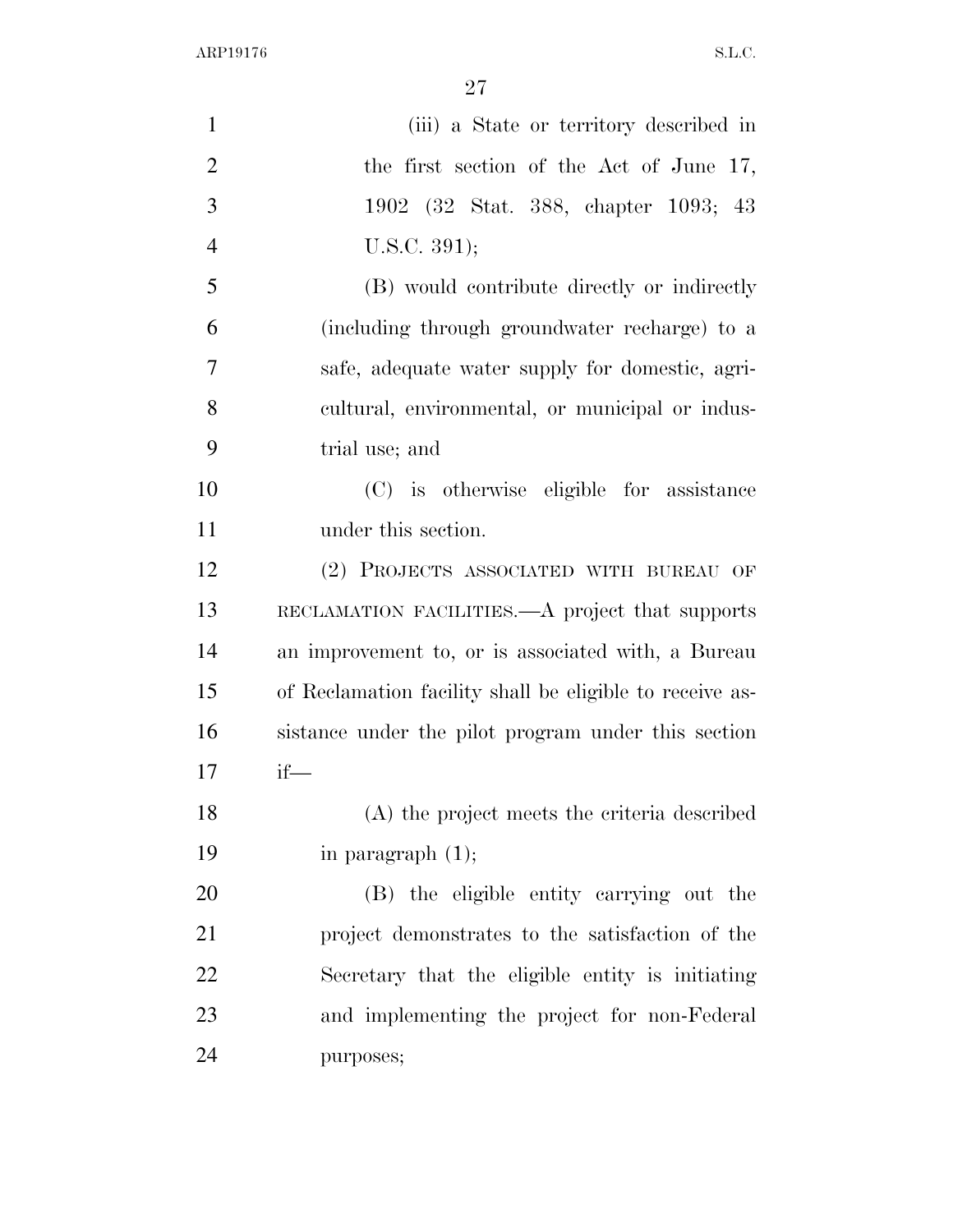| $\mathbf{1}$   | (C) the eligible entity retains or secures,             |
|----------------|---------------------------------------------------------|
| $\overline{2}$ | through a long-term Federal property lease, op-         |
| 3              | eration and maintenance transfer agreement              |
| $\overline{4}$ | that provides for self-funding, or easement             |
| 5              | agreement with the Secretary, substantial con-          |
| 6              | trol over the assets, operation, management,            |
| 7              | and maintenance of the project; and                     |
| 8              | (D) the project meets such other criteria               |
| 9              | as the Secretary may establish.                         |
| 10             | <b>SMALL</b><br>(3)<br>COMMUNITY PROJECTS.—For          |
| 11             | projects eligible for assistance under this section and |
| 12             | section $5028(a)(2)(B)$ of the Water Resources Re-      |
| 13             | form and Development Act of 2014 (33 U.S.C.             |
| 14             | $3907(a)(2)(B)$ , the Secretary may assist applicants   |
| 15             | in combining 1 or more projects into a single appli-    |
| 16             | cation in order to meet the minimum project cost of     |
| 17             | $$5,000,000$ required under that section.               |
| 18             | (c) ELIGIBLE ENTITIES.—The following entities are       |
| 19             | eligible to receive assistance under this section:      |
| 20             | $(1)$ An entity described in section 5025 of the        |
| 21             | Water Resources Reform and Development Act of           |
| 22             | 2014 (33 U.S.C. 3904).                                  |
| 23             | (2) A conservancy district, Reclamation district,       |
| 24             | irrigation district, or water district.                 |
| 25             | (3) A canal company or mutual water company.            |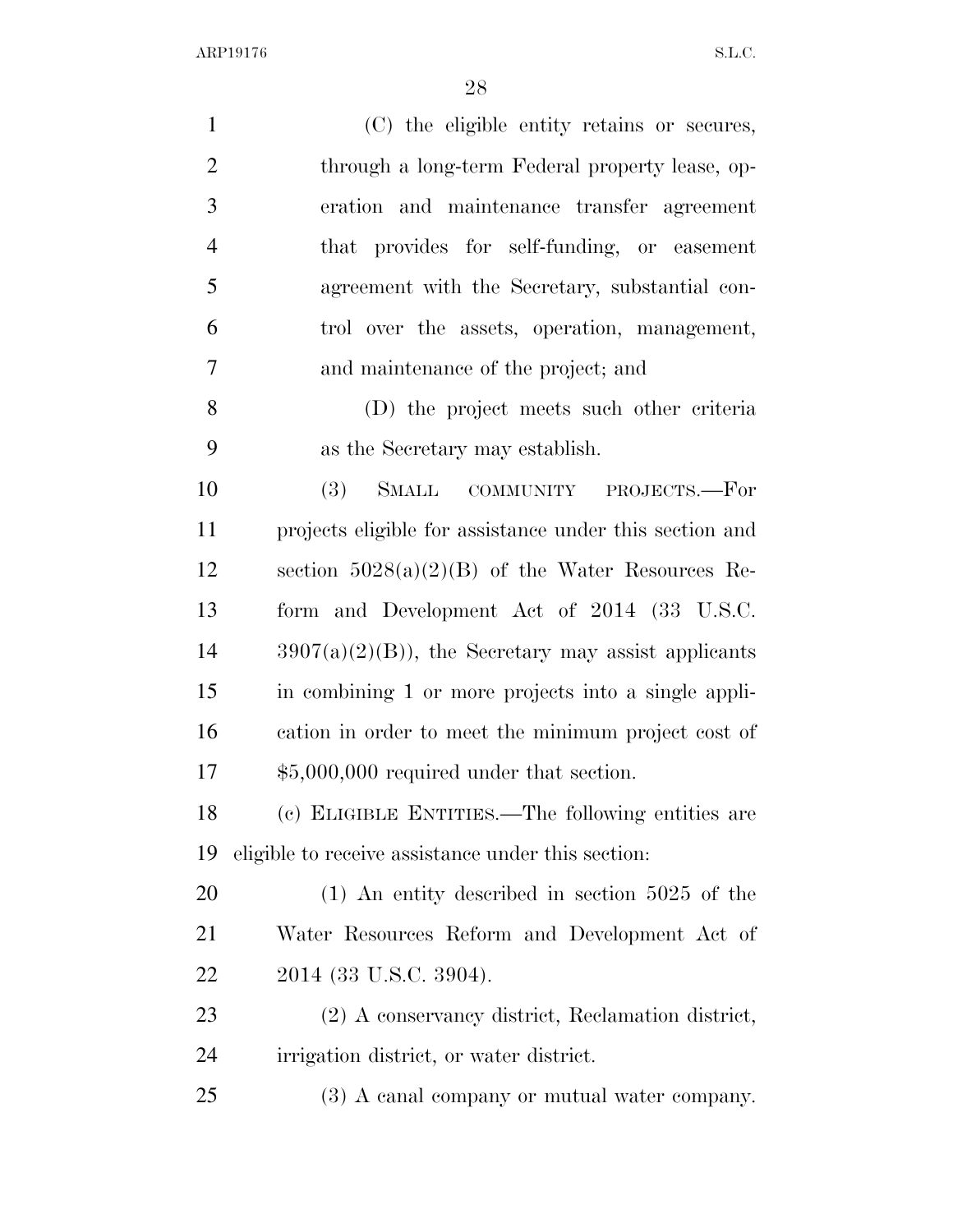| $\mathbf{1}$   | $(4)$ A water users' association.                   |
|----------------|-----------------------------------------------------|
| $\overline{2}$ | (5) An agency established by an interstate com-     |
| 3              | pact.                                               |
| $\overline{4}$ | (6) An agency established under State law for       |
| 5              | the joint exercise of powers.                       |
| 6              | (7) Any other individual or entity that has the     |
| 7              | capacity to contract with the United States under   |
| 8              | the reclamation laws.                               |
| 9              | (d) REQUIREMENTS.—                                  |
| 10             | (1) PROJECT SELECTION.—In selecting eligible        |
| 11             | projects to receive assistance under the pilot pro- |
| 12             | gram under this section, the Secretary shall ensure |
| 13             | diversity with respect to-                          |
| 14             | (A) project type; and                               |
| 15             | (B) geographical location within the States         |
| 16             | referred to in subsection (b) $(1)(A)$ .            |
| 17             | (2) IMPORTATION OF OTHER REQUIREMENTS.—             |
| 18             | The following provisions of law shall apply to the  |
| 19             | pilot program under this section.                   |
| 20             | (A) Sections $5022, 5024, 5027, 5028,$              |
| 21             | 5029, 5030, 5031, 5032, and 5034(a) of the          |
| 22             | Water Resources Reform and Development Act          |
| 23             | of 2014 (33 U.S.C. 3901, 3903, 3906, 3907,          |
| 24             | 3908, 3909, 3910, 3911, 3913(a)), except            |
| 25             | that—                                               |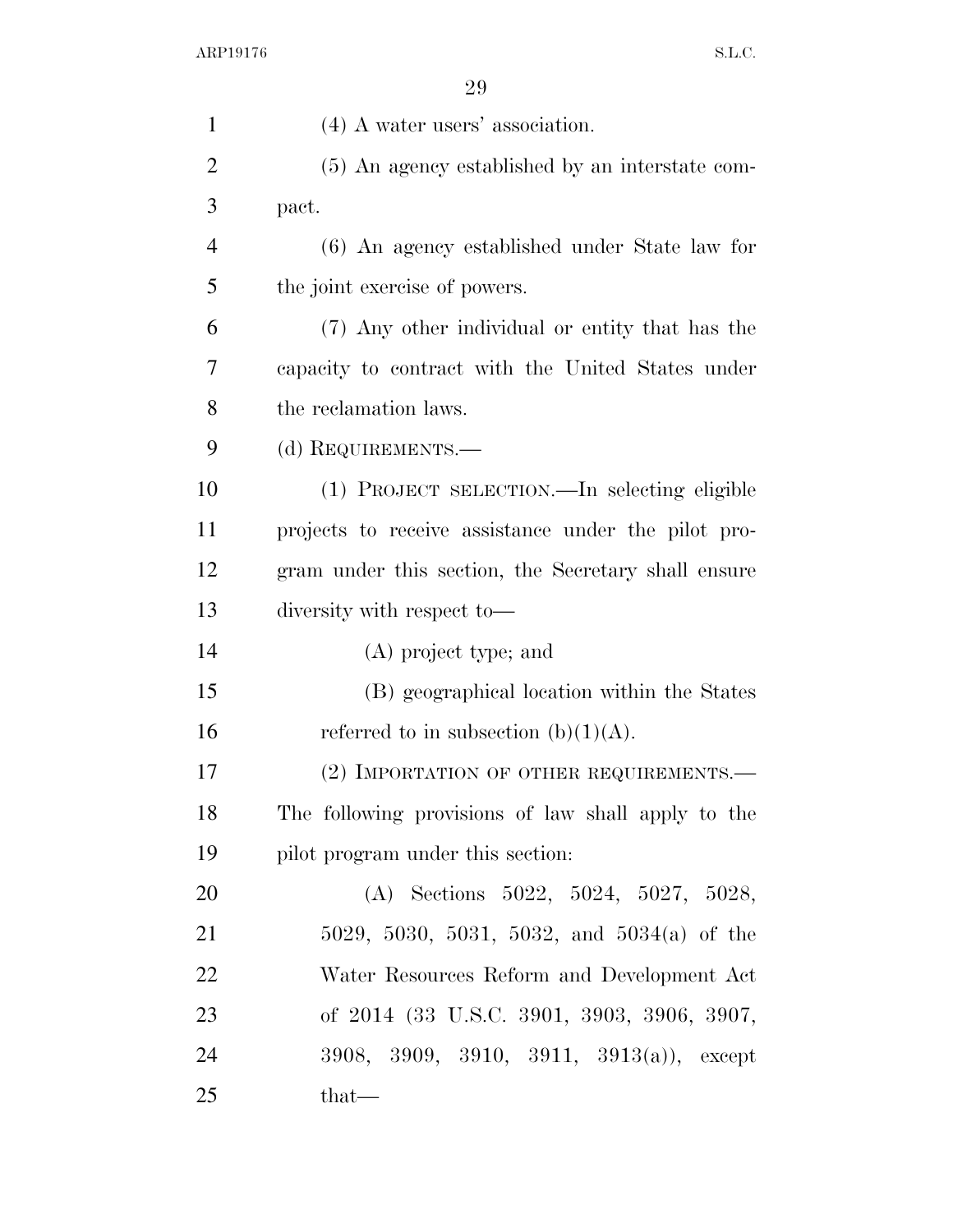| $\mathbf{1}$   | (i) any reference contained in those              |
|----------------|---------------------------------------------------|
| $\overline{2}$ | sections to the Secretary of the Army shall       |
| 3              | be considered to be a reference to the Sec-       |
| $\overline{4}$ | retary;                                           |
| 5              | (ii) any reference contained in those             |
| 6              | sections to an eligible project shall be con-     |
| 7              | sidered to be a reference to an eligible          |
| 8              | project described in subsection (b);              |
| 9              | (iii) paragraphs $(1)(E)$ and $(6)(B)$ of         |
| 10             | subsection (a), and subsection (b) $(3)$ , of     |
| 11             | section 5028 of that Act (33 U.S.C. 3907)         |
| 12             | shall not apply with respect to this section;     |
| 13             | and                                               |
| 14             | (iv) subsections (e) and (f) of section           |
| 15             | 5030 of that Act (33 U.S.C. 3909) shall           |
| 16             | not apply with respect to this section.           |
| 17             | (B) The agreement between the Adminis-            |
| 18             | trator of the Environmental Protection Agency     |
| 19             | and the Commissioner of Reclamation required      |
| 20             | under section 4301 of the America's Water In-     |
| 21             | frastructure Act of 2018 (Public Law 115–         |
| 22             | 270), pursuant to which the Administrator shall   |
| 23             | retain responsibility for administering any loans |
| 24             | under this section.                               |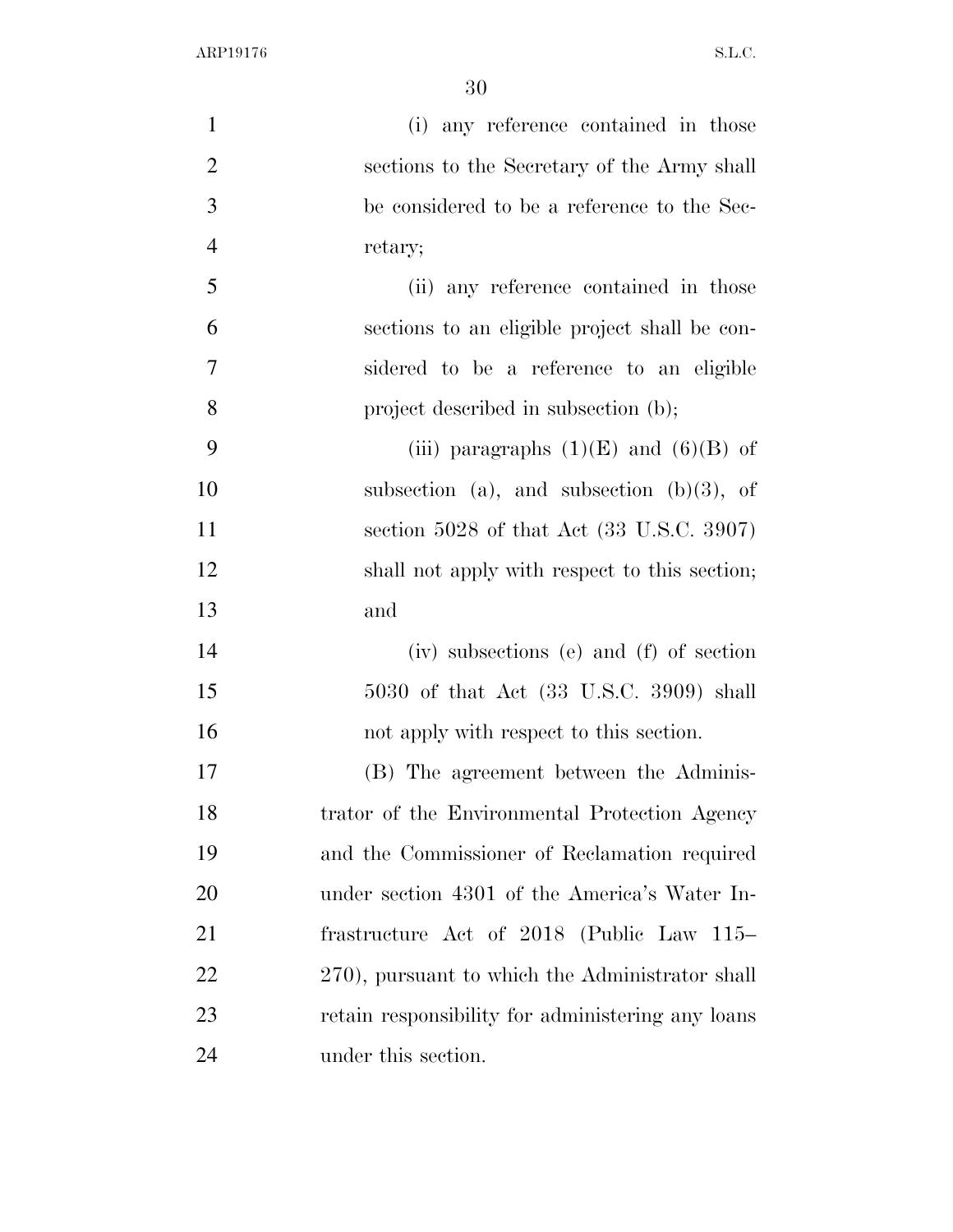| $\mathbf{1}$   | (C) Other applicable environmental laws,              |
|----------------|-------------------------------------------------------|
| $\overline{2}$ | including the National Environmental Policy           |
| 3              | Act of 1969 (42 U.S.C. 4321 et seq.).                 |
| $\overline{4}$ | (e) AUTHORIZATION OF APPROPRIATIONS.                  |
| 5              | (1) IN GENERAL.—There is authorized to be             |
| 6              | appropriated to the Secretary to carry out the pilot  |
| 7              | program under this section $$150,000,000$ for the pe- |
| 8              | riod of fiscal years 2021 through 2025, to remain     |
| 9              | available until expended.                             |
| 10             | (2) ADMINISTRATIVE COSTS.—Of the funds                |
| 11             | made available pursuant to paragraph (1), the Sec-    |
| 12             | retary may use for administrative costs of carrying   |
| 13             | out the pilot program under this section (including   |
| 14             | for the provision of technical assistance to project  |
| 15             | sponsors pursuant to paragraph $(3)$ , to obtain any  |
| 16             | necessary approval, and for transfer to the Adminis-  |
| 17             | trator of the Environmental Protection Agency to      |
| 18             | provide assistance in administering and servicing     |
| 19             | Federal credit instruments under the pilot program)   |
| 20             | not more than $$5,000,000$ for each applicable fiscal |
| 21             | year.                                                 |
| 22             | (3) SMALL COMMUNITY PROJECTS.—                        |
| 23             | (A) IN GENERAL.—Subject to subsection                 |
| 24             | (b), the Commissioner may use the funds made          |
| 25             | available under paragraph $(2)$ to provide assist-    |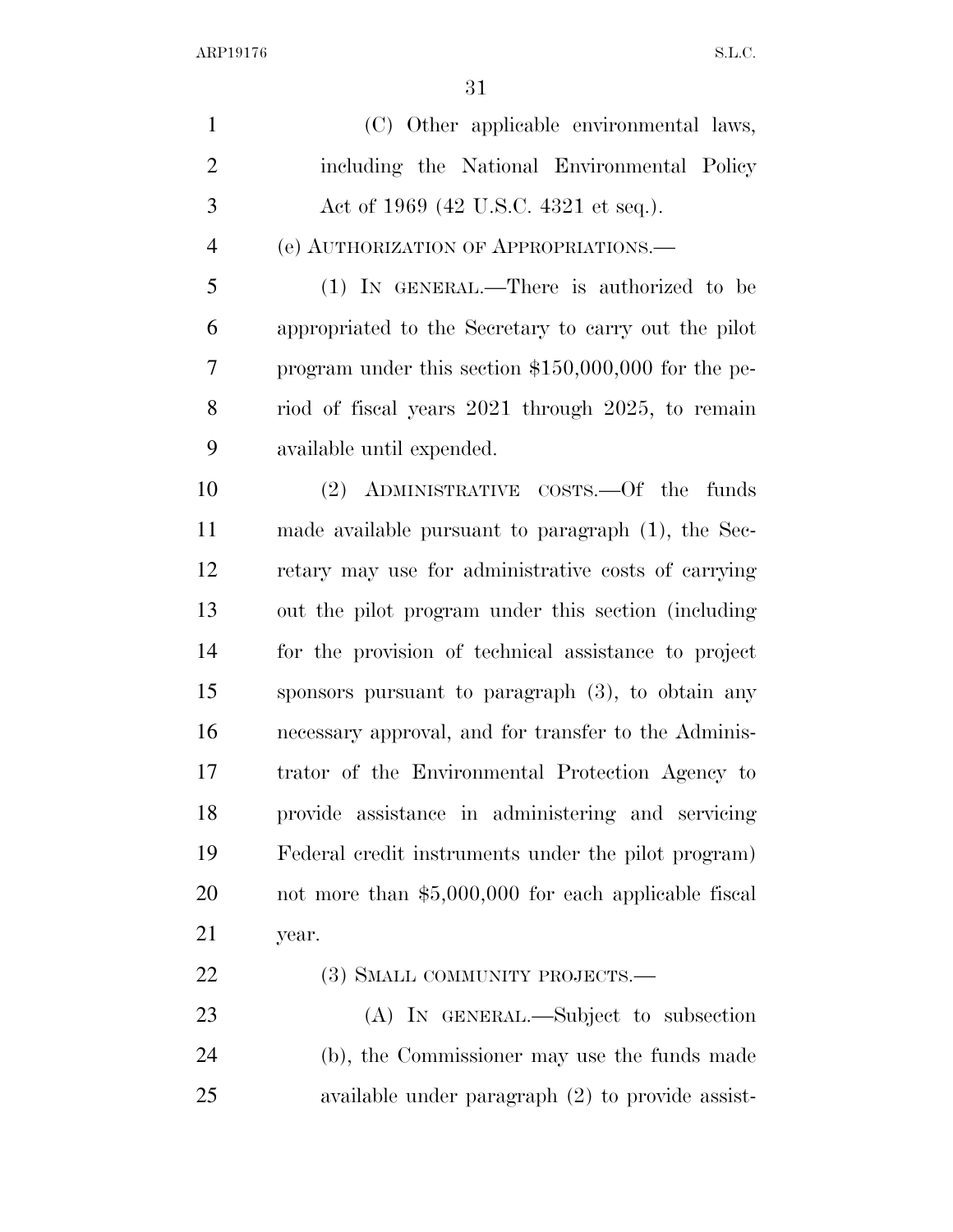| $\mathbf{1}$   | ance, including assistance to pay the costs of    |
|----------------|---------------------------------------------------|
| $\mathbf{2}$   | acquiring the rating opinion letters under para-  |
| 3              | graph $(1)(D)$ of section 5028(a) of the Water    |
| $\overline{4}$ | Resources Reform and Development Act of           |
| 5              | $2014$ (33 U.S.C. 3907(a)), to assist project     |
| 6              | sponsors in obtaining the necessary approvals     |
| $\tau$         | for small community projects that are eligible    |
| 8              | for assistance under paragraph $(2)(B)$ of that   |
| 9              | section or subsection $(b)(3)$ .                  |
| 10             | (B) LIMITATION.—Assistance provided to            |
| 11             | a project sponsor under subparagraph (A) may      |
| 12             | not exceed an amount equal to 75 percent of       |
| 13             | the total administrative costs incurred by the    |
| 14             | project sponsor in securing financial assistance  |
| 15             | under this section.                               |
| 16             | SEC. 7. RESTORATION AND ENVIRONMENTAL COMPLIANCE. |
| 17             | (a) IN GENERAL.—The Secretary may participate     |
| 18             | $in$ —                                            |
| 19             | (1) environmental restoration activities benefit- |
| 20             | ting species—                                     |
| 21             | listed as threatened or endangered<br>(A)         |
| 22             | under the Endangered Species Act of 1973 (16)     |
| 23             | U.S.C. 1531 et seq.) that are adversely affected  |
| 24             | by the operation of water projects of the Bu-     |
| 25             | reau of Reclamation; or                           |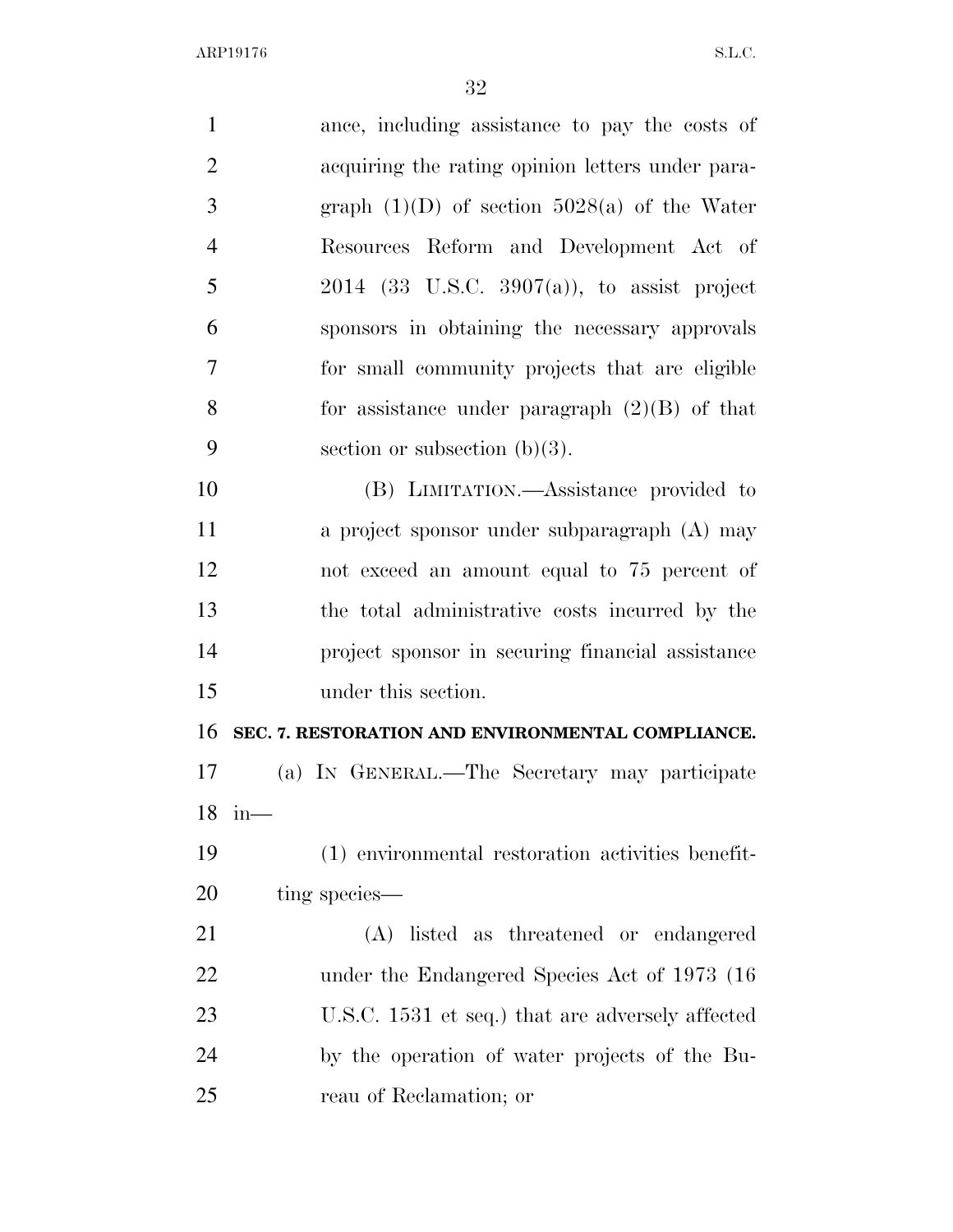| $\mathbf{1}$   | (B) through water delivery from a Rec-                  |
|----------------|---------------------------------------------------------|
| $\overline{2}$ | lamation project to a wildlife refuge;                  |
| 3              | (2) environmental compliance activities, includ-        |
| $\overline{4}$ | ing stream gauging, monitoring, and other data col-     |
| 5              | lection activities, to assist water projects of the Bu- |
| 6              | reau of Reclamation in—                                 |
| 7              | (A) achieving the purposes of the projects;             |
| 8              | and                                                     |
| 9              | (B) fulfilling the duties of the Bureau                 |
| 10             | under section 7 of the Endangered Species Act           |
| 11             | of 1973 (16 U.S.C. 1536); and                           |
| 12             | (3) a forest, meadow, or watershed restoration          |
| 13             | activity on Federal land—                               |
| 14             | $(A)$ that has the potential—                           |
| 15             | (i) to restore healthy forest or water-                 |
| 16             | shed conditions that improve the quality,               |
| 17             | timing, or other attributes of runoff to—               |
| 18             | (I) a Bureau of Reclamation fa-                         |
| 19             | cility or project; or                                   |
| 20             | (II) a surface or groundwater                           |
| 21             | storage facility that is operated in                    |
| 22             | conjunction with a Bureau of Rec-                       |
| 23             | lamation facility or project;                           |
| 24             | (ii) to reduce the rate of sedimenta-                   |
| 25             | tion of a Bureau of Reclamation facility; or            |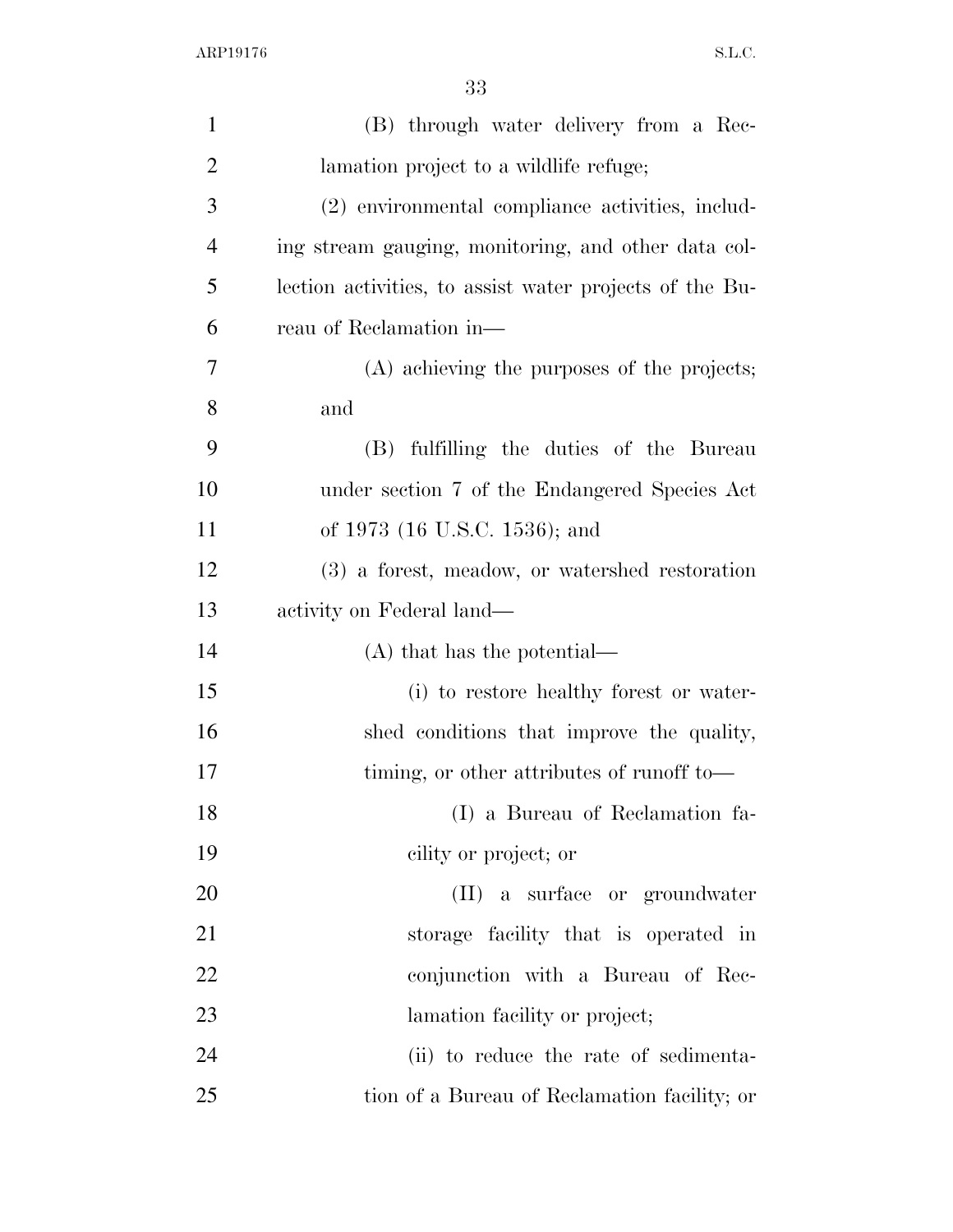| $\mathbf{1}$   | (iii) to reduce the threat of wildfire                     |
|----------------|------------------------------------------------------------|
| $\overline{2}$ | that could affect runoff to, or sedimenta-                 |
| 3              | tion or structural integrity of, a Bureau of               |
| $\overline{4}$ | Reclamation facility; and                                  |
| 5              | (B) with respect to which—                                 |
| 6              | (i) the proportion that the amount of                      |
| 7              | Federal funding under this section bears to                |
| 8              | the total cost of the project is approxi-                  |
| 9              | mately equal to, or less than, the propor-                 |
| 10             | tion that water-related benefits bears to                  |
| 11             | the total benefits of the project, as cal-                 |
| 12             | culated by the Secretary using a method-                   |
| 13             | ology at the discretion of the Secretary;                  |
| 14             | and                                                        |
| 15             | (ii) Federal water contractors are like-                   |
| 16             | ly to receive at least part of the water sup-              |
| 17             | ply or water quality benefits of the project.              |
| 18             | (b) PRIORITY.—In carrying out this section, the Sec-       |
| 19             | retary shall give priority to restoration or environmental |
| 20             | compliance activities that—                                |
| 21             | (1) implement congressional direction, such as             |
| 22             | projects described in—                                     |
| 23             | $(A)$ subsection $(a)(3);$                                 |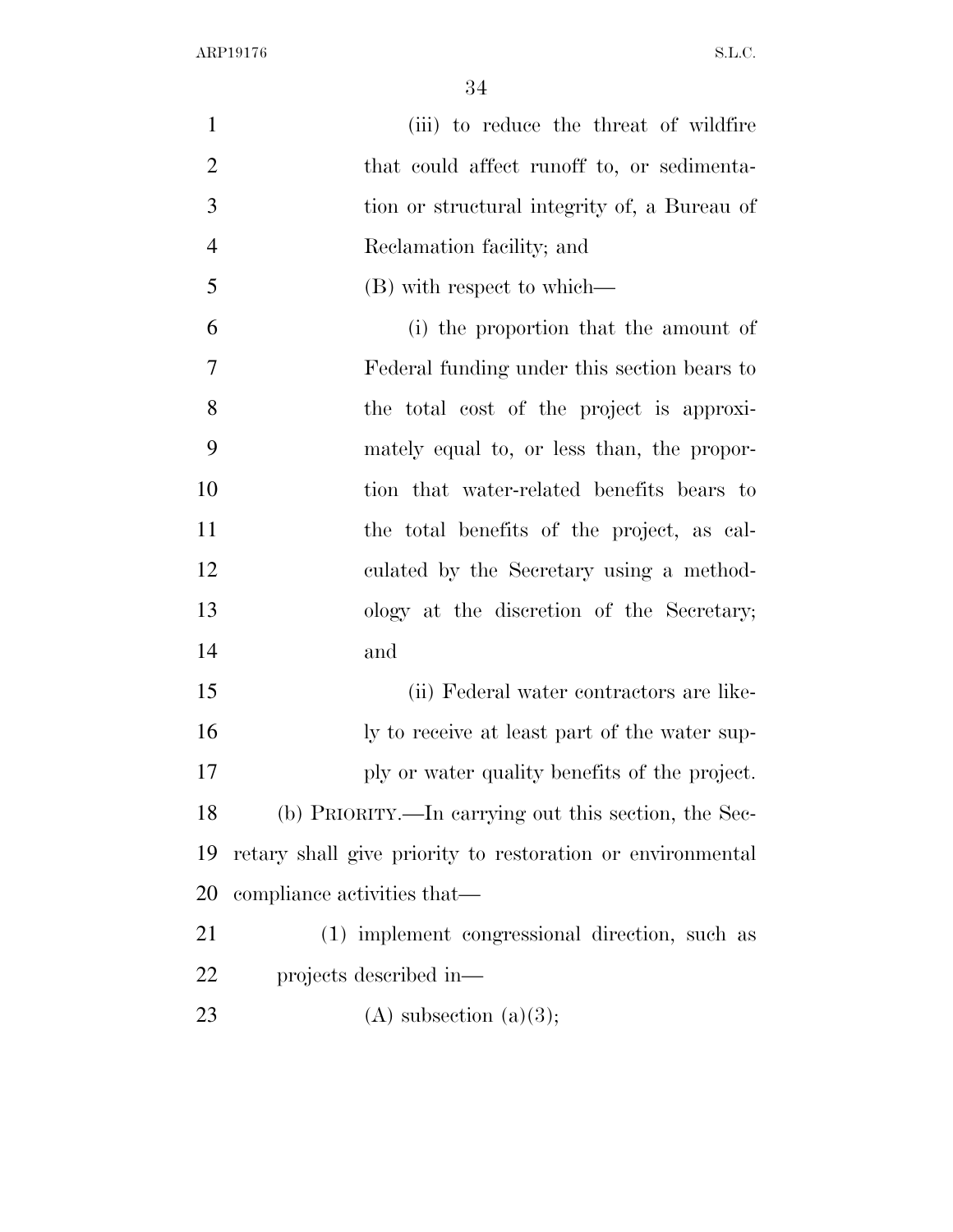| $\mathbf{1}$   | $(B)$ section 4001 or 4010 of the Water In-            |
|----------------|--------------------------------------------------------|
| $\overline{2}$ | frastructure Improvements for the Nation Act           |
| 3              | (Public Law 114–322; 130 Stat. 1851); or               |
| $\overline{4}$ | (C) congressionally authorized species re-             |
| 5              | covery programs on the Colorado River;                 |
| 6              | (2) are recommended by collaborative processes         |
| 7              | or plans developed by Federal agencies in conjunc-     |
| 8              | tion with States, water contractors, environmental or  |
| 9              | fishing interests, or other stakeholders; or           |
| 10             | (3) implement settlements with State agencies          |
| 11             | or requirements under State water laws to restore      |
| 12             | species listed as threatened or endangered under the   |
| 13             | Endangered Species Act of 1973 (16 U.S.C. 1531 et      |
| 14             | seq.) or other species adversely affected by the oper- |
| 15             | ation of water projects of the Bureau of Reclama-      |
| 16             | tion.                                                  |
| 17             | $(e)$ COST-SHARE.—                                     |
| 18             | (1) IN GENERAL.—The Federal share of the               |
| 19             | cost of any individual program, activity, or project   |
| 20             | carried out using funds made available pursuant to     |
| 21             | this section—                                          |
| 22             | $(A)$ shall be not more than 50 percent; and           |
| 23             | (B) shall be nonreimbursable.                          |
| 24             | (2) PROGRAM-LEVEL CALCULATION.—The Fed-                |
| 25             | eral cost-share described in paragraph (1) shall be    |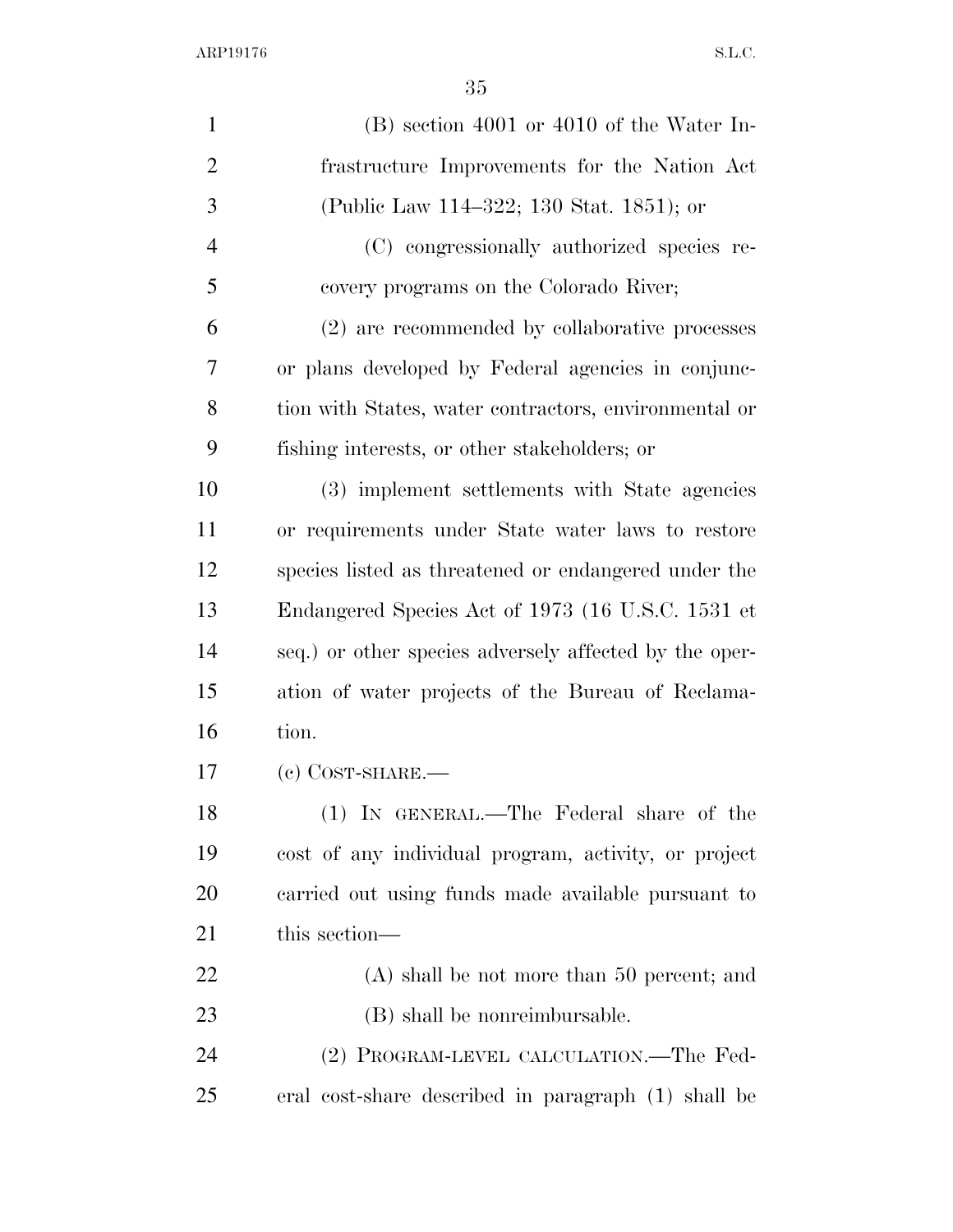| $\mathbf{1}$   | calculated at the program level, at which a group of   |
|----------------|--------------------------------------------------------|
| $\overline{2}$ | activities or projects are considered to be a part of  |
| 3              | a broader, cohesive program.                           |
| $\overline{4}$ | (d) AUTHORIZATION OF APPROPRIATIONS.—There             |
| 5              | are authorized to be appropriated to the Secretary—    |
| 6              | $(1)$ \$20,000,000 to carry out subsection $(a)(3)$    |
| $\overline{7}$ | for the period of fiscal years 2020 and 2021; and      |
| 8              | $(2)$ \$120,000,000 to carry out this section for      |
| 9              | the period of fiscal years 2022 through 2024.          |
| 10             | (e) APPLICABLE LAW.—Nothing in this section shall      |
| 11             | be interpreted or implemented in a manner that—        |
| 12             | (1) preempts or modifies any obligation of the         |
| 13             | United States under Federal law to act in accord-      |
| 14             | ance with applicable State law, including applicable   |
| 15             | State water law; or                                    |
| 16             | (2) affects or modifies any obligation under           |
| 17             | Federal environmental law.                             |
| 18             | SEC. 8. DEAUTHORIZATION OF CERTAIN WATER RECY-         |
| 19             | <b>CLING PROJECTS.</b>                                 |
| <b>20</b>      | (a) PURPOSE; DEFINITION.—                              |
| 21             | (1) PURPOSE.—The purpose of this section is            |
| 22             | to establish an efficient and transparent 1-time proc- |
| 23             | ess for deauthorizing Bureau of Reclamation title      |
| 24             | XVI projects that have failed—                         |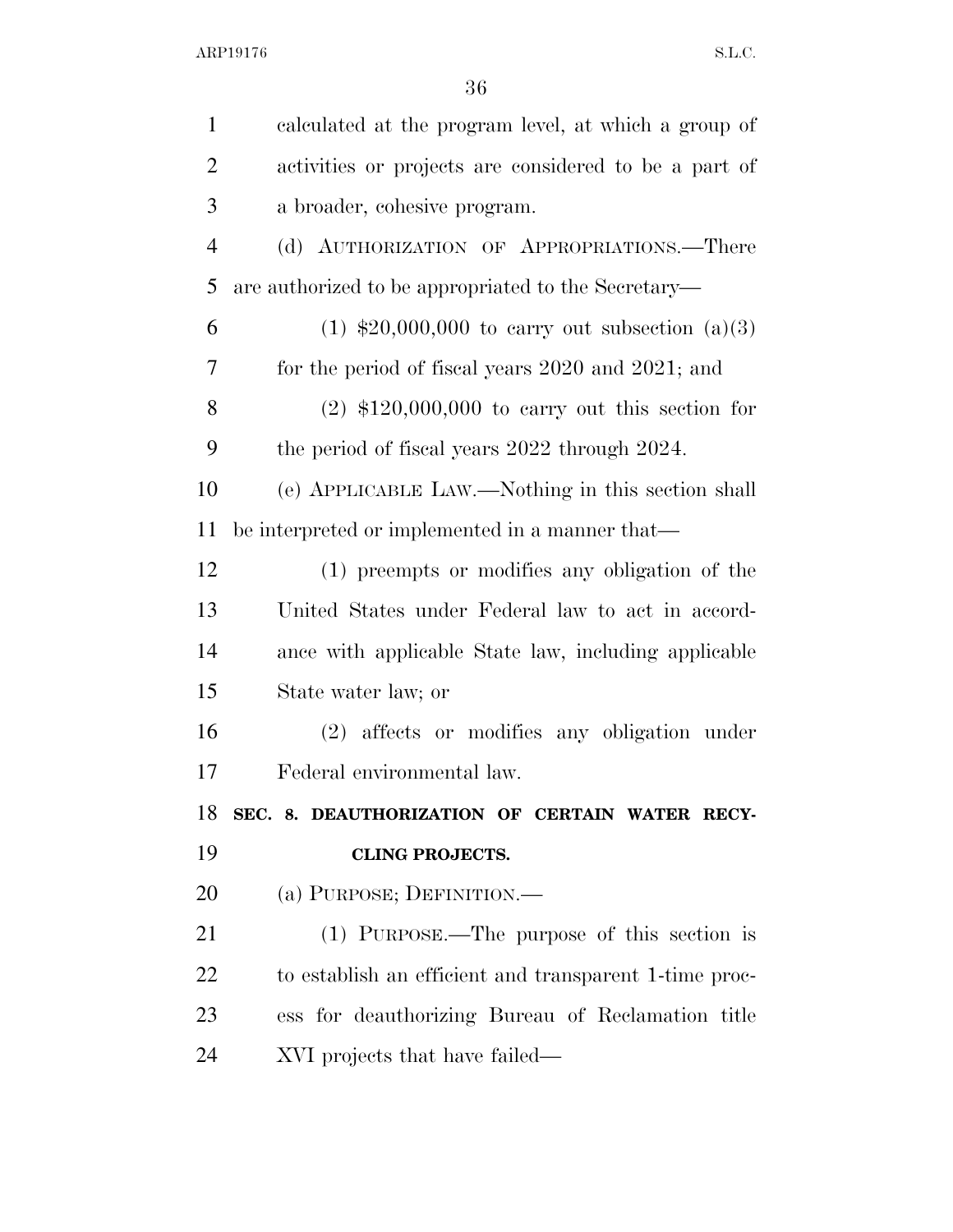| $\mathbf{1}$   | (A) to receive a minimum level of Federal                   |
|----------------|-------------------------------------------------------------|
| $\overline{2}$ | investment; or                                              |
| 3              | (B) to initiate construction.                               |
| $\overline{4}$ | (2) DEFINITION OF TITLE XVI PROJECT.—In                     |
| 5              | this section, the term "title XVI project" means a          |
| 6              | project authorized by title XVI of Public Law 102–          |
| 7              | 575 (43 U.S.C. 390h et seq.).                               |
| 8              | (b) BACKLOG LIST.—Not later than 180 days after             |
| 9              | the date of enactment of this Act, the Secretary shall sub- |
| 10             | mit to the Committee on Energy and Natural Resources        |
| 11             | of the Senate and the Committee on Natural Resources        |
| 12             | of the House of Representatives, and make available on      |
| 13             | a publicly accessible internet website in a manner that is  |
| 14             | downloadable, searchable, and sortable, a list of—          |
| 15             | $(1)$ title XVI projects—                                   |
| 16             | (A) that are authorized; and                                |
| 17             | (B) for which, during the fiscal year in                    |
| 18             | which this Act is enacted and each of the pre-              |
| 19             | eeding 10 fiscal years—                                     |
| 20             | (i) no application for Federal funding                      |
| 21             | has been received; and                                      |
| 22             | (ii) no construction has occurred; and                      |
| 23             | (2) for each title XVI project listed under para-           |
| 24             | $graph(1)$ —                                                |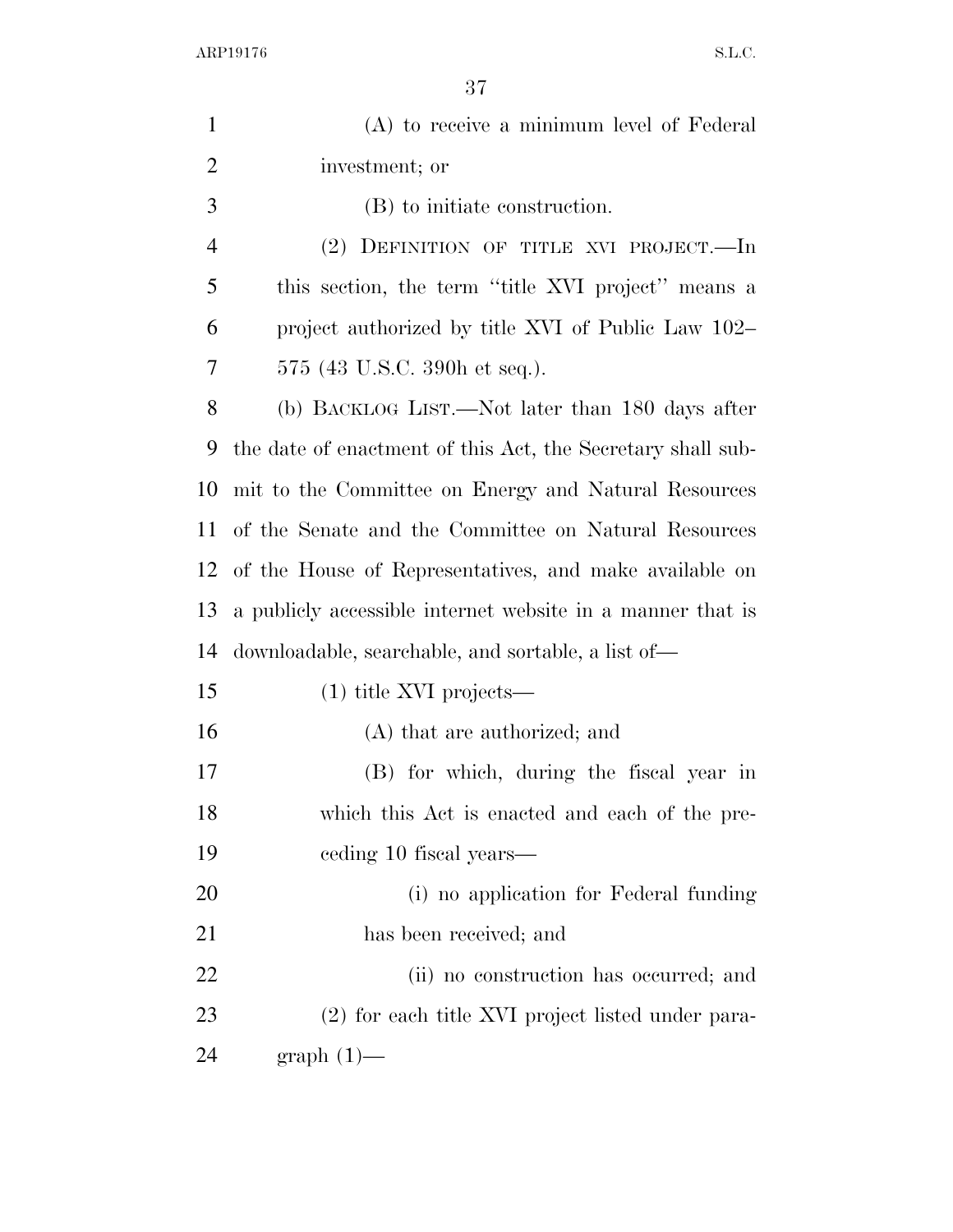| $\mathbf{1}$   | (A) the date of authorization of the title           |
|----------------|------------------------------------------------------|
| $\overline{2}$ | XVI project, including any subsequent modi-          |
| 3              | fications to the original authorization;             |
| $\overline{4}$ | (B) a brief description of the title XVI             |
| 5              | project; and                                         |
| 6              | (C) any amounts appropriated for the title           |
| 7              | XVI project that remain unobligated.                 |
| 8              | (c) INTERIM DEAUTHORIZATION LIST.—                   |
| 9              | (1) IN GENERAL.—The Secretary shall develop          |
| 10             | and make publicly available an interim deauthoriza-  |
| 11             | tion list that identifies each title XVI project de- |
| 12             | scribed in subsection $(b)(1)$ .                     |
| 13             | (2) PUBLIC COMMENT AND CONSULTATION.—                |
| 14             | (A) IN GENERAL.—The Secretary shall so-              |
| 15             | licit and accept, for a period of not less than 90   |
| 16             | days, comments relating to the interim de-           |
| 17             | authorization list under paragraph (1) from—         |
| 18             | (i) the public; and                                  |
| 19             | (ii) the Governor of each applicable                 |
| 20             | State.                                               |
| 21             | (B) PROJECT SPONSORS.—As part of the                 |
| <u>22</u>      | public comment period under subparagraph (A),        |
| 23             | the Secretary shall provide to title XVI project     |
| 24             | sponsors the opportunity to provide to the Sec-      |
| 25             | retary a notice of the intent to initiate construc-  |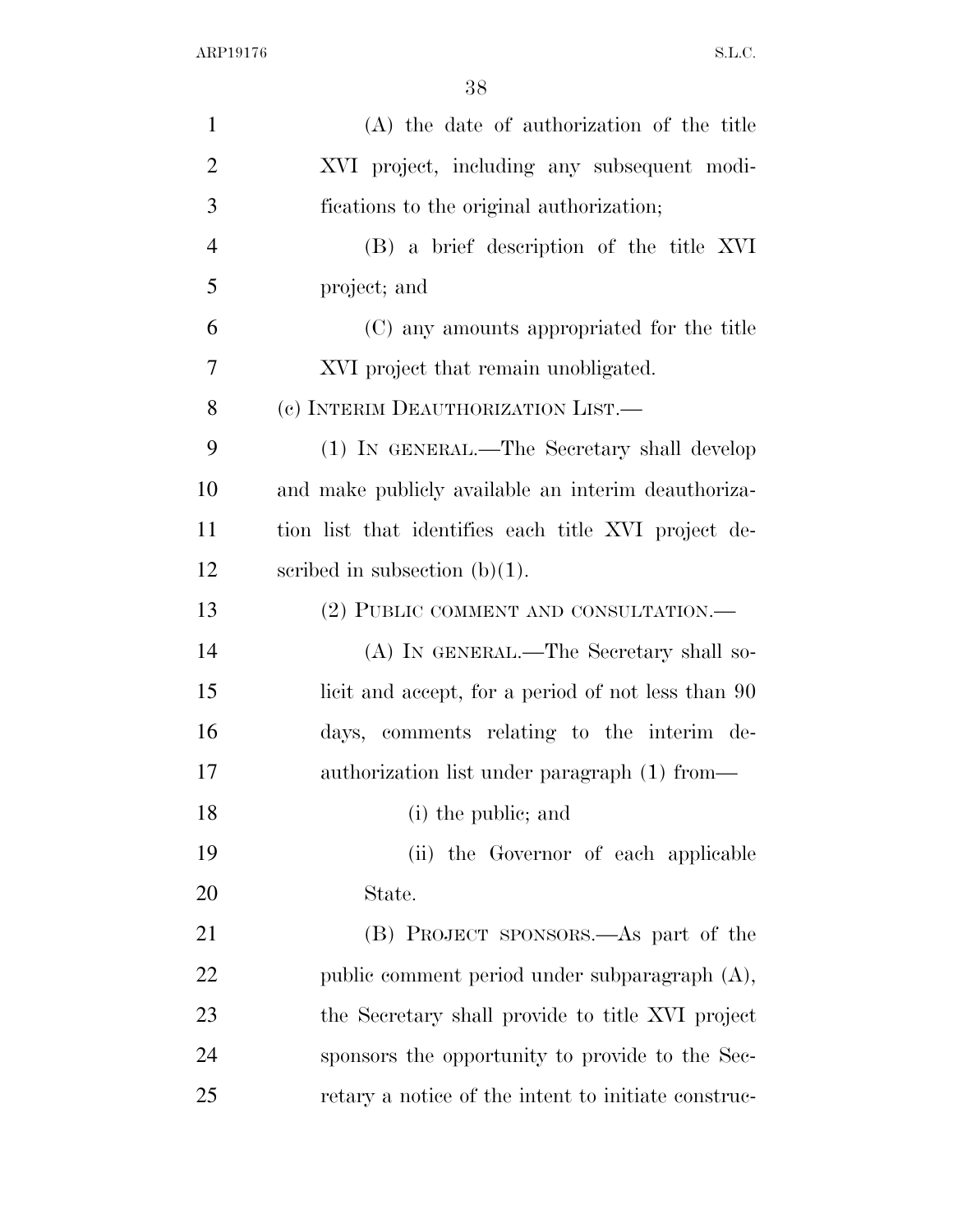| $\mathbf{1}$   | tion of the title XVI project by not later than        |
|----------------|--------------------------------------------------------|
| $\overline{2}$ | the date that is 2 years after the date of publi-      |
| 3              | cation of the preliminary final deauthorization        |
| $\overline{4}$ | list under subsection (d).                             |
| 5              | (3) SUBMISSION TO CONGRESS; PUBLICA-                   |
| 6              | TION.—Not later than 90 days after the date of sub-    |
| 7              | mission of the backlog list under subsection (b), the  |
| 8              | Secretary shall—                                       |
| 9              | (A) submit the interim deauthorization list            |
| 10             | under paragraph (1) to the Committee on En-            |
| 11             | ergy and Natural Resources of the Senate and           |
| 12             | the Committee on Natural Resources of the              |
| 13             | House of Representatives; and                          |
| 14             | (B) publish the interim deauthorization list           |
| 15             | in the Federal Register.                               |
| 16             | (d) PRELIMINARY FINAL DEAUTHORIZATION LIST.—           |
| 17             | (1) IN GENERAL.—The Secretary shall develop            |
| 18             | a preliminary final deauthorization list that includes |
| 19             | each title XVI project identified pursuant to para-    |
| 20             | $graph(2)$ .                                           |
| 21             | (2) IDENTIFICATION OF PROJECTS.—                       |
| 22             | EXCLUSIONS.—The Secretary<br>(A)<br>may                |
| 23             | identify a title XVI project described in sub-         |
| 24             | section $(b)(1)$ for exclusion from the prelimi-       |
| 25             | nary final deauthorization list if the Secretary       |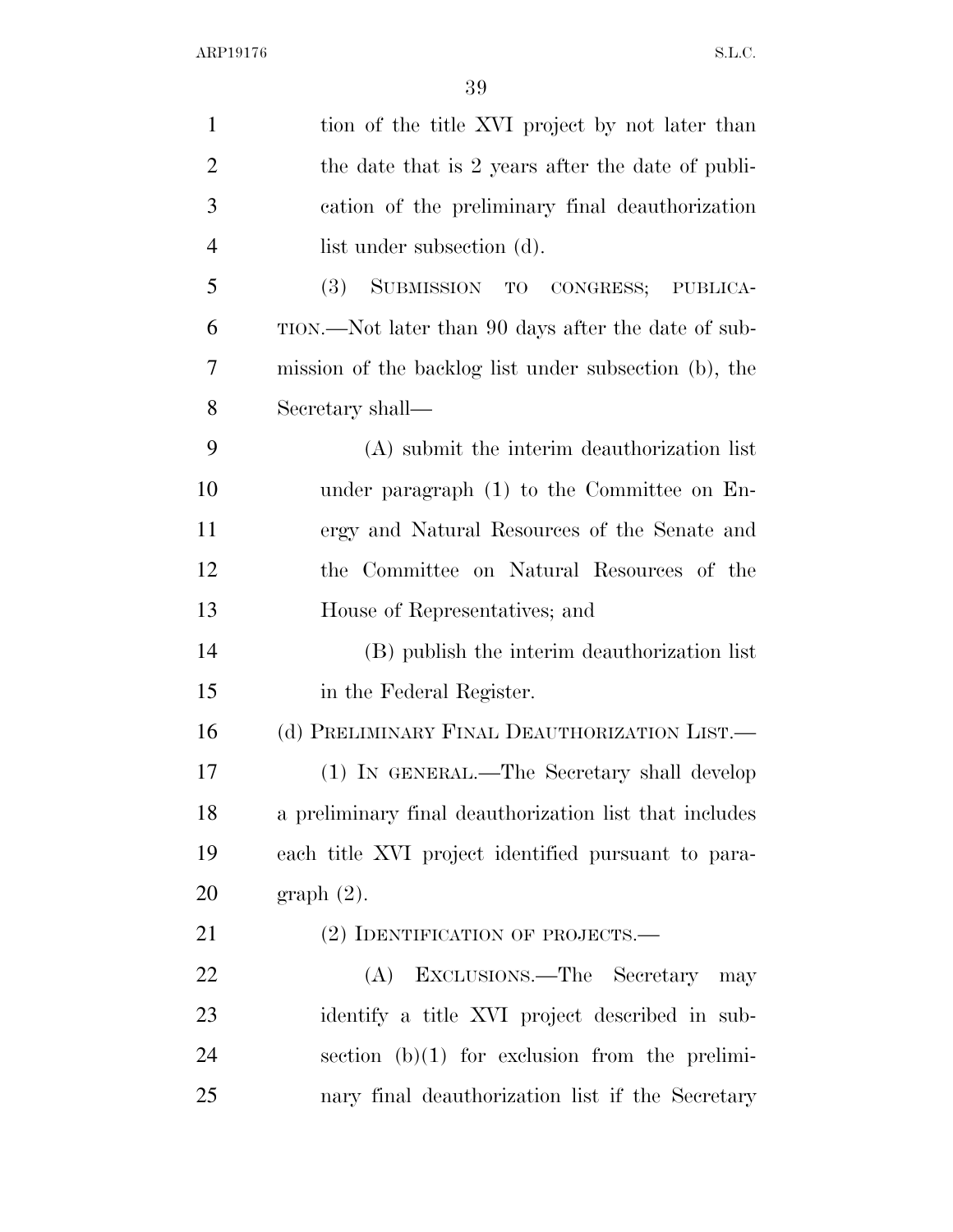| $\mathbf{1}$   | determines, on a case-by-case basis following re- |
|----------------|---------------------------------------------------|
| $\overline{2}$ | ceipt of public comments, that the title XVI      |
| 3              | project is critical for interests of the United   |
| $\overline{4}$ | States, based on the practicable impact of the    |
| 5              | title XVI project on—                             |
| 6              | (i) public health and safety;                     |
| 7              | (ii) the national economy; or                     |
| 8              | (iii) the environment.                            |
| 9              | (B) SUBJECT TO DEAUTHORIZATION DES-               |
| 10             | IGNATION.—Any title XVI project the sponsor       |
| 11             | of which has provided to the Secretary a notice   |
| 12             | of the intent to initiate construction by not     |
| 13             | later than 2 years after the date of publication  |
| 14             | of the preliminary final deauthorization list     |
| 15             | under this subsection shall be designated on      |
| 16             | that list as "subject to deauthorization".        |
| 17             | (C) APPENDIX.—The Secretary shall in-             |
| 18             | clude as part of the preliminary final deauthor-  |
| 19             | ization list under this subsection an appendix    |
| 20             | $that-$                                           |
| 21             | (i) identifies each title XVI project in-         |
| 22             | cluded on the interim deauthorization list        |
| 23             | under subsection (c) that is not included         |
| 24             | on the preliminary final deauthorization          |
| 25             | list; and                                         |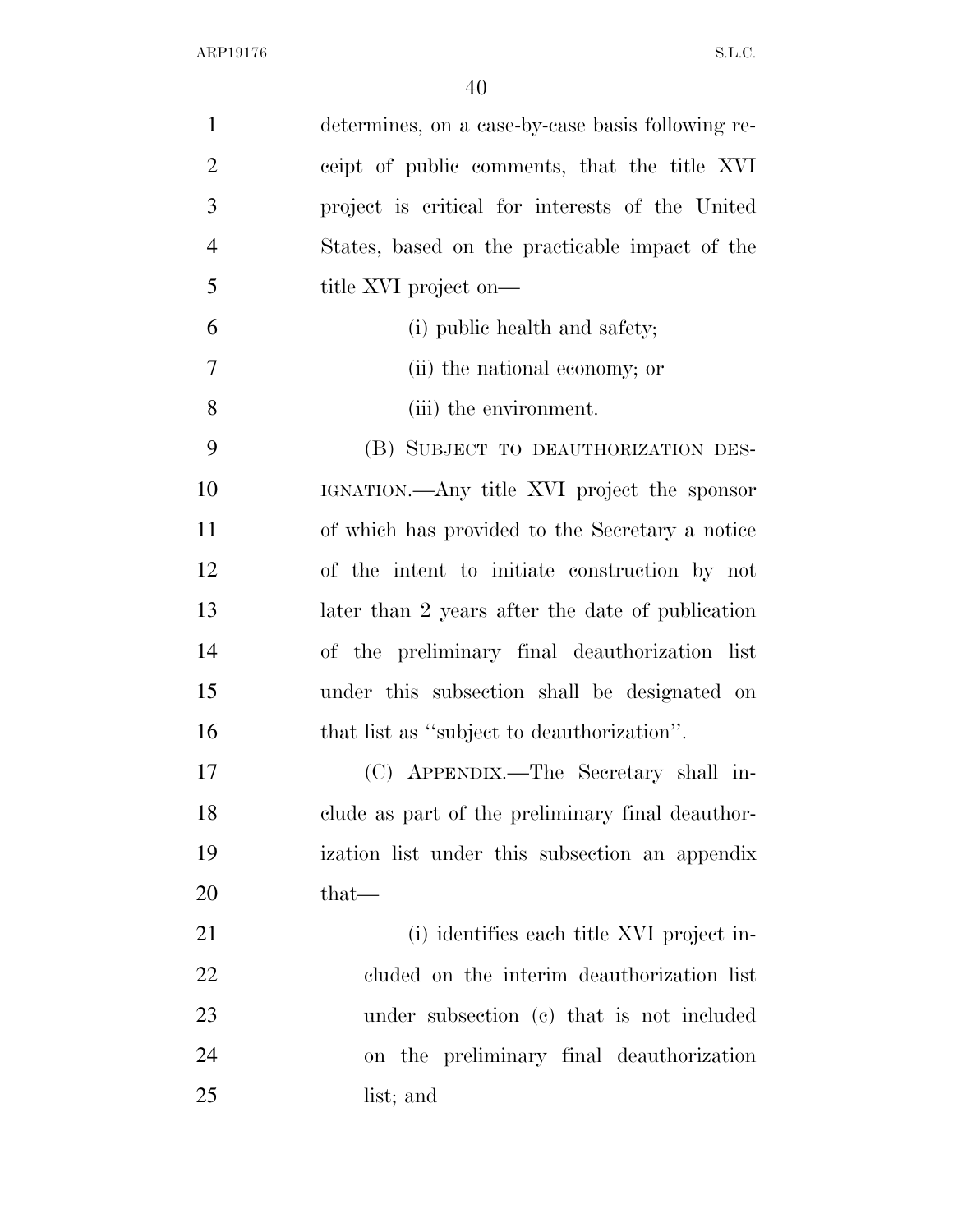| $\mathbf{1}$   | (ii) describes the reasons why each                            |
|----------------|----------------------------------------------------------------|
| $\overline{2}$ | title XVI project identified under clause (i)                  |
| 3              | is not included on the preliminary final de-                   |
| $\overline{4}$ | authorization list.                                            |
| 5              | (3)<br>SUBMISSION TO CONGRESS; PUBLICA-                        |
| 6              | TION.—Not later than 120 days after the date of ex-            |
| 7              | piration of the public comment period under sub-               |
| 8              | section $(c)(2)(A)$ , the Secretary shall—                     |
| 9              | (A) submit to the Committee on Energy                          |
| 10             | and Natural Resources of the Senate and the                    |
| 11             | Committee on Natural Resources of the House                    |
| 12             | of Representatives the preliminary final de-                   |
| 13             | authorization list and the appendix required                   |
| 14             | under this subsection; and                                     |
| 15             | (B) publish the preliminary final deauthor-                    |
| 16             | ization list and appendix in the Federal Reg-                  |
| 17             | ister.                                                         |
| 18             | (e) DEAUTHORIZATION; CONGRESSIONAL REVIEW.—                    |
| 19             | Effective beginning on the date that is 180 days after the     |
| 20             | date of submission to Congress of the preliminary final        |
| 21             | deauthorization list under subsection $(d)(3)(A)$ , each title |
| 22             | XVI project included on that list is deauthorized, unless—     |
| 23             | $(1)$ the title XVI project is designated as "sub-             |
| 24             | ject to deauthorization" pursuant to subsection                |
| 25             | $(d)(2)(B)$ ; or                                               |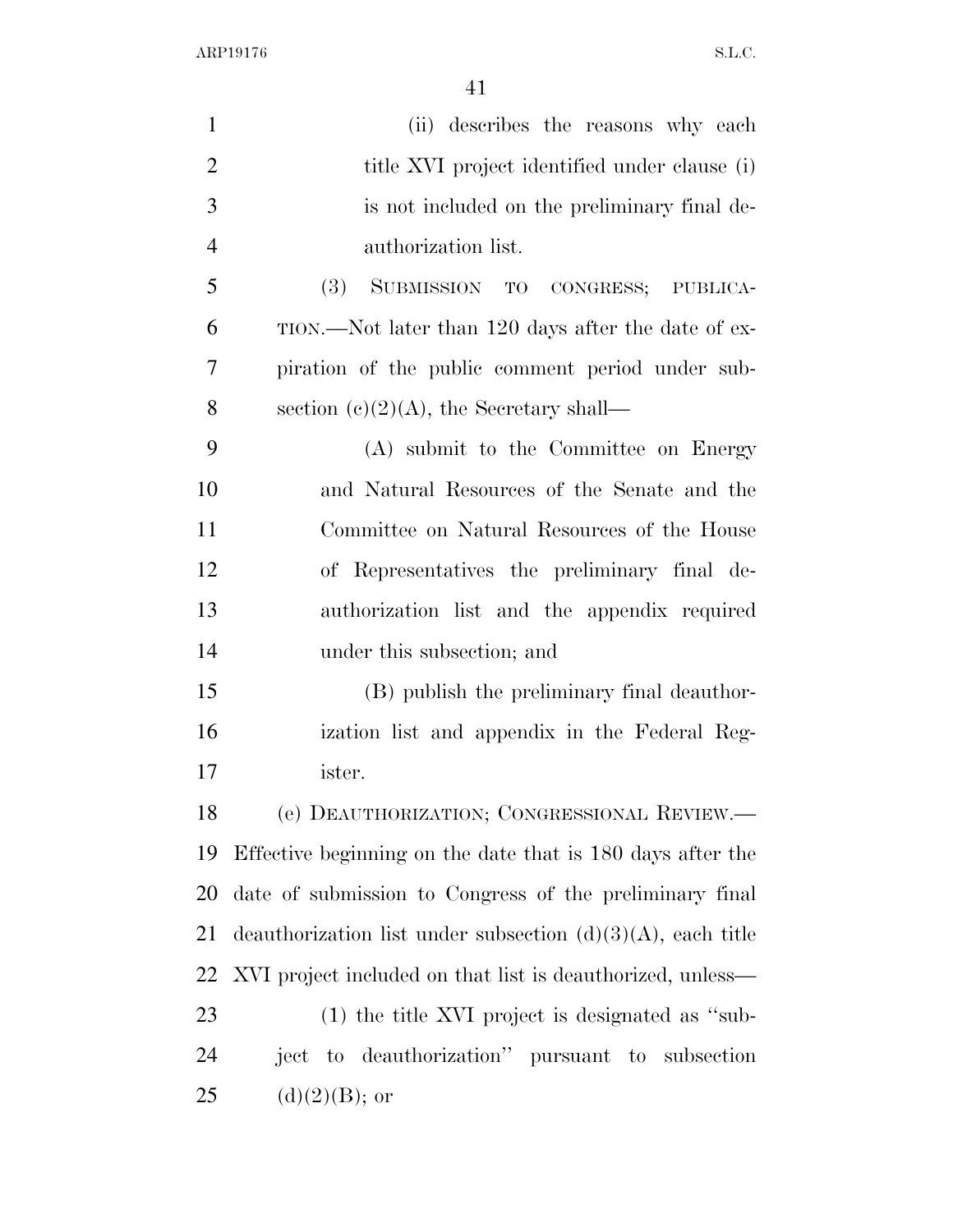| $\mathbf{1}$   | (2) Congress has enacted a joint resolution dis-         |
|----------------|----------------------------------------------------------|
| $\overline{2}$ | approving the preliminary final deauthorization list.    |
| 3              | (f) UPDATED FINAL DEAUTHORIZATION LIST.                  |
| $\overline{4}$ | (1) PUBLICATION.—Not later than the date                 |
| 5              | that is 2 years after the date of publication of the     |
| 6              | preliminary final deauthorization list under sub-        |
| 7              | section $(d)(3)(B)$ , the Secretary shall publish an up- |
| 8              | dated final deauthorization list.                        |
| 9              | (2) PROJECTS SUBJECT TO DEAUTHORIZA-                     |
| 10             | TION.—On the updated final deauthorization list          |
| 11             | under this subsection, the Secretary shall describe      |
| 12             | any title XVI project designated as "subject to de-      |
| 13             | authorization" on the preliminary final deauthoriza-     |
| 14             | tion list pursuant to subsection $(d)(2)(B)$ as          |
| 15             | (A) authorized, if the Secretary has re-                 |
| 16             | ceived evidence that the sponsor of the title            |
| 17             | XVI project has substantially initiated construc-        |
| 18             | tion on the title XVI project; or                        |
| 19             | (B) deauthorized, if the Secretary has not               |
| <b>20</b>      | received the evidence described in subparagraph          |
| 21             | (A).                                                     |
| 22             | (3) DEAUTHORIZATION.—Any project described               |
| 23             | as deauthorized pursuant to paragraph $(2)(B)$ shall     |
| 24             | be deauthorized on the date that is 180 days after       |
| 25             | the date of submission of the updated final de-          |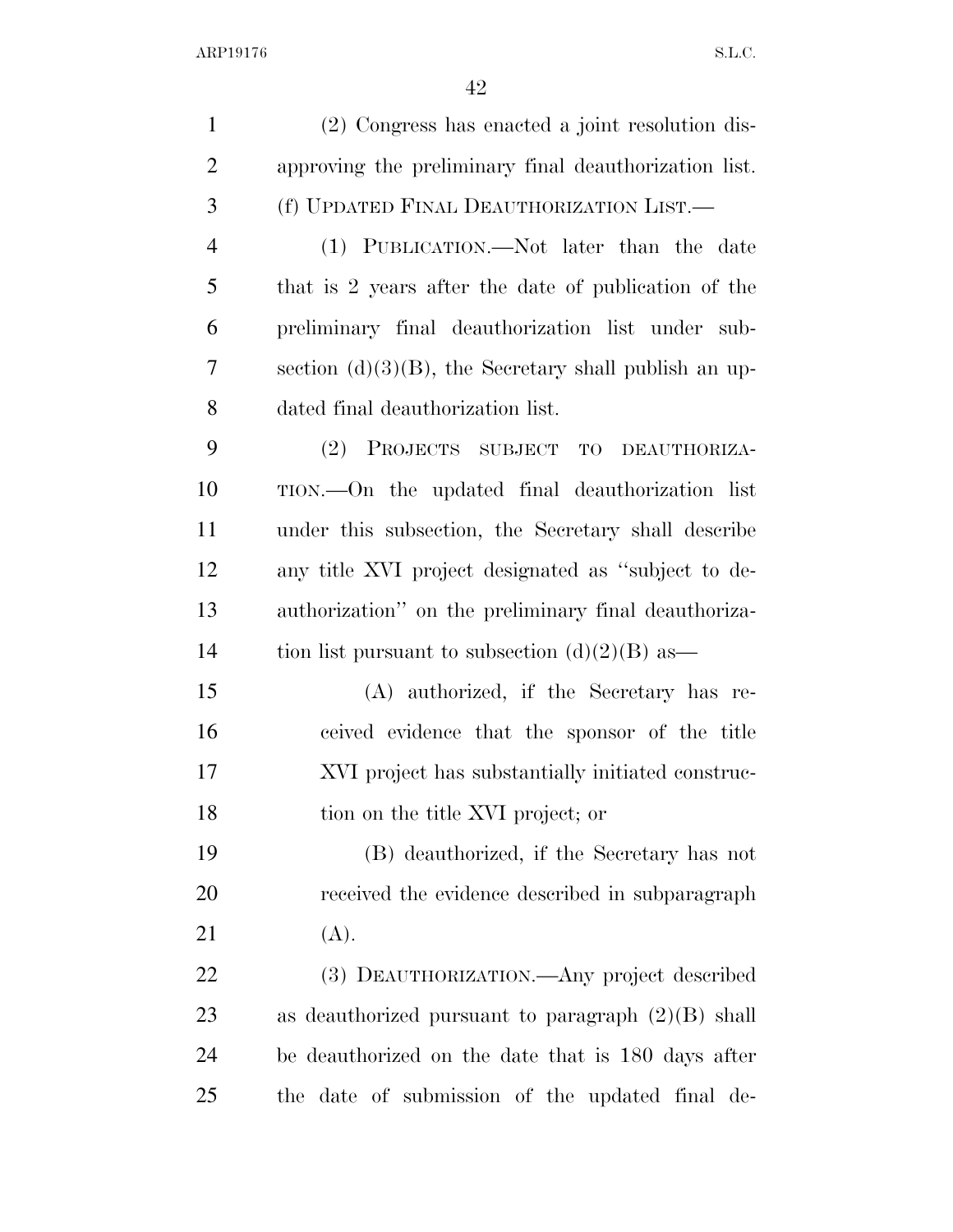authorization list under paragraph (1), unless Con- gress has enacted a joint resolution disapproving that list. (g) TREATMENT OF PROJECT MODIFICATIONS.—For purposes of this section, if a title XVI project has been modified by an Act of Congress, the date of authorization of the title XVI project shall be considered to be the date of the most recent modification. **SEC. 9. OFFSETS.**  (a) DEFINITION OF WATER USERS' ASSOCIATION.— In this section: (1) IN GENERAL.—The term ''water users' as- sociation'' means an entity that is— (A) organized and recognized under appli- cable State law; and (B) eligible to enter into contracts with the Bureau of Reclamation— (i) to receive contract water for deliv- ery to end users of the water; and (ii) to pay applicable charges relating 21 to that water.

 (2) INCLUSIONS.—The term ''water users' asso- ciation'' includes— 24 (A) an association;

(B) a conservancy district;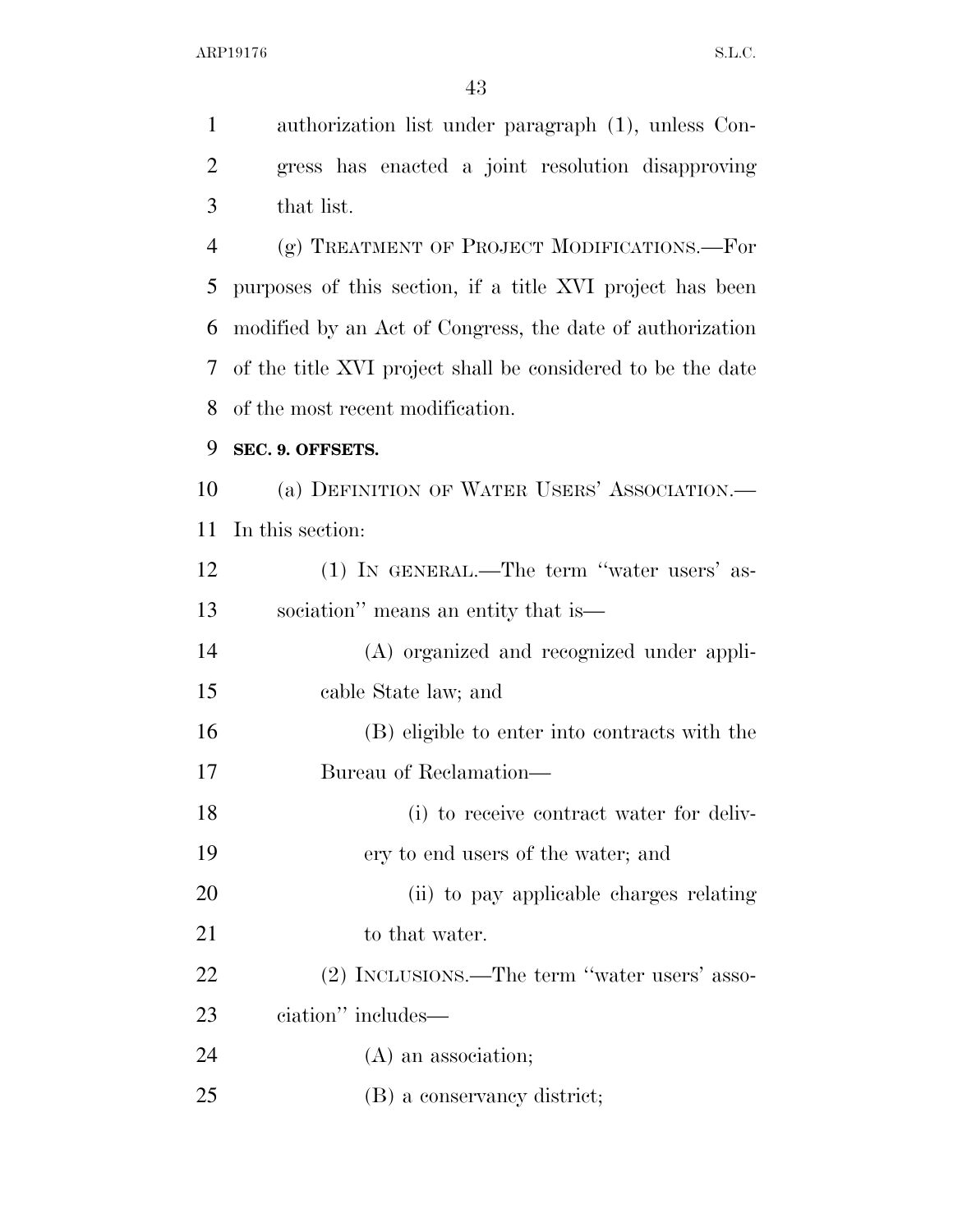| $\mathbf{1}$   | (C) an irrigation district;                           |
|----------------|-------------------------------------------------------|
| 2              | (D) a municipality;                                   |
| 3              | (E) a water project contract unit; and                |
| $\overline{4}$ | (F) any similar entity described in para-             |
| 5              | $graph(1)$ .                                          |
| 6              | (b) PREPAYMENT OF CERTAIN REPAYMENT CON-              |
| 7              | TRACTS.                                               |
| 8              | (1) CONVERSION AND PREPAYMENT. - On re-               |
| 9              | ceipt of a request from a party to the contract, the  |
| 10             | Secretary shall convert any water service contract in |
| 11             | effect on the date of enactment of this Act between   |
| 12             | the United States and a water users' association to   |
| 13             | allow for prepayment of the contract pursuant to      |
| 14             | paragraph (2) under mutually agreeable terms and      |
| 15             | conditions, subject to the conditions that—           |
| 16             | (A) a water service contract entered into             |
| 17             | under subsection (e) of section 9 of the Act of       |
| 18             | August 4, 1939 (53 Stat. 1193, chapter 418),          |
| 19             | proposed to be converted under this subsection        |
| 20             | shall be converted to a repayment contract            |
| 21             | under subsection (d) of that section; and             |
| 22             | (B) a water service contract entered into             |
| 23             | under subsection $(c)(2)$ of section 9 of the Act     |
| 24             | of August 4, 1939 (53 Stat. 1193, chapter             |
| 25             | 418), proposed to be converted under this sub-        |
|                |                                                       |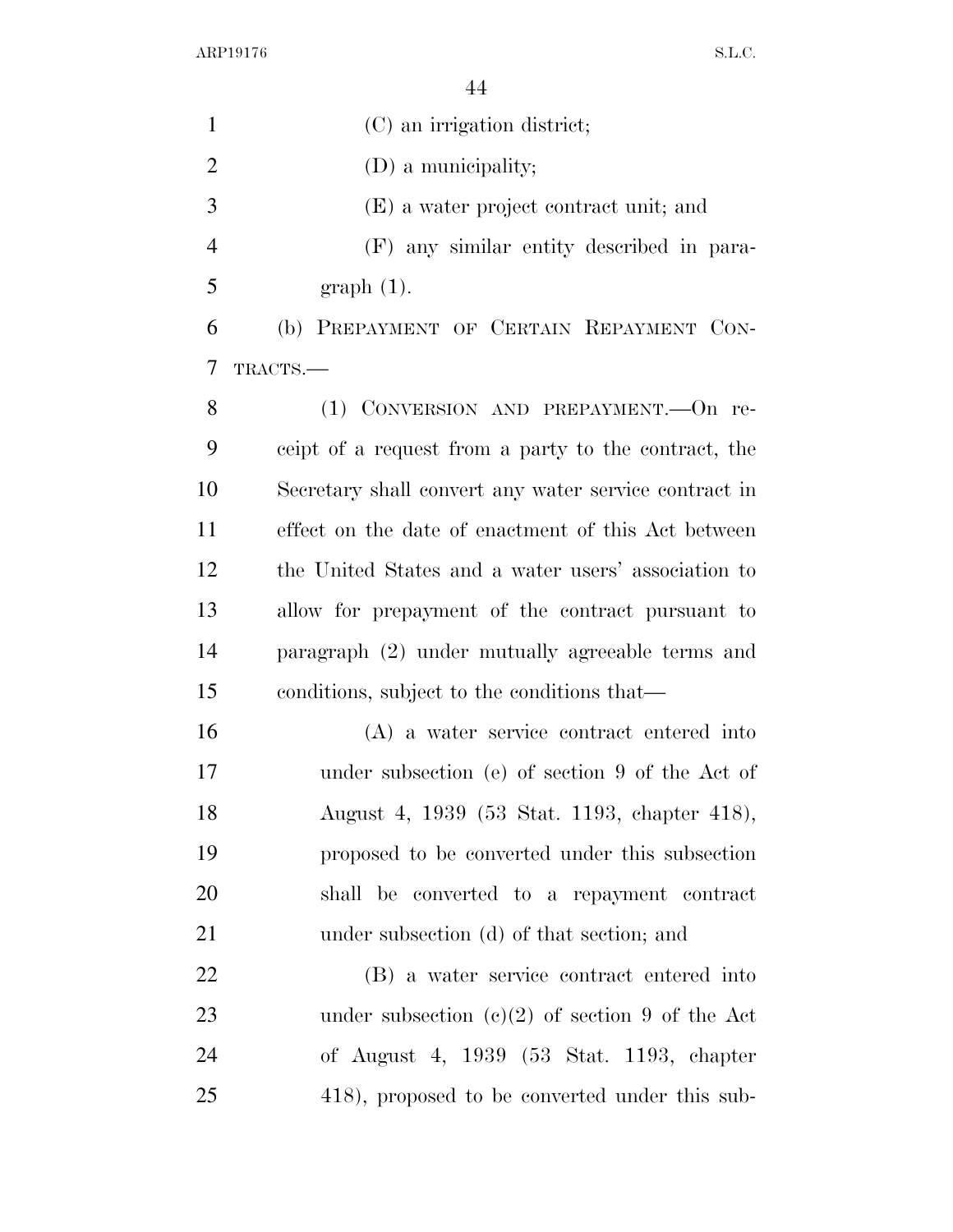| $\mathbf{1}$   | section shall be converted to a contract under      |
|----------------|-----------------------------------------------------|
| $\overline{2}$ | subsection $(c)(1)$ of that section.                |
| 3              | (2) PREPAYMENT.—Except for a repayment              |
| $\overline{4}$ | contract under which the contractor has previously  |
| 5              | negotiated for prepayment, on request of a party to |
| 6              | the contract, a repayment contract under section    |
| 7              | $9(d)$ of the Act of August 4, 1939 (53 Stat. 1195, |
| 8              | chapter 418), in effect on the date of enactment of |
| 9              | this Act, and all contracts converted pursuant to   |
| 10             | paragraph $(1)(A)$ , shall—                         |
| 11             | (A) provide for the repayment, in lump              |
| 12             | sum or by accelerated prepayment, of the re-        |
| 13             | maining construction costs identified in water      |
| 14             | project-specific irrigation rate repayment sched-   |
| 15             | ules, as adjusted to reflect payments not re-       |
| 16             | flected in those schedules, and properly assign-    |
| 17             | able for ultimate return by the contractor, or if   |
| 18             | made in approximately equal installments, not       |
| 19             | later than 3 years after the effective date of the  |
| 20             | repayment contract, subject to the conditions       |
| 21             | that—                                               |
| 22             | (i) the amount shall be discounted by               |
| 23             | $\frac{1}{2}$ the Treasury rate; and                |
| 24             | (ii) an estimate of the remaining con-              |
| 25             | struction costs, as adjusted, shall be pro-         |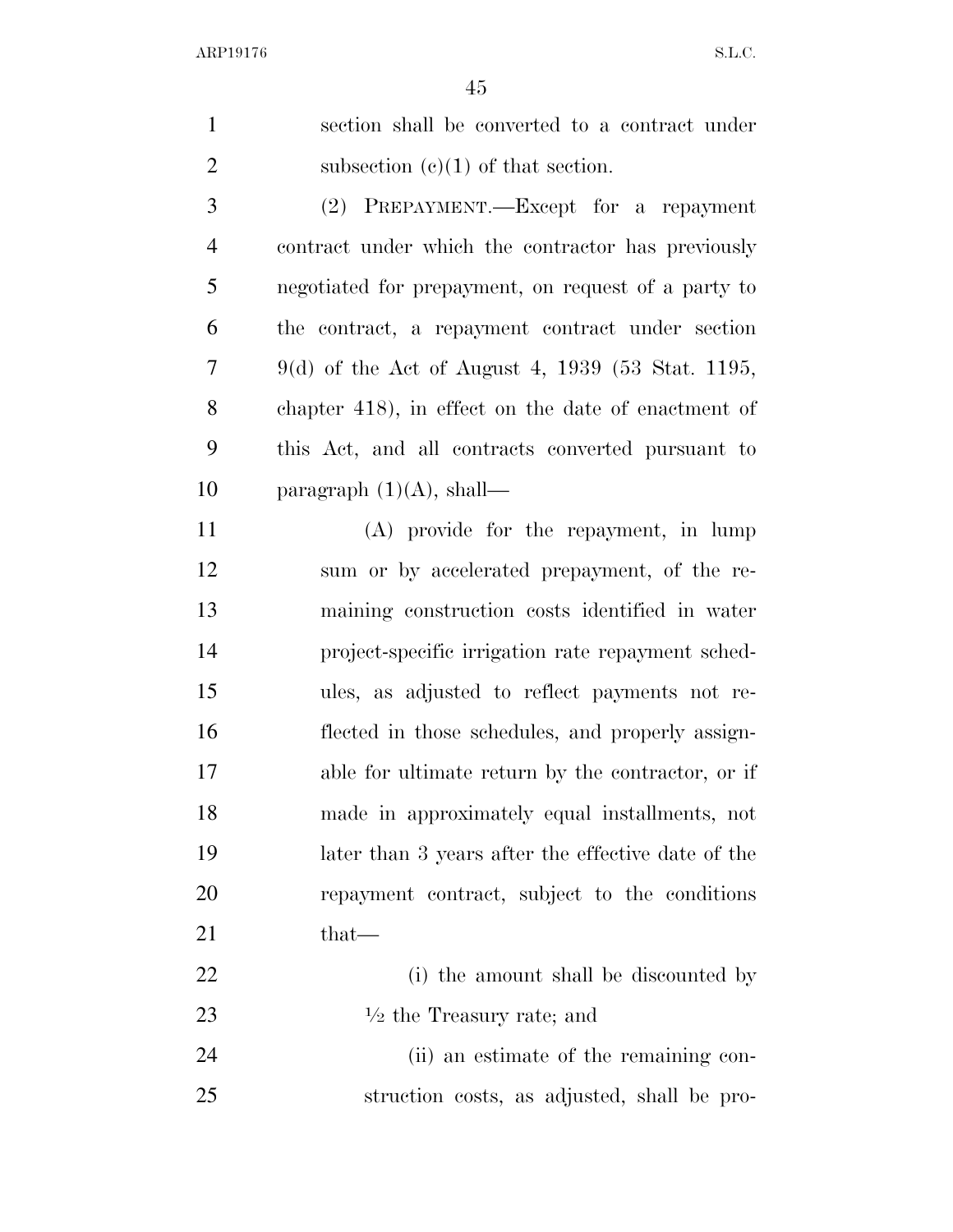| $\mathbf{1}$   | vided by the Secretary to the contractor by       |
|----------------|---------------------------------------------------|
| $\overline{2}$ | not later than 90 days after the date of re-      |
| 3              | ceipt of a request from the contractor;           |
| $\overline{4}$ | (B) require that construction costs<br>or         |
| 5              | other capitalized costs incurred after the effec- |
| 6              | tive date of the contract or not reflected in the |
| 7              | rate schedule referred to in subparagraph $(A)$ , |
| 8              | and properly assignable to the contractor, shall  |
| 9              | be repaid—                                        |
| 10             | (i) by not later than 5 years after the           |
| 11             | date of notification of the allocation if the     |
| 12             | amount is a result of a collective annual al-     |
| 13             | location of capital costs to the contractors      |
| 14             | exercising contract conversion under this         |
| 15             | subsection of less than $$5,000,000$ ; or         |
| 16             | (ii) if the amount is equal to                    |
| 17             | $$5,000,000$ or more, in accordance with          |
| 18             | applicable reclamation laws;                      |
| 19             | (C) provide that power revenues will not be       |
| 20             | available to aid in repayment of construction     |
| 21             | costs allocated to irrigation under the contract; |
| <u>22</u>      | and                                               |
| 23             | (D) continue in effect for the period during      |
| 24             | which the contractor pays applicable charges, in  |
| 25             | accordance with section $9(d)$ of the Act of Au-  |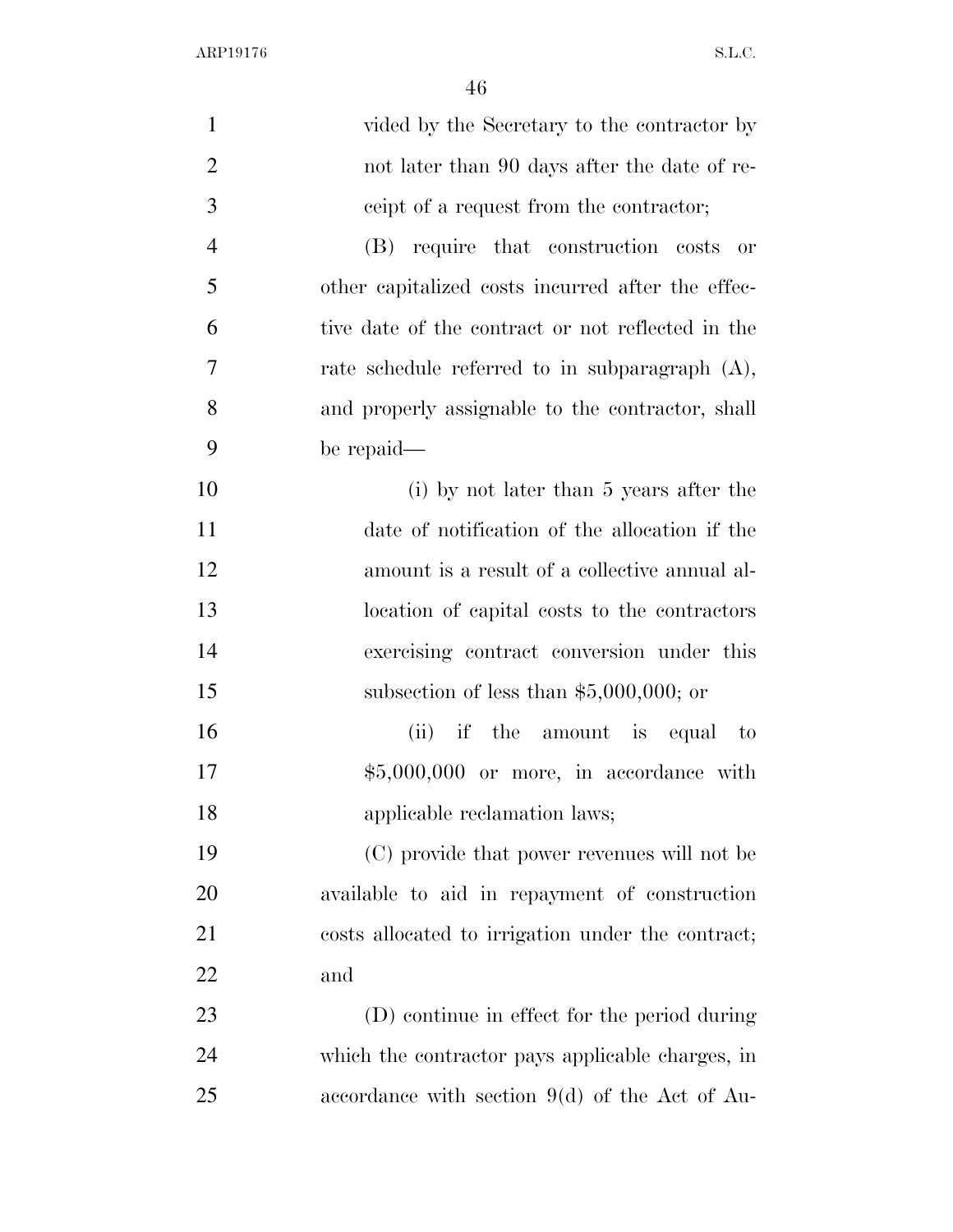| $\mathbf{1}$   |                                                |
|----------------|------------------------------------------------|
|                | gust 4, 1939 (53 Stat. 1195, chapter 418), and |
| $\overline{2}$ | other applicable law.                          |
| 3              | (3) COVERED CONTRACT REQUIREMENTS.—            |
| $\overline{4}$ | (A) DEFINITION OF COVERED CON-                 |
| 5              | TRACT.—In this paragraph:                      |
| 6              | (i) IN GENERAL.—The term "covered              |
| $\overline{7}$ | contract" means—                               |
| 8              | (I) on request of the contractor,              |
| 9              | repayment contract under sub-<br>$\mathbf{a}$  |
| 10             | section $(e)(1)$ of section 9 of the Act       |
| 11             | of August 4, 1939 (53 Stat. 1193,              |
| 12             | chapter $418$ , that is in effect on the       |
| 13             | date of enactment of this Act; and             |
| 14             | (II) a contract converted pursu-               |
| 15             | ant to paragraph $(1)(B)$ .                    |
| 16             | (ii) EXCLUSION.—The term "covered              |
| 17             | contract" does not include a repayment         |
| 18             | contract under which the contractor has        |
| 19             | previously negotiated for prepayment.          |
| 20             | (B) REQUIREMENTS.—Each covered con-            |
| 21             | tract shall-                                   |
| 22             | (i) provide for the repayment, in lump         |
| 23             | sum, of the remaining construction costs       |
| 24             | identified in water project-specific irriga-   |
| 25             | tion rate repayment schedules, as adjusted     |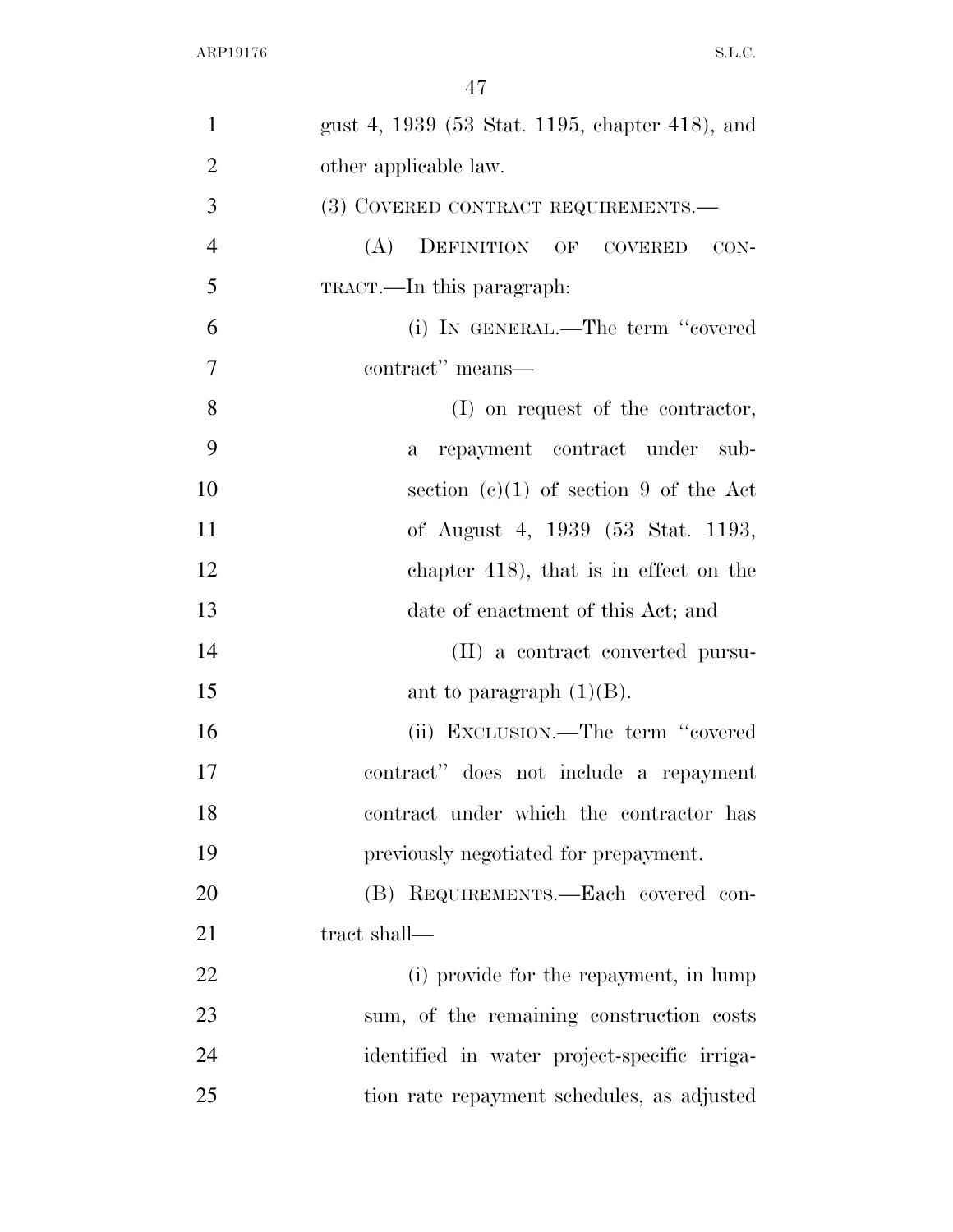| $\mathbf{1}$   | to reflect payments not reflected in those    |
|----------------|-----------------------------------------------|
| $\overline{2}$ | schedules, and properly assignable for ulti-  |
| 3              | mate return by the contractor, subject to     |
| $\overline{4}$ | the condition that the contractor shall sub-  |
| 5              | mit to the Secretary an estimate of any re-   |
| 6              | maining construction costs, as adjusted, by   |
| 7              | not later than 90 days after the date of      |
| 8              | submission of the initial request of the con- |
| 9              | tractor;                                      |
| 10             | (ii) require that construction costs or       |
| 11             | other capitalized costs incurred after the    |
| 12             | effective date of the contract or not re-     |
| 13             | flected in the rate schedule referred to in   |
| 14             | clause (i), and properly assignable to the    |
| 15             | contractor, shall be repaid—                  |
| 16             | $(I)$ by not later than 5 years               |
| 17             | after the date of notification of the al-     |
| 18             | location, if the amount is a result of        |
| 19             | a collective annual allocation of cap-        |
| 20             | ital costs to the exercising contract         |
| 21             | conversion under this subsection of           |
| 22             | less than $$5,000,000;$ or                    |
| 23             | (II) in accordance with applicable            |
| 24             | reclamation laws, if the amount is            |
| 25             | $$5,000,000$ or more; and                     |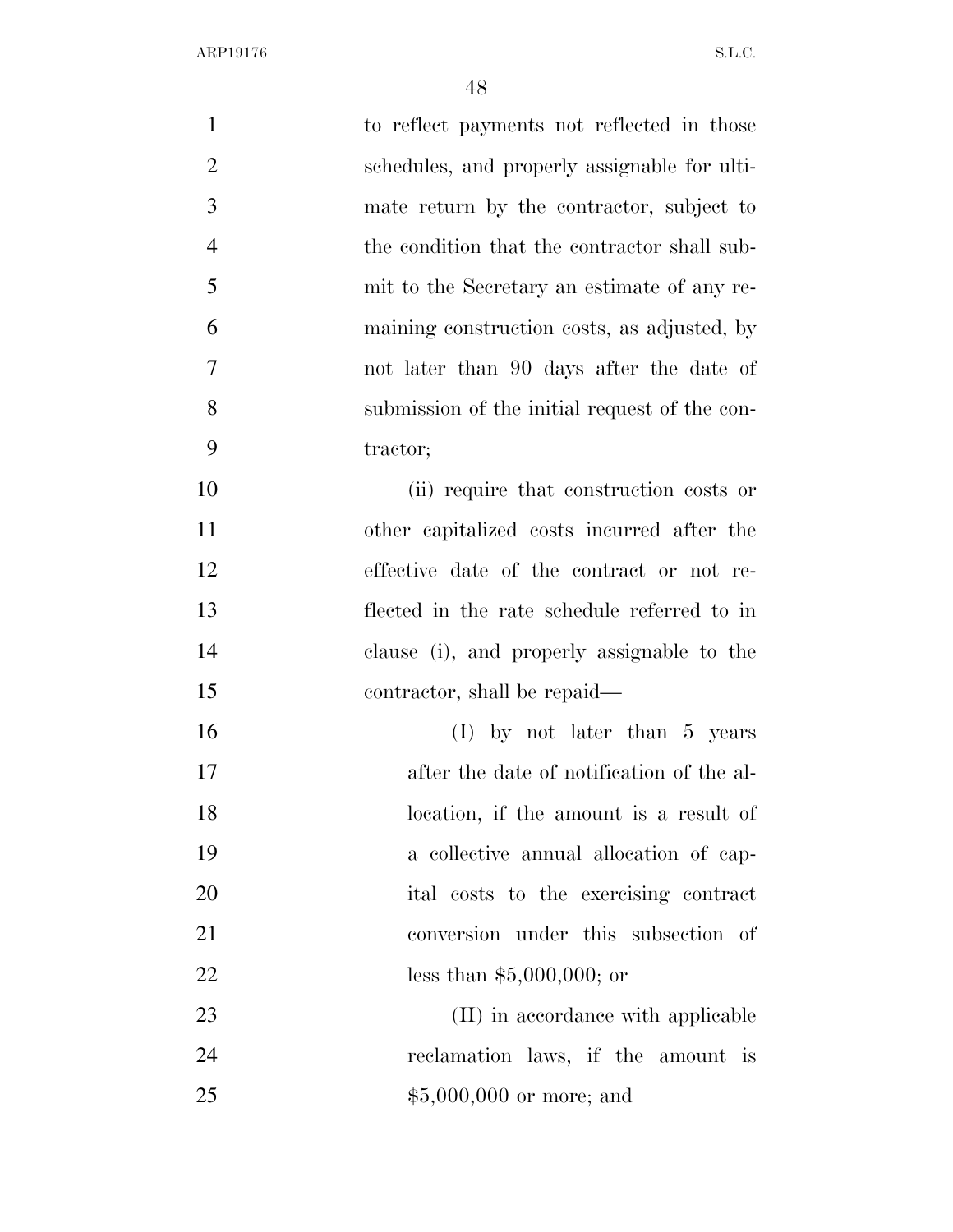| $\mathbf{1}$   | (iii) continue in effect for the period             |
|----------------|-----------------------------------------------------|
| $\overline{2}$ | during which the contractor pays applica-           |
| 3              | ble charges, in accordance with section             |
| 4              | $9(e)(1)$ of the Act of August 4, 1939 (53)         |
| 5              | Stat. 1194, chapter 418), and other appli-          |
| 6              | cable law.                                          |
| $\overline{7}$ | (4) CONDITIONS.—A contract entered into pur-        |
| 8              | suant to paragraph $(1)$ , $(2)$ , or $(3)$ —       |
| 9              | (A) shall not be adjusted on the basis of           |
| 10             | the type of prepayment financing used by the        |
| 11             | applicable water users' association;                |
| 12             | (B) shall conform to any other agreements,          |
| 13             | such as applicable settlement agreements and        |
| 14             | newly constructed appurtenant facilities agree-     |
| 15             | ments; and                                          |
| 16             | (C) shall not modify any other water serv-          |
| 17             | ice, repayment, exchange, or transfer contrac-      |
| 18             | tual right between the applicable water users'      |
| 19             | association and the Bureau of Reclamation, or       |
| 20             | any right, obligation, or relationship of the       |
| 21             | water users' association and any affected land-     |
| 22             | owner in accordance with applicable State law.      |
| 23             | $(e)$ ACCOUNTING.—                                  |
| 24             | (1) FINAL COST ALLOCATION. Any amount               |
| 25             | paid pursuant to subsection (b) shall be subject to |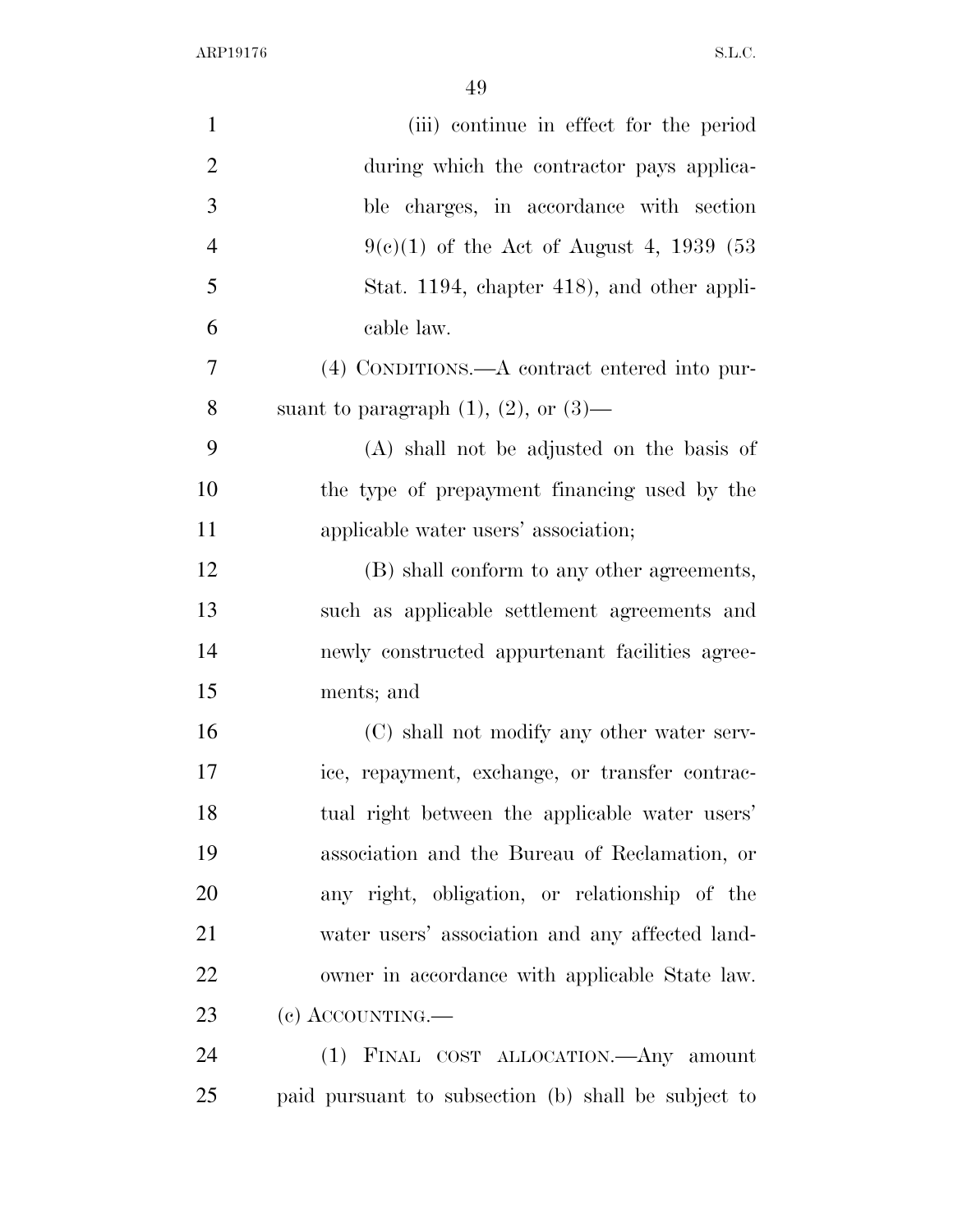adjustment after a final cost allocation by the Sec- retary. (2) CONTRACTOR RESPONSIBILITY.—

 (A) IN GENERAL.—If a final cost alloca- tion under paragraph (1) indicates that a cost properly assignable to a contractor covered by this section is greater than the amount paid by the contractor, the contractor shall be obligated to pay the remaining allocated costs in accord- ance with an additional repayment contract under subparagraph (B).

 (B) ADDITIONAL REPAYMENT CON- TRACTS.—Subject to any other provision mutu- ally agreed to by all affected parties, the term of an additional repayment contract under sub-paragraph (A) shall be—

(i) not less than 1 year; and

18 (ii) not more than 10 years.

 (3) CREDIT.—If a final cost allocation under paragraph (1) indicates that a cost properly assign- able to a contractor are less than the amount paid by the contractor, the Secretary shall credit the amount of the overpayment as an offset against any outstanding or future obligation of the contractor, with the exception of any Central Valley Project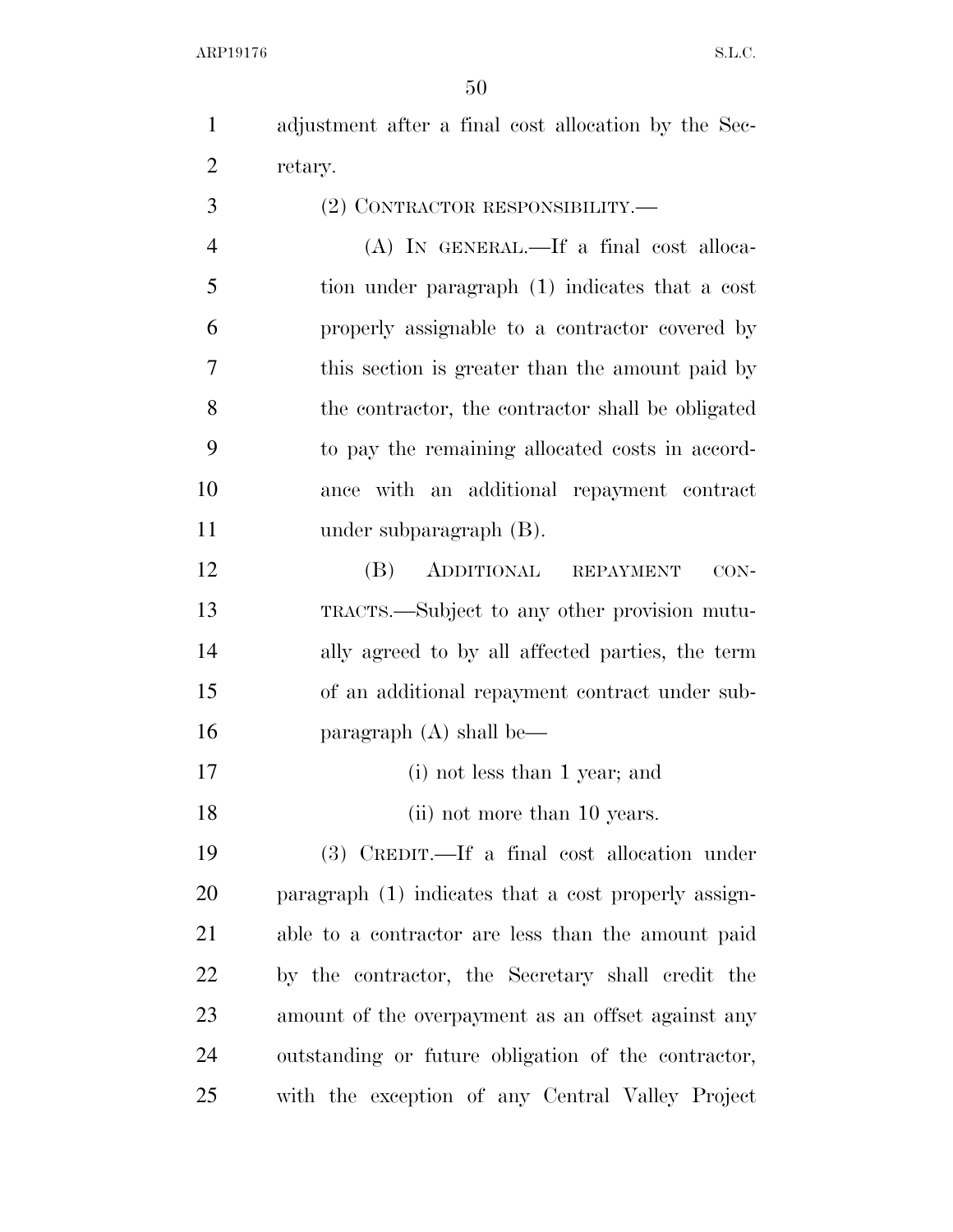| $\mathbf{1}$   | Restoration Fund charge assessed pursuant to sec-      |
|----------------|--------------------------------------------------------|
| $\overline{2}$ | tion $3407(d)$ of Public Law $102-575$ (106 Stat.      |
| 3              | 4727).                                                 |
| $\overline{4}$ | (d) APPLICABILITY OF CERTAIN PROVISIONS.—              |
| 5              | (1) EFFECT OF EXISTING LAW.—On compliance              |
| 6              | by a contract or with, and discharge of, an obliga-    |
| 7              | tion of repayment of construction costs pursuant to    |
| 8              | a contract under subsection $(b)(2)(A)$ , subsections  |
| 9              | (a) and (b) of section 213 of the Reclamation Re-      |
| 10             | form Act of 1982 (43 U.S.C. 390mm) shall apply to      |
| 11             | any affected land.                                     |
| 12             | $(2)$ EFFECT OF OTHER OBLIGATIONS.—On pay-             |
| 13             | ment by a contractor of any amount required under      |
| 14             | a repayment contract under subsection $(b)(2)(A)$ ,    |
| 15             | the obligation of a contractor to repay construction   |
| 16             | costs or other capitalized costs described in sub-     |
| 17             | section (b)(2)(B), (b)(3)(B), or (c) shall not affect— |
| 18             | (A) the status of the contractor as having             |
| 19             | repaid all construction costs assignable to the        |
| 20             | contractor; or                                         |
| 21             | (B) the applicability of subsections (a) and           |
| 22             | (b) of section 213 of the Reclamation Reform           |
| 23             | Act of 1982 (43 U.S.C. 390mm).                         |

 (e) EFFECT ON EXISTING LAW.—Nothing in this sec-tion alters—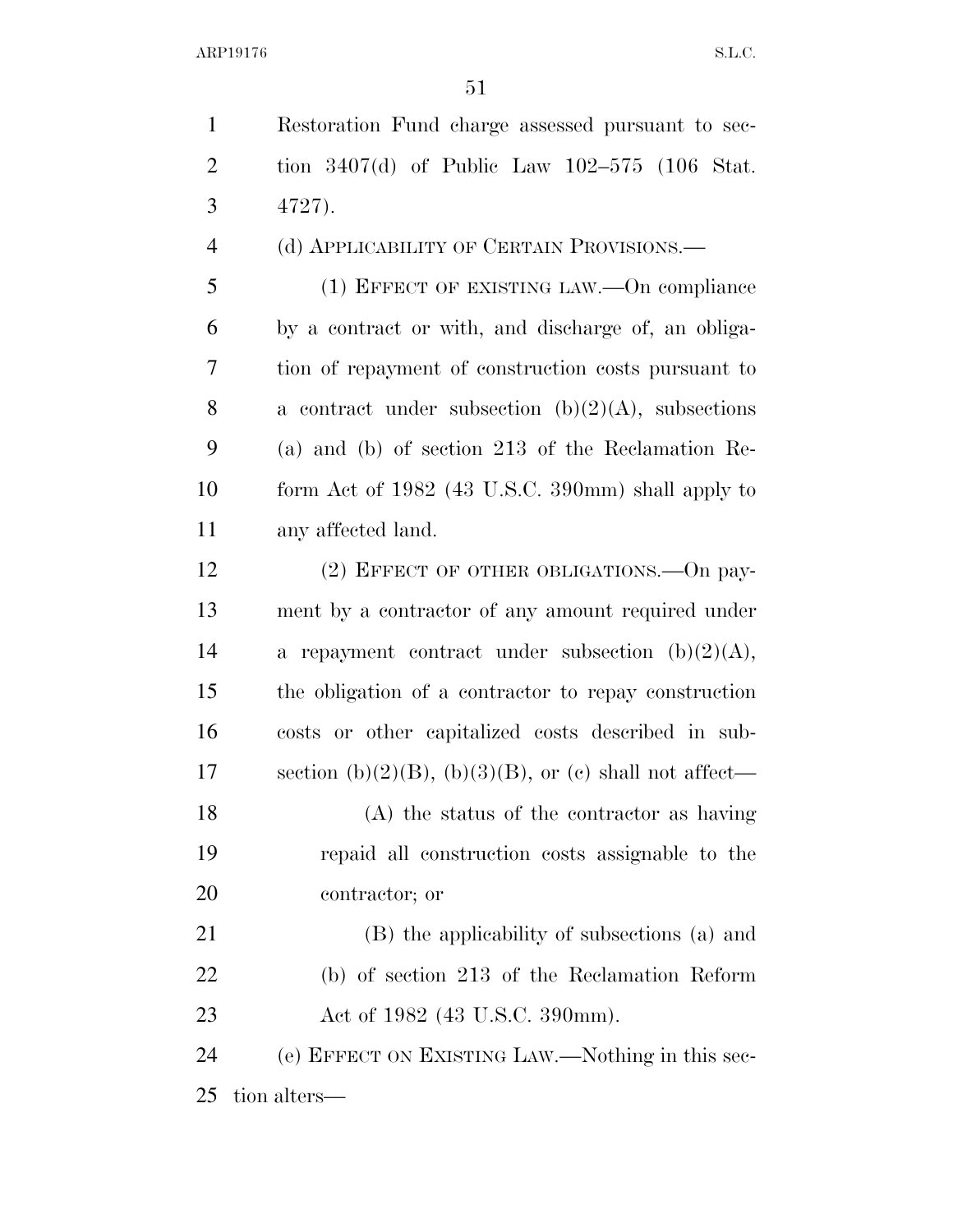| $\mathbf{1}$   | (1) any repayment obligation of a water service              |
|----------------|--------------------------------------------------------------|
| $\overline{2}$ | or repayment contractor receiving water from the             |
| 3              | same water project, or shifts any cost that would            |
| $\overline{4}$ | otherwise have been properly assignable to—                  |
| 5              | $(A)$ a water users' association identified in               |
| 6              | paragraph $(1)$ , $(2)$ , or $(3)$ of subsection $(b)$ , in- |
| 7              | cluding—                                                     |
| 8              | (i) operation and maintenance costs;                         |
| 9              | (ii) construction costs; or                                  |
| 10             | (iii) any other capitalized cost in-                         |
| 11             | curred after the date of enactment of this                   |
| 12             | Act; or                                                      |
| 13             | (B) another contractor;                                      |
| 14             | $(2)$ any specific requirement for the disposition           |
| 15             | of amounts received as repayment by the Secretary            |
| 16             | under Federal reclamation law (the Act of June 17,           |
| 17             | $1902$ (32 Stat. 388, chapter 1093), and Acts supple-        |
| 18             | mental to and amendatory of that Act (43 U.S.C.              |
| 19             | $371$ et seq.));                                             |
| 20             | (3) the priority of a water service or repayment             |
| 21             | contractor to receive water; or                              |
| 22             | (4) except as expressly provided in this section,            |
| 23             | any obligation under the reclamation laws, including         |
| 24             | the continuation of any Central Valley Project Res-          |
| 25             | toration Fund charge assessed pursuant to section            |